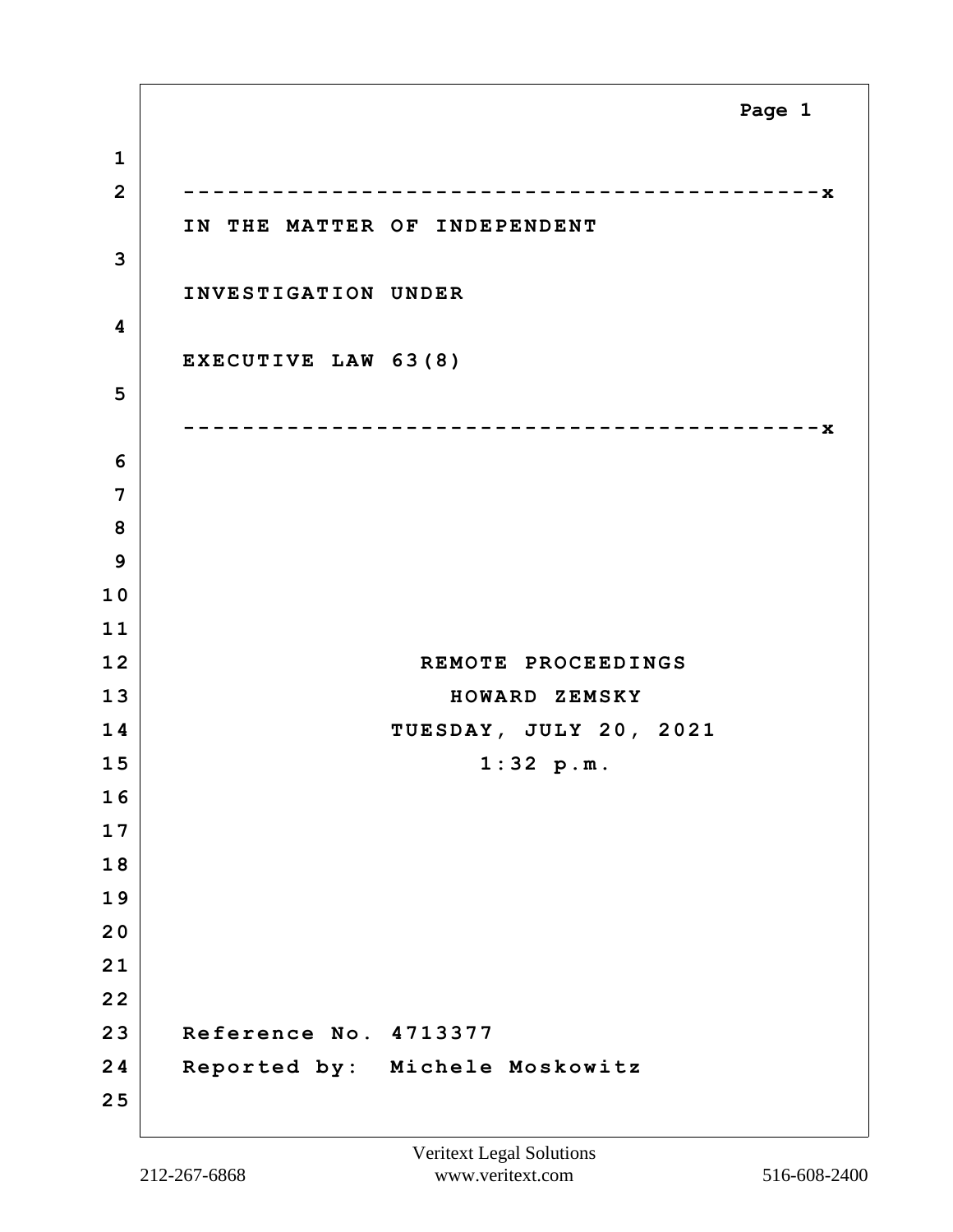**1 A P P E A R A N C E S 2 Attorneys for New York State 3 Attorney General: 4 CLEARY GOTTLIEB STEEN & HAMILTON LLP 5 One Liberty Plaza 6 New York, New York 10006 7 BY: ABENA MAINOO, ESQ. 8 JOON KIM, ESQ. 9 SOO JUE LEE, ESQ. 10 amainoo@cgsh.com 1 1 12 Attorneys for New York State 13 Attorney General: 14 VLADEK, RASKIN & CLARK, PC 15 565 Fifth Avenue 16 New York, New York 10017 17 BY: ANNE L. CLARK, ESQ. 18 YANNIK GRANT, ESQ. 19 aclark@vladeck.com 2 0 2 1 2 2 2 3 2 4 2 5 Page 2**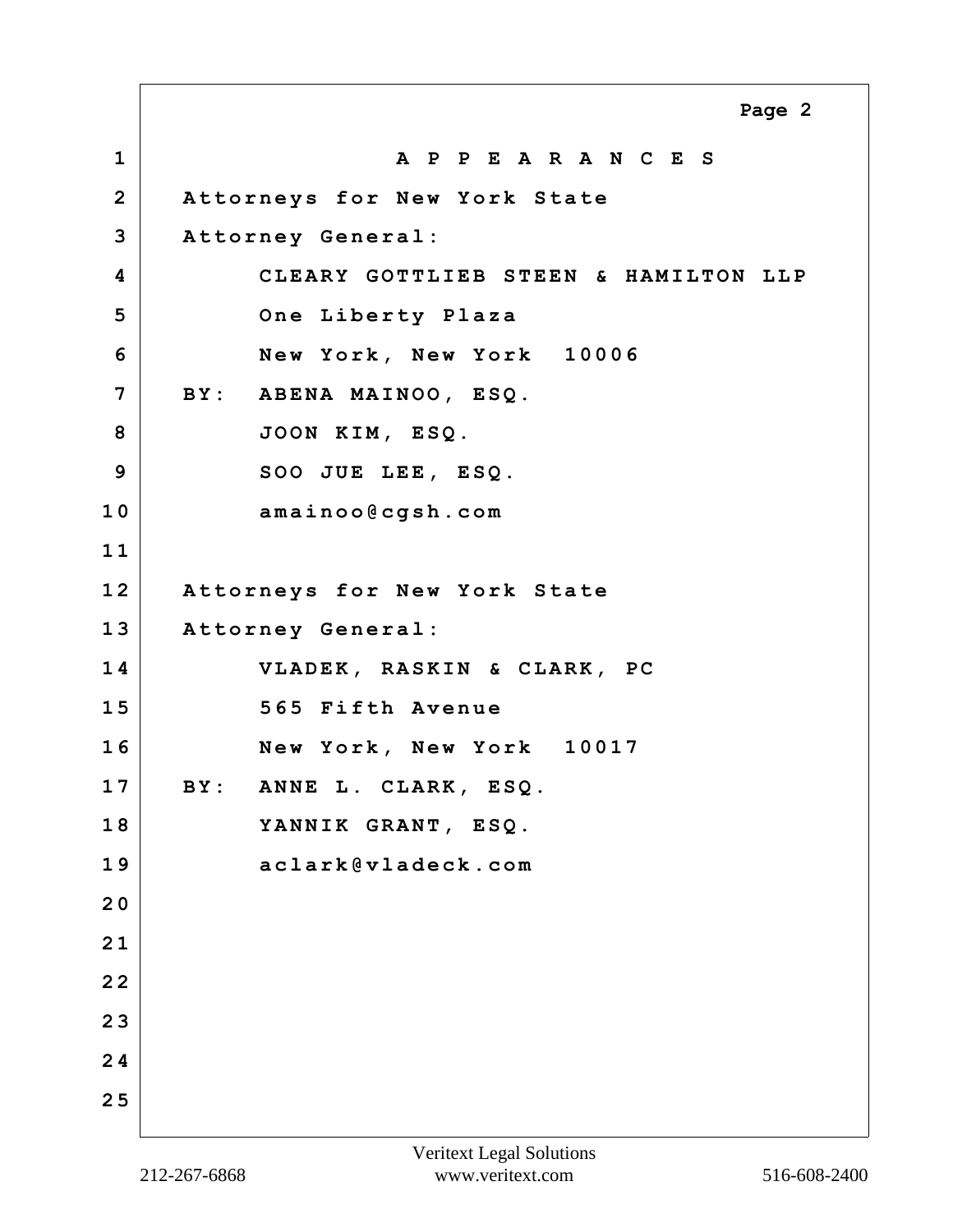**1 A P P E A R A N C E S 2 Attorneys for Witness: 3 WILMERHALE 4 250 Greenwich Street 5 New York, New York 10007 6 BY: BOYD JOHNSON, ESQ. 7 ALYSSA BUDIHAS, ESQ. 8 boyd.johnson@wilmerhale.com 9 10 ALSO PRESENT: 11 MARC FRIEDMAN, LEGAL VIDEOGRAPHER 1 2 1 3 1 4 1 5 1 6 1 7 1 8 1 9 2 0 2 1 2 2 2 3 2 4 2 5 Page 3**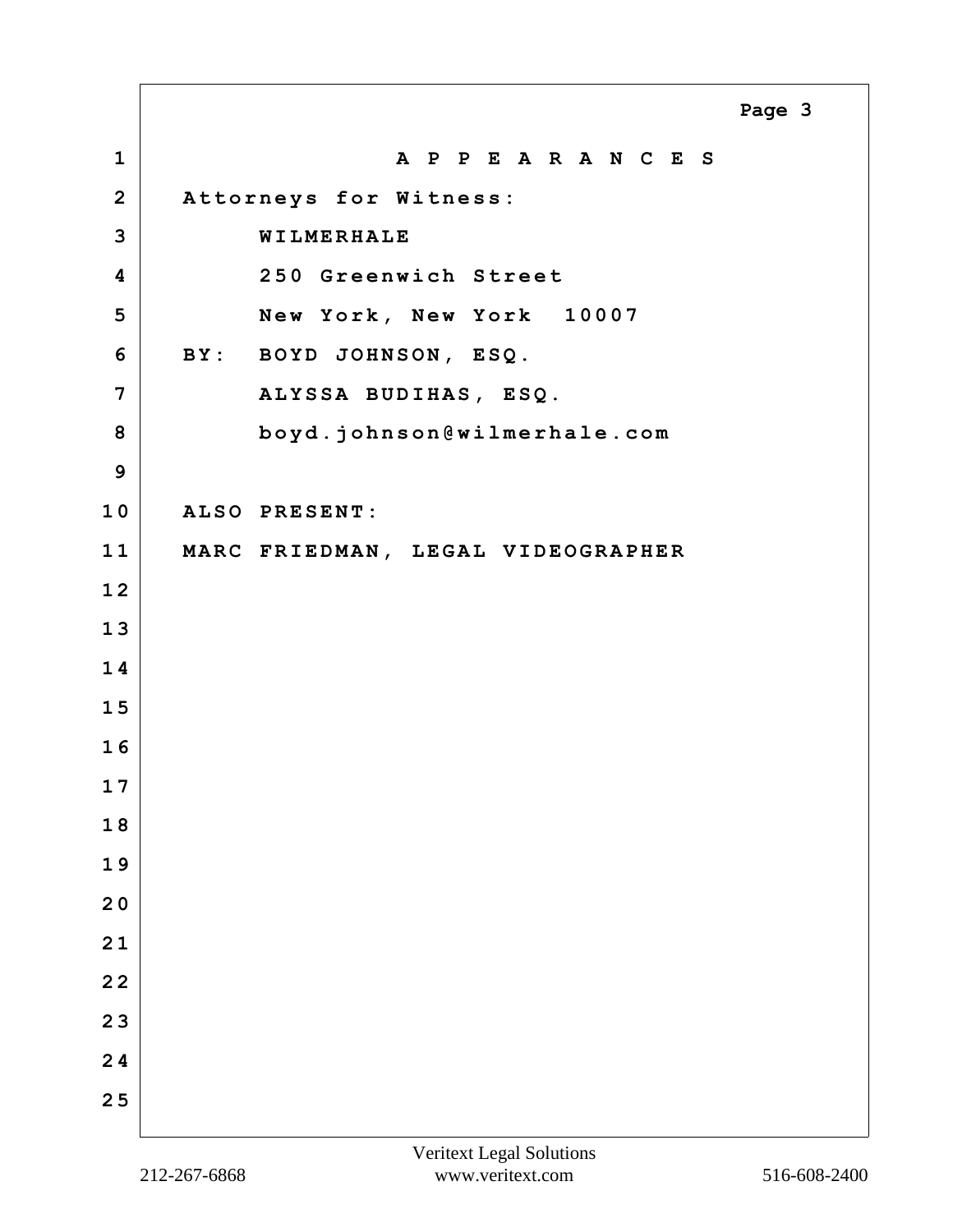## **1 ZEMSKY**

**2 THE VIDEOGRAPHER: Good afternoon. 3 We are going on the record at 1:32 p.m. 4 Eastern Standard Time on Tuesday, July 20, 5 2021. Please silence your cell phones, 6 computer tone, or any other electronic 7 devices you have near you. Audio and video 8 recording will continue to take place unless 9 all parties agree to go off the record. 10 This is media unit number one of the 11 video recorded deposition of Howard Zemsky 12 in the matter of Independent Investigation 13 under New York State Executive Law 63(8). 14 My name is Marc Friedman, I'm the 15 certified video legal specialist, your court 16 reporter today is Michele Moskowitz, and we 17 are both from the firm of Veritext Legal 18 Solutions. 19 This deposition is being held via 20 remote videoconference. All counsel consent 21 to this remote video arrangement and waive** 22 **any objections to this matter of reporting. 23 If there are any objections to the court 24 reporter swearing in the witness remotely 25 and this remote video arrangement, please**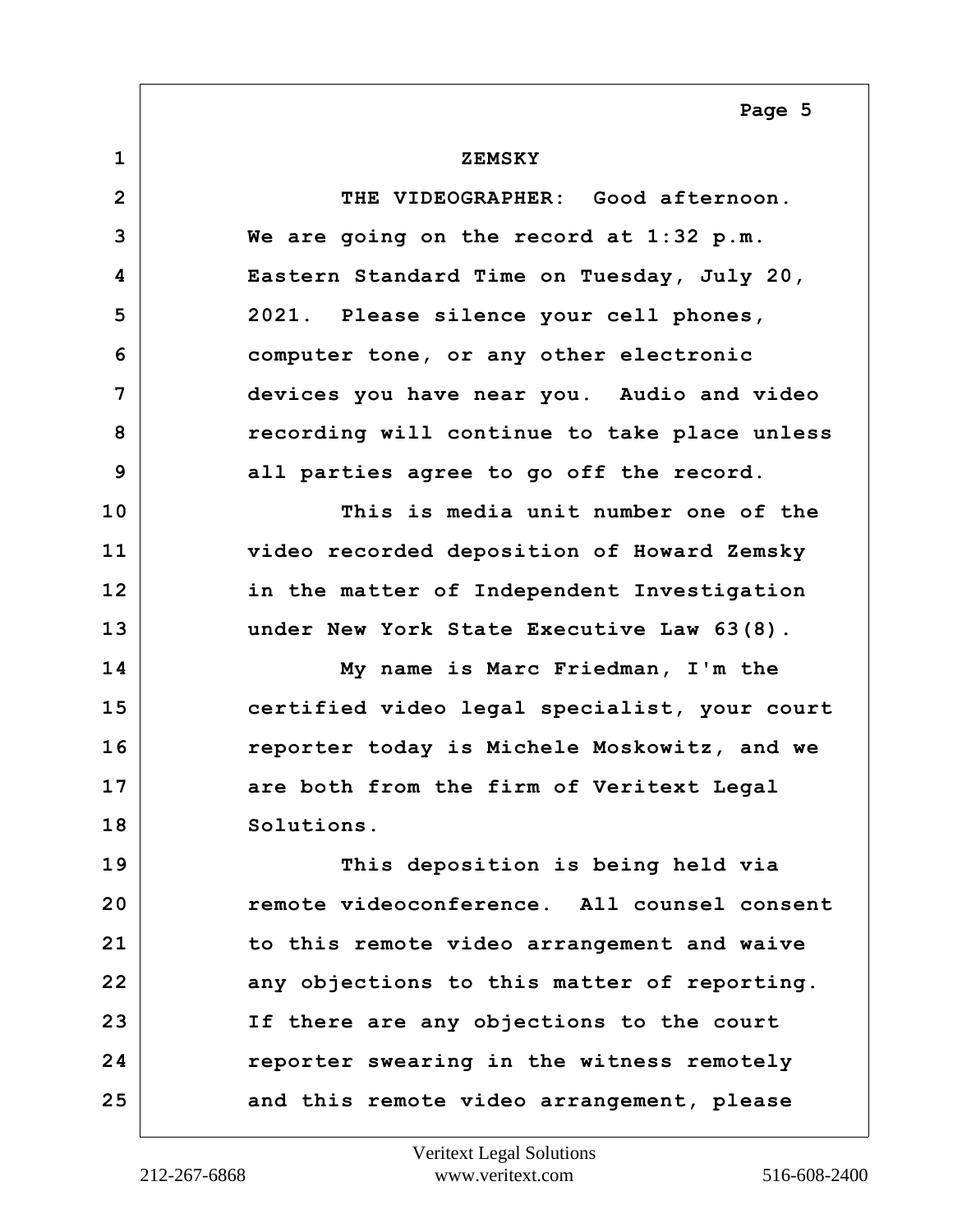**1 ZEMSKY 2 state them now. 3 (No response.) 4 THE VIDEOGRAPHER: Hearing no 5 objections, counsel will now state on the 6 record their appearances and affiliations 7 beginning with the noticing attorney. 8 MS. MAINOO: Good morning. Abena 9 Mainoo from the law firm of Cleary Gottlieb 10 but acting as a Special Deputy to the First 11 Deputy Attorney General for the New York** 12 State Attorney General's Office. **13 MR. GRANT: Good afternoon. Yannick 14 Grant of the law firm Vladeck, Raskin & 15 Clark, also here today in my capacity as a 16 Special Deputy to the First Deputy of the 17 New York State Attorney General. 18 MS. CLARK: Anne Clark, I'm with the 19 law firm Vladeck, Raskin & Clark as well, 20 and also here as a First -- a Special Deputy 21 to the First Deputy Attorney General. 22 MR. KIM: Joon Kim from Cleary 23 Gottlieb appearing in the same capacity, 24 MS. LEE: Soo Jue Lee from Cleary 25 Gottlieb, also appearing as a Special Page 6**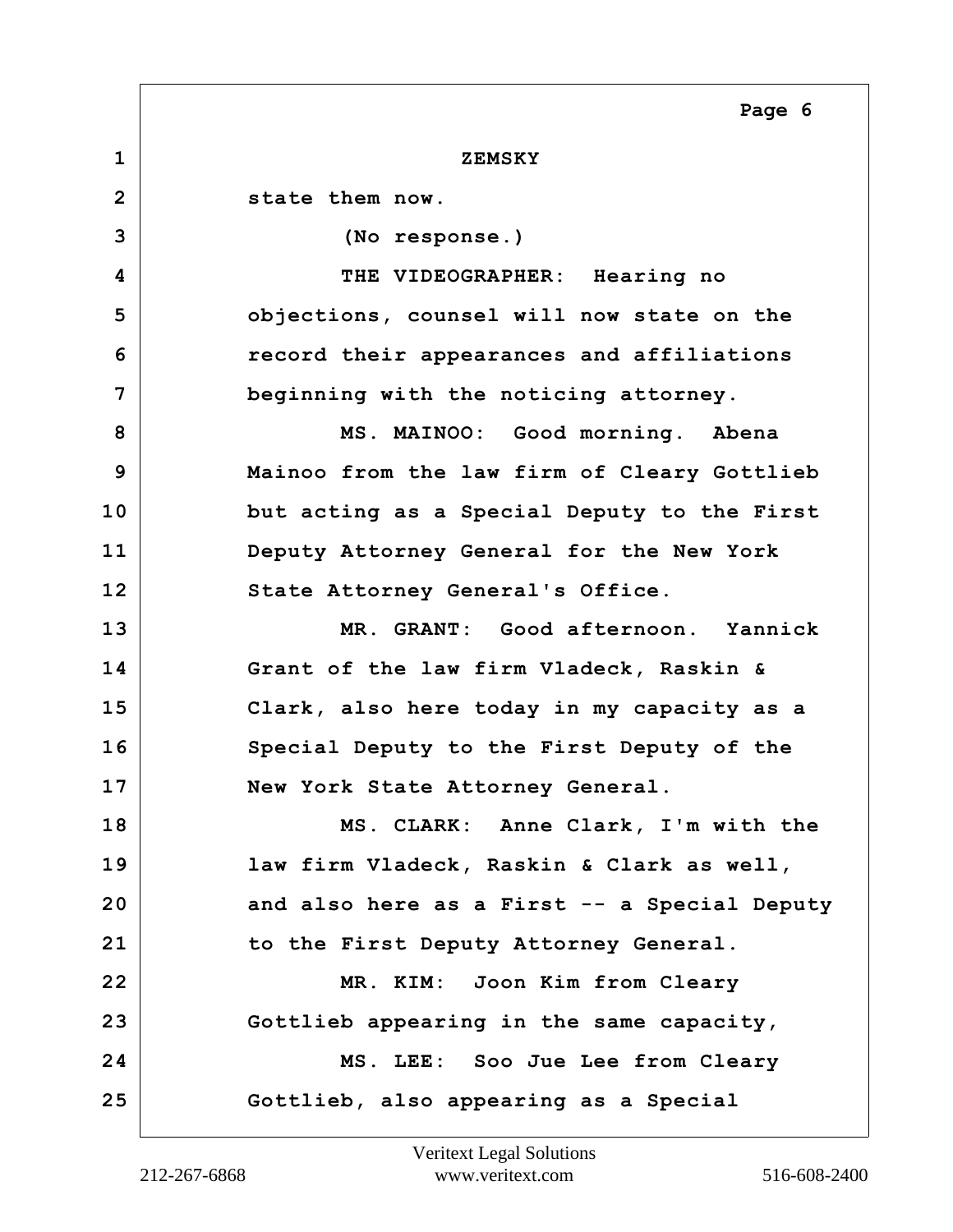**1 ZEMSKY 2 Assistant to the First Deputy Attorney 3 General. 4 MR. JOHNSON: Boyd Johnson of 5 WilmerHale for the witness, Howard Zemsky. 6 MS. BUDIHAS: Alyssa Budihas, also of 7 WilmerHale on behalf of Howard Zemsky. 8 THE VIDEOGRAPHER: Will the court 9 reporter please swear in our witness and we 10 can proceed. 11 H O W A R D Z E M S K Y , after 12 having first been duly sworn/affirmed by a 13 Notary Public of the State of New York, was 14 examined and testified as follows: 15 EXAMINATION BY 16 MS. MAINOO: 17 Q. Please state your name for the 18 record. 19 A. Howard Zemsky. 20 Q. Good morning and thank you for 21 meeting with us, Mr. Zemsky. Before I start 22 asking questions, I'm going to give you some 23 background information and ground rules for your 24 testimony today. 25** As you know, the New York Attorney **Page 7**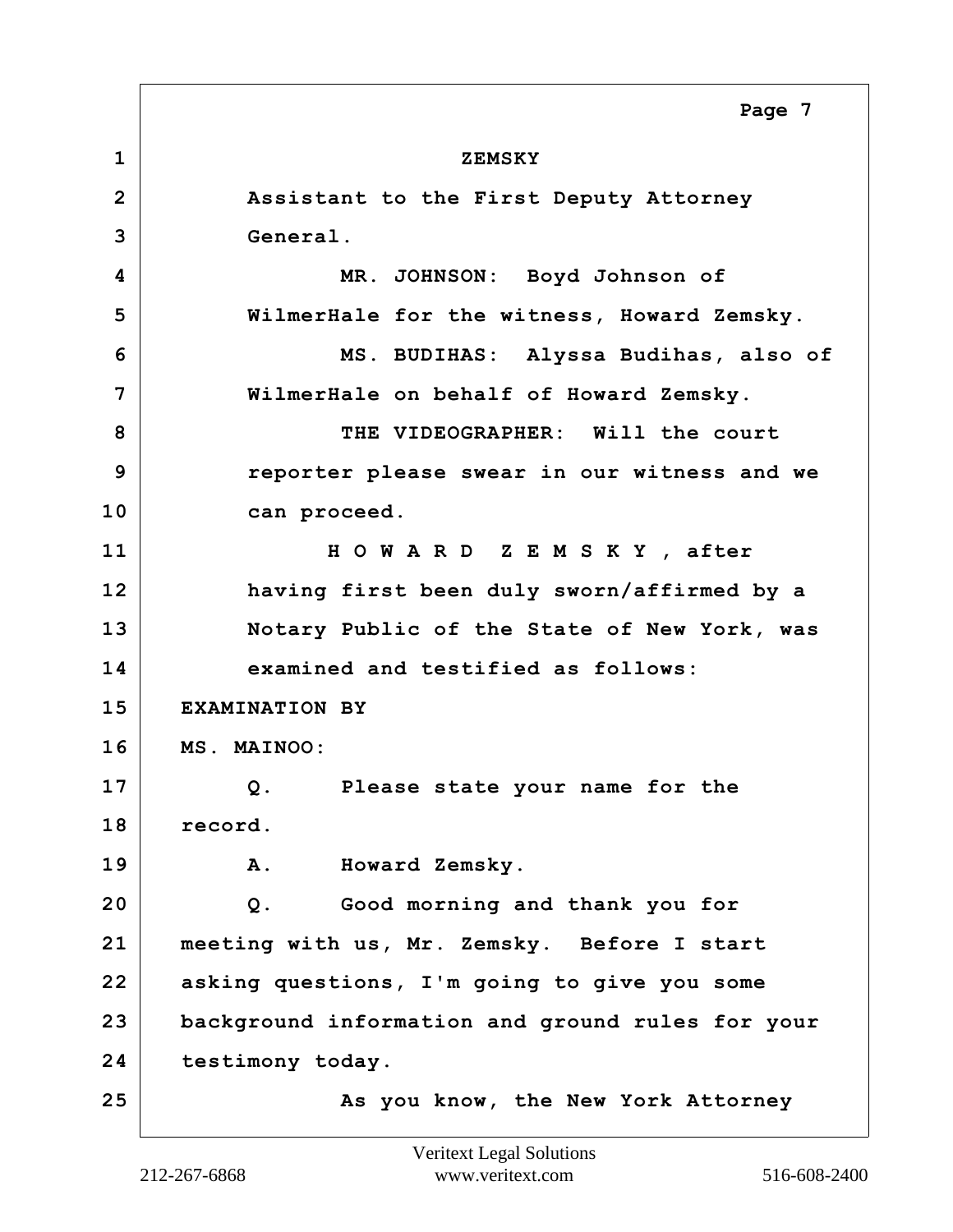| $\mathbf{1}$   | <b>ZEMSKY</b>                                       |
|----------------|-----------------------------------------------------|
| $\overline{2}$ | General has appointed the law firms Cleary          |
| 3              | Gottlieb and Vladeck, Raskin & Clark to do an       |
| 4              | independent investigation under New York            |
| 5              | Executive Law 63(8) into allegations of sexual      |
| 6              | harassment brought against Governor Andrew Cuomo    |
| 7              | as well as the surrounding circumstances.           |
| 8              | You're here today pursuant to a                     |
| 9              | subpoena issued in connection with this             |
| 10             | investigation. I'll note at the outset that         |
| 11             | today's proceeding is being video recorded. You     |
| 12             | are under oath, which means you must testify        |
| 13             | fully and truthfully just as if you were in a       |
| 14             | court of law sitting before a judge and a jury.     |
| 15             | Your testimony is subject to a penalty of           |
| 16             | perjury.                                            |
| 17             | Do you understand that, Mr. Zemsky?                 |
| 18             | I do.<br>A.                                         |
| 19             | If you'd like to make a brief sworn<br>Q.           |
| 20             | statement, we ask that you do so at the end of      |
| 21             | our examination today. Do you understand that?      |
| 22             | I do.<br>Α.                                         |
| 23             | Although this is a civil<br>Q.                      |
| 24             | investigation, the New York Attorney General's      |
| 25             | Office also has criminal enforcement powers.<br>You |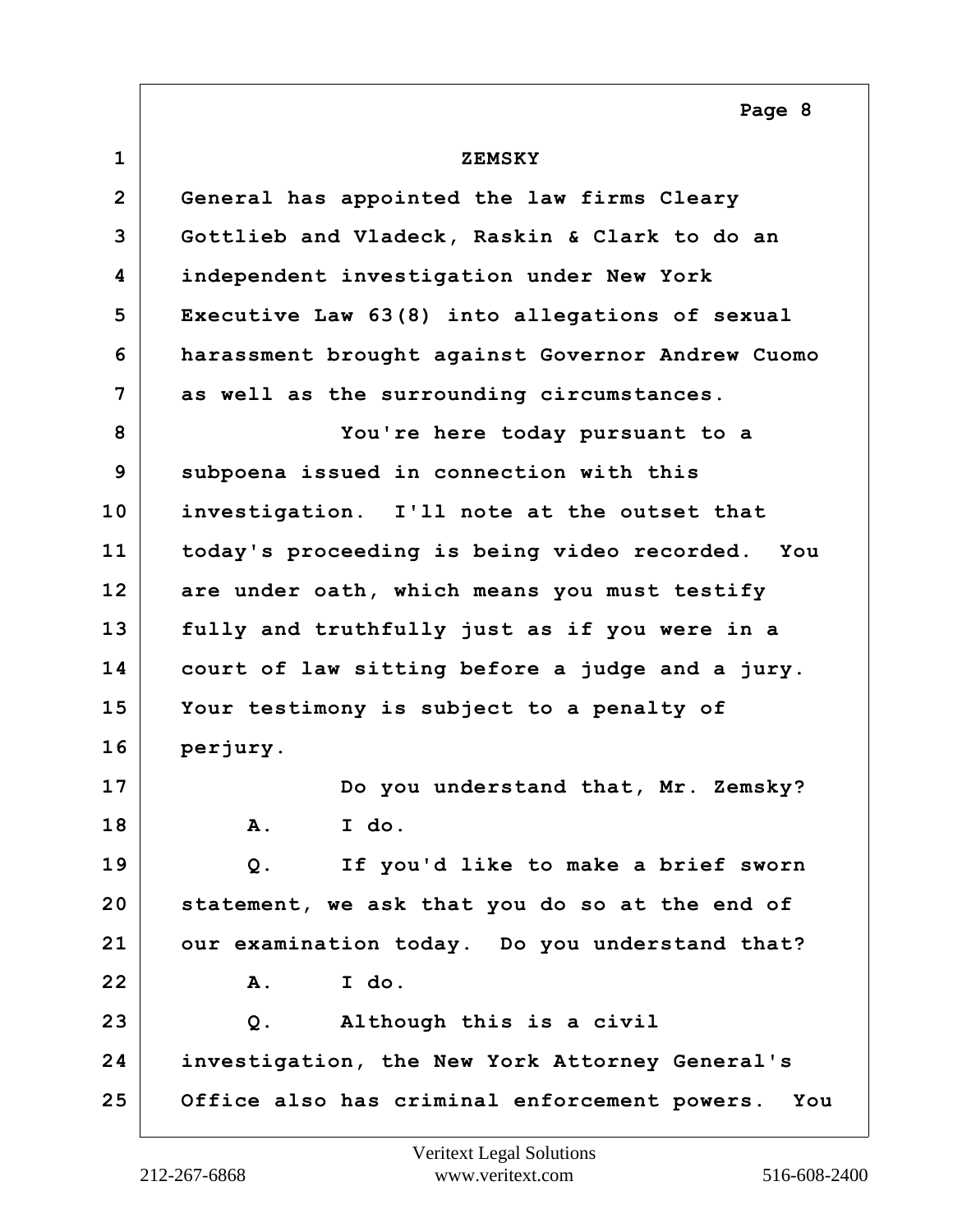| $\mathbf{1}$    | <b>ZEMSKY</b>                                       |
|-----------------|-----------------------------------------------------|
| $\overline{2}$  |                                                     |
|                 | have the right to refuse to answer a question if    |
| 3               | answering the question would incriminate you, but   |
| 4               | any failure to answer can be used against you in    |
| 5               | a court of law in a civil, noncriminal              |
| 6               | proceeding. Asserting your Fifth Amendment          |
| 7               | privilege does have evidentiary significance.<br>If |
| 8               | you choose to assert your Fifth Amendment           |
| 9               | privilege, that fact could be presented to a        |
| 10              | judge or a jury in a civil proceeding, who would    |
| 11              | be free to draw a conclusion from your assertion    |
| 12 <sup>2</sup> | of that privilege.                                  |
| 13              | Do you understand that?                             |
| 14              | I do.<br>Α.                                         |
| 15              | You're appearing today with your<br>Q.              |
| 16              | attorneys. You may consult with them if you have    |
| 17              | any questions about the attorney-client             |
| 18              | privilege. Do you understand?                       |
| 19              | I understand.<br>Α.                                 |
| 20              | And we have a court reporter present<br>Q.          |
| 21              | with us virtually, and she needs to take down my    |
| 22              | questions and your answers to create a              |
| 23              | transcript. So that the reporter can create a       |
| 24              | clean record, please provide a verbal response to   |
| 25              | each question. So please do not shake or nod        |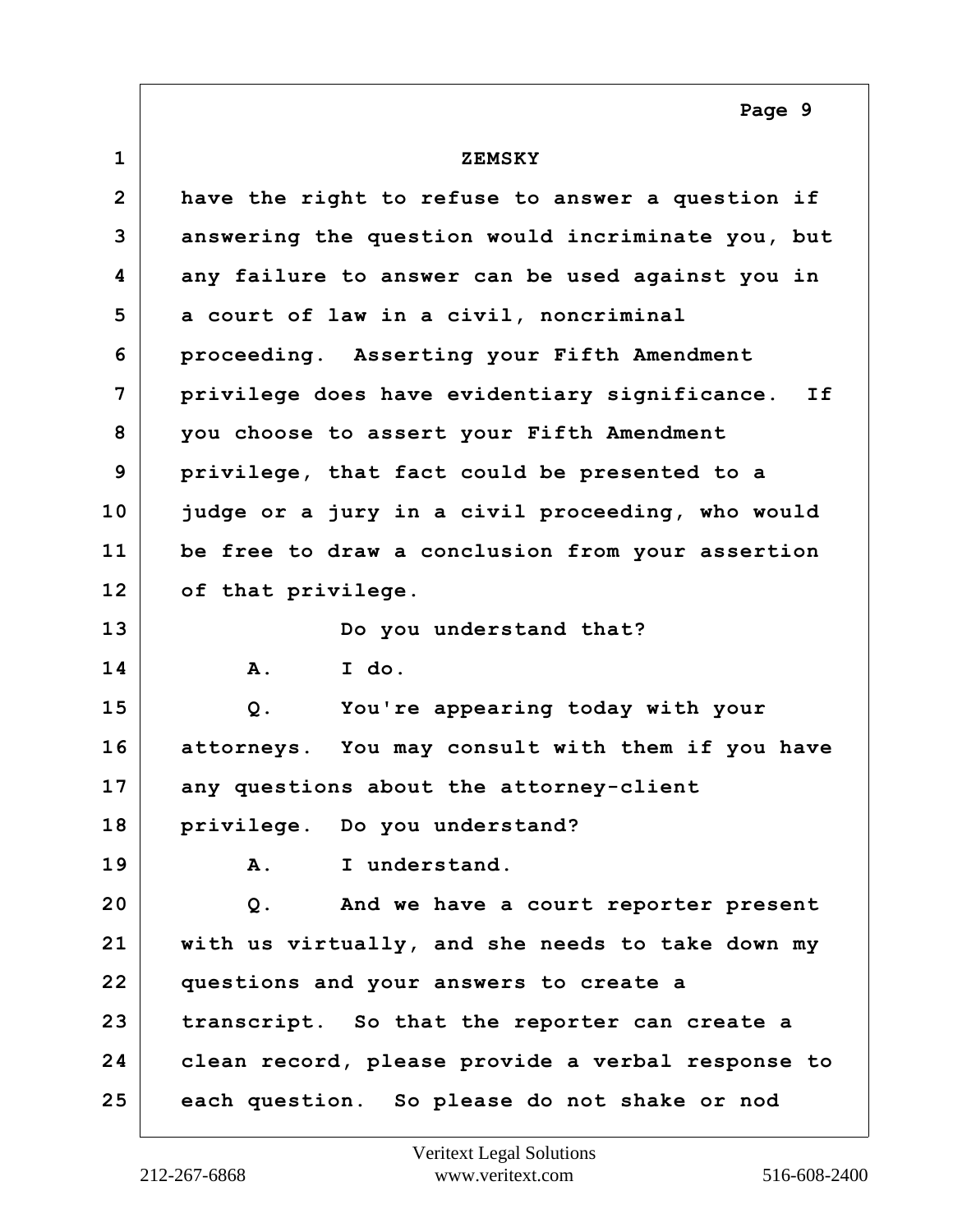| $\mathbf 1$    | <b>ZEMSKY</b>                                     |
|----------------|---------------------------------------------------|
| $\overline{2}$ | your head or give responses like "mm-hmm." Do     |
| 3              | you understand?                                   |
| 4              | I do.<br>A.                                       |
| 5              | $Q$ .<br>If you do not know the answer to a       |
| 6              | question, please say you do not know. Please let  |
| 7              | me finish my question before you begin to answer  |
| 8              | and I'll try to do the same so we don't talk over |
| 9              | each other. This is important to let our court    |
| 10             | reporter create a clean transcript.               |
| 11             | You'll not be permitted to review a               |
| 12             | transcript of your testimony. If at any time      |
| 13             | today you want to clarify an answer you have      |
| 14             | given, please let me know. If you do not          |
| 15             | understand a question, please let me know and     |
| 16             | I'll try to ask the question differently.         |
| 17             | I will be asking about names and                  |
| 18             | dates and other specific information, even if you |
| 19             | don't remember a specific name or date, I'd ask   |
| 20             | that you give me your best approximate answer     |
| 21             | while indicating that your answer may not be      |
| 22             | exact.                                            |
| 23             | If you need a break at any point,                 |
| 24             | just let me know, but if there is a question that |
| 25             | you haven't answered yet, please answer the       |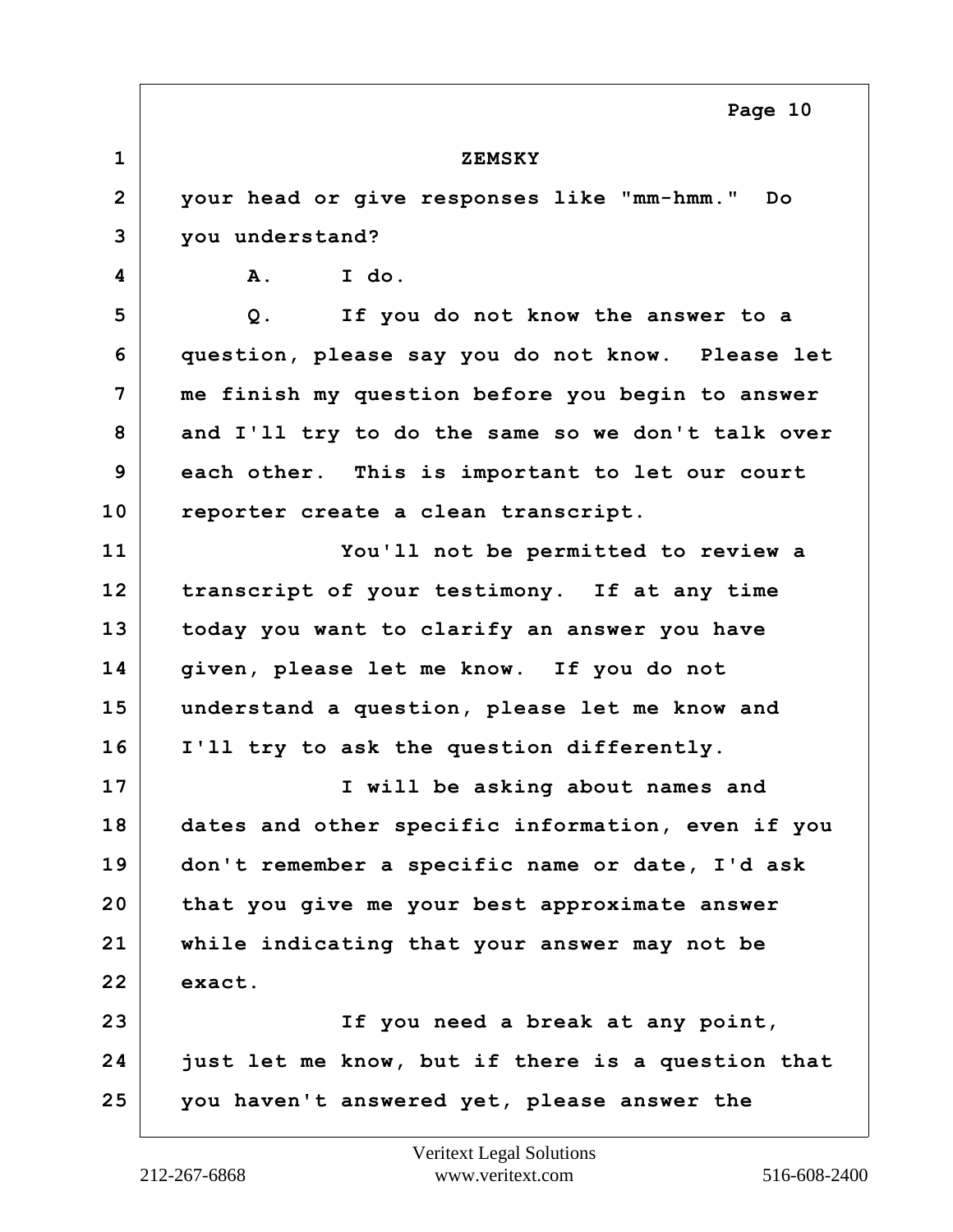**1 ZEMSKY 2 question first and then we'll take a break. 3 Mr. Zemsky, please confirm who's in 4 the room with you. 5 A. Boyd Johnson from WilmerHale. 6 Q. And please confirm that you're not 7 using any technology to create a recording of the 8 proceeding on your end, including screen-9 capturing tools. 10 A. I am not using any technology at all. 11 Q. And please confirm that you're not 12 letting anyone else listen in, including through** 13 any devices. **14 A. I am not letting anyone listening in 15 in any way. 16 Q. And please confirm that you are not 17 and you will not communicate in real time or 18 during breaks with anyone else about the 19 substance of your testimony. 20 A. I will not communicate at any time in 21 any way the substance of the testimony. 22 MS. MAINOO: And Counsel, please 23 provide the same confirmations. 24 MR. JOHNSON: I provide the same 25 confirmations. Obviously I may need to Page 11**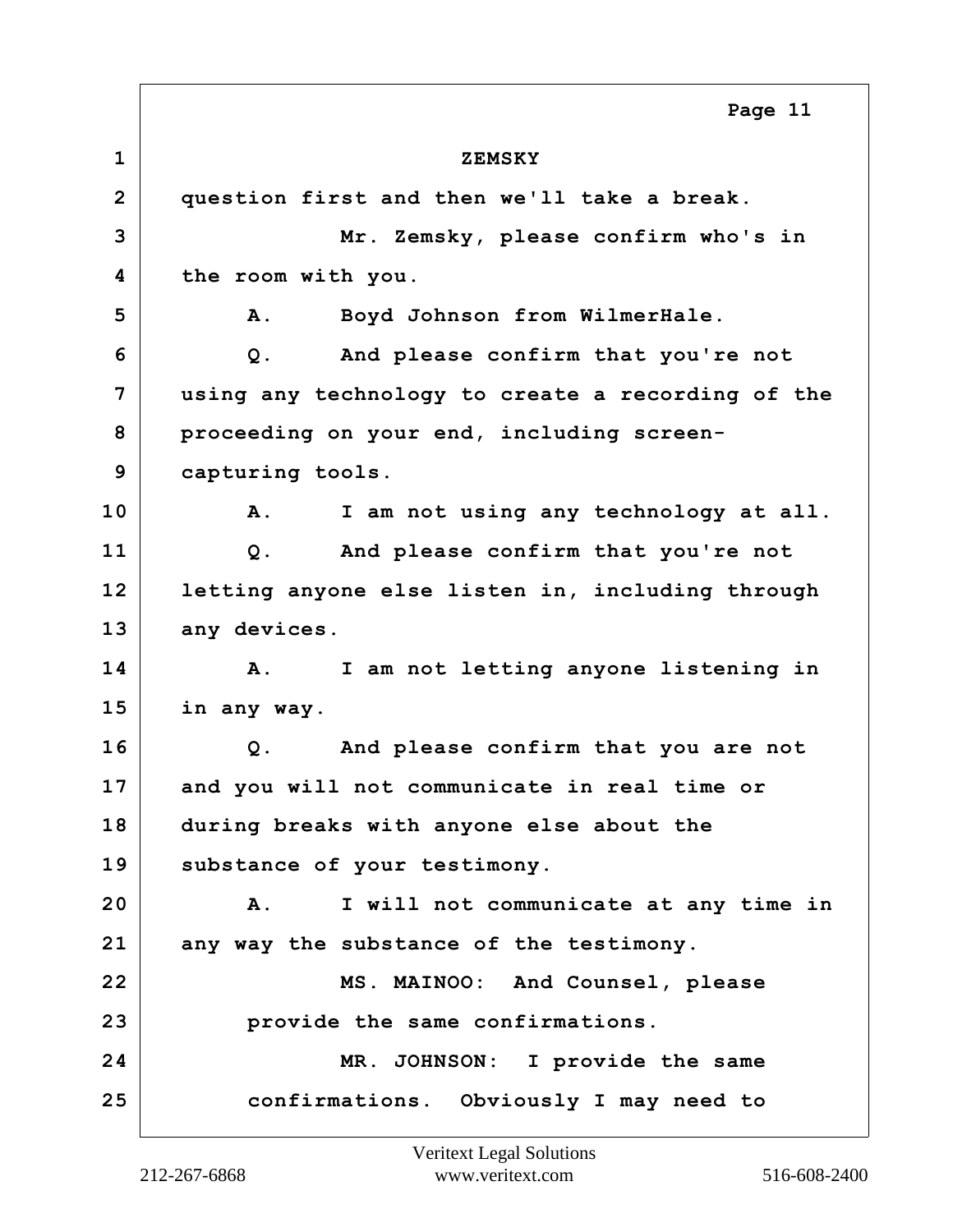| $\mathbf{1}$   | <b>ZEMSKY</b>                                     |
|----------------|---------------------------------------------------|
| $\overline{2}$ | consult with Howard himself about the             |
| 3              | testimony as his lawyer, but otherwise I          |
| 4              | agree.                                            |
| 5              | MS. MAINOO: Thank you. And                        |
| 6              | Ms. Budihas?                                      |
| 7              | MS. BUDIHAS: Also agreed. And as                  |
| 8              | Mr. Johnson said, we may need to consult          |
| 9              | with our -- with our client.                      |
| 10             | Mr. Zemsky, Executive Law 63(8), the<br>Q.        |
| 11             | provision under which this investigation is being |
| 12             | conducted, prohibits you and your counsel from    |
| 13             | revealing anything about what we ask or what you  |
| 14             | say during your testimony to anyone. If anyone    |
| 15             | asks you to disclose any such information, please |
| 16             | let us know, including any reason they give for   |
| 17             | seeking such information, and we'll discuss with  |
| 18             | you whether any disclosure will be permitted.     |
| 19             | Please note that you are protected                |
| 20             | from retaliation for participating in today's     |
| 21             | testimony. We ask that you let us know if you     |
| 22             | are concerned about any potential retaliation     |
| 23             | from anyone, including the Executive Chamber.     |
| 24             | Mr. Zemsky, are you taking any                    |
| 25             | medication or drugs that might make it difficult  |
|                |                                                   |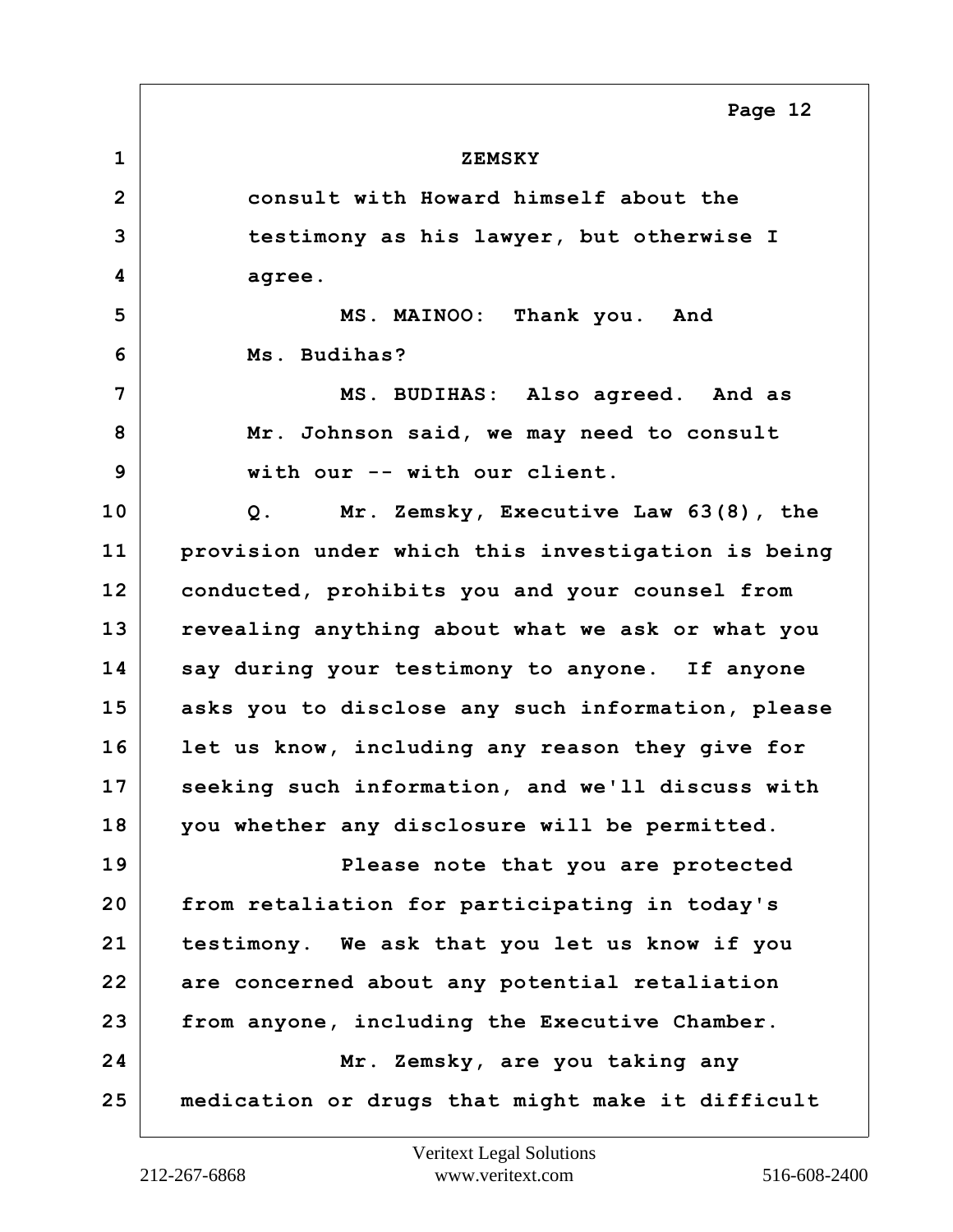**1 ZEMSKY 2 for you to understand my questions? 3 A. No. 4 Q. Have you had any alcohol today? 5 A. No. 6 Q. Is there any reason why you would not 7 be able to answer my questions fully and 8 truthfully? 9 A. No. 10 Q. Please state your name, date of 11 birth, and current home and business address for 12 the record.** 13 A. Howard Allen Zemsky, **the contract Allen Lemsky**, and **14 I reside at 15 . 16 Q. And what is your business address, 17 Mr. Zemsky? 18 A. My business address is 19 . 20 Q. Have you ever given testimony before? 21 A. I have. 22 Q. When was that? 23 A. Some years ago as a matter of a car 24 accident. 25 Q. And did you testify at a trial? Page 13**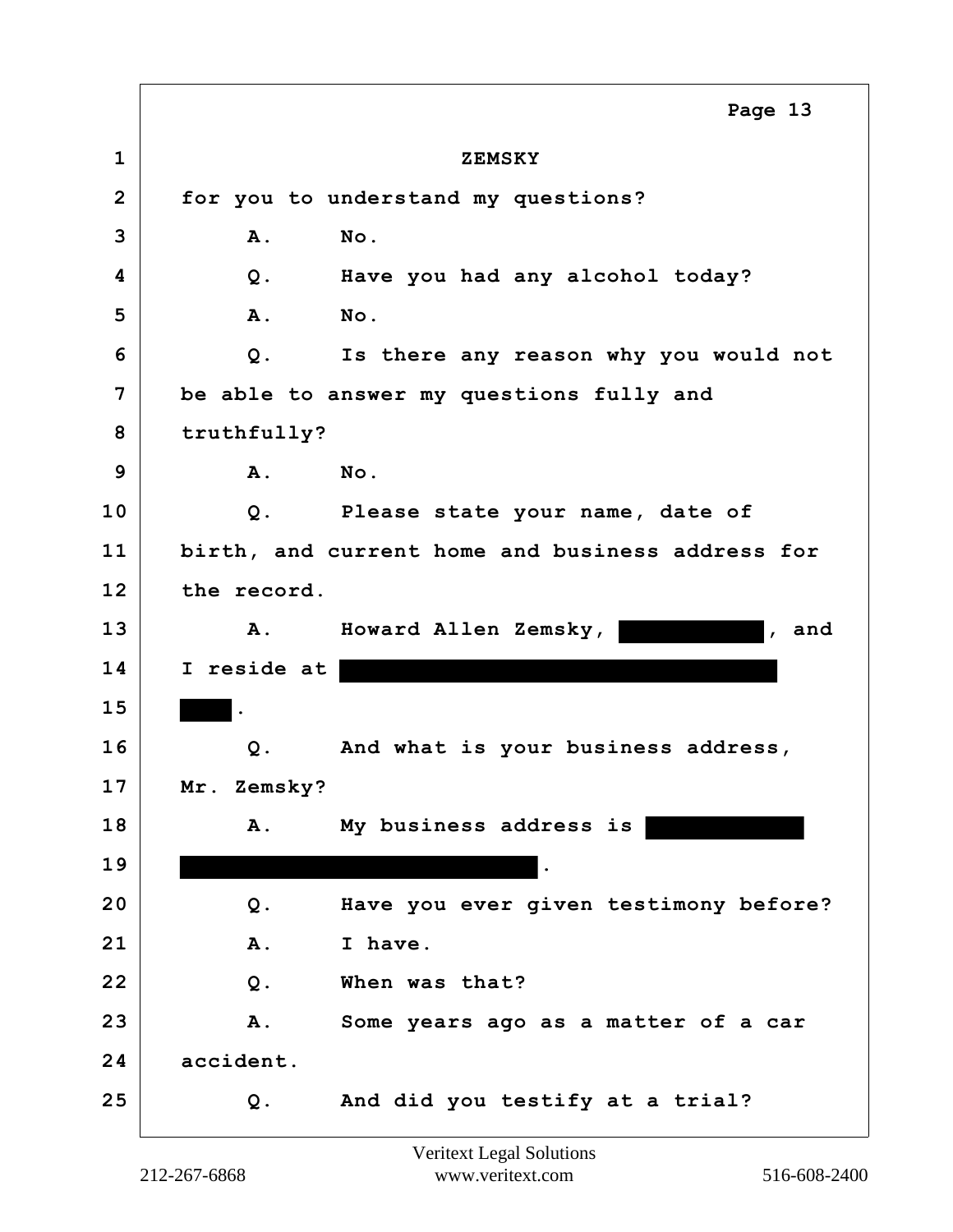**1 ZEMSKY 2 A. No. 3 Q. Mr. Zemsky, did you do anything to 4 prepare to testify today? 5 A. I tried to, you know, recall events 6 of the past and review some documents. 7 Q. Other than any documents you may have 8 reviewed with your counsel or anything you did 9 with your counsel, did you review documents or do 10 anything in preparation to testify today? 11 A. No. 12 Q. How many times did you meet with your 13 counsel? 14 A. Over the past -- a few times. 15 Q. Which counsel did you meet with? 16 A. I met with -- I met with counsel who 17 is present today. 18 Q. Did you speak with anyone else in 19 preparation for your testimony other than your 20 counsel? 21 A. No. 22 Q. And besides counsel, have you spoken 23 with anyone about the fact that you are speaking 24 with our investigative team? 25 A. No. No one outside my family. Page 14**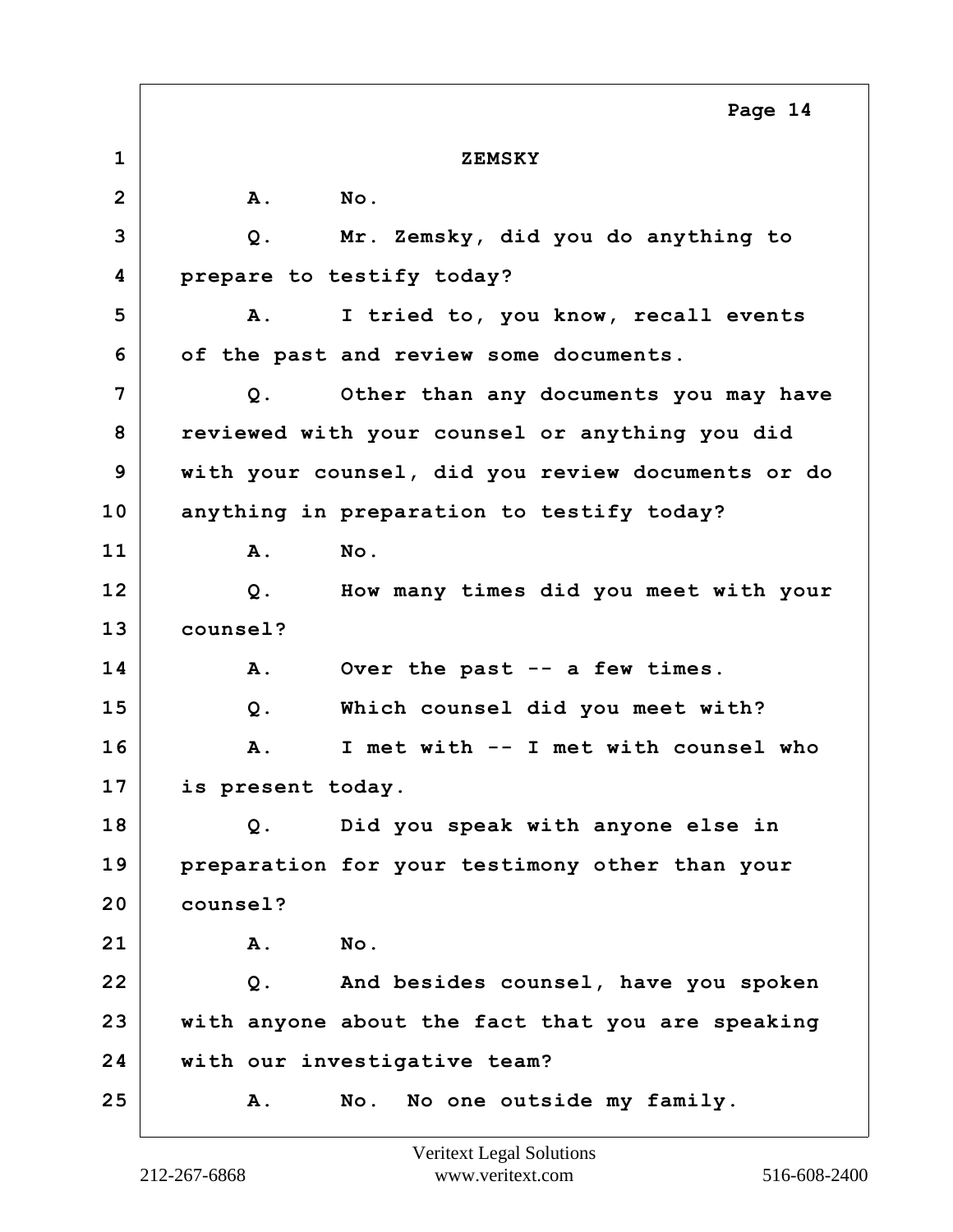**1 ZEMSKY 2 Q. Have you spoken with anyone about 3 testimony that she or he has given to the 4 investigative team or in a meeting with the 5 investigative team? 6 A. No. 7 Q. We're going to turn to tab E in the 8 electronic binder that we gave you and we're 9 going to put it up on the screen. We'll mark it 10 as an exhibit. 11 (Testimony subpoena was marked 12 Exhibit 1 for identification, as of this 13 date.) 14 Q. Mr. Zemsky, is this the testimony 15 subpoena you received from our office? 16 A. Yeah. 17 Q. Did you read the subpoena? 18 A. Yeah. 19 Q. You understand that this testimony is 20 being taken pursuant to this subpoena? 21 A. Yes. 22 Q. We'll put that down and we'll put up 23 tab D. Thanks. 24 Mr. Zemsky, is -- 25 MS. MAINOO: And we'll mark this as Page 15**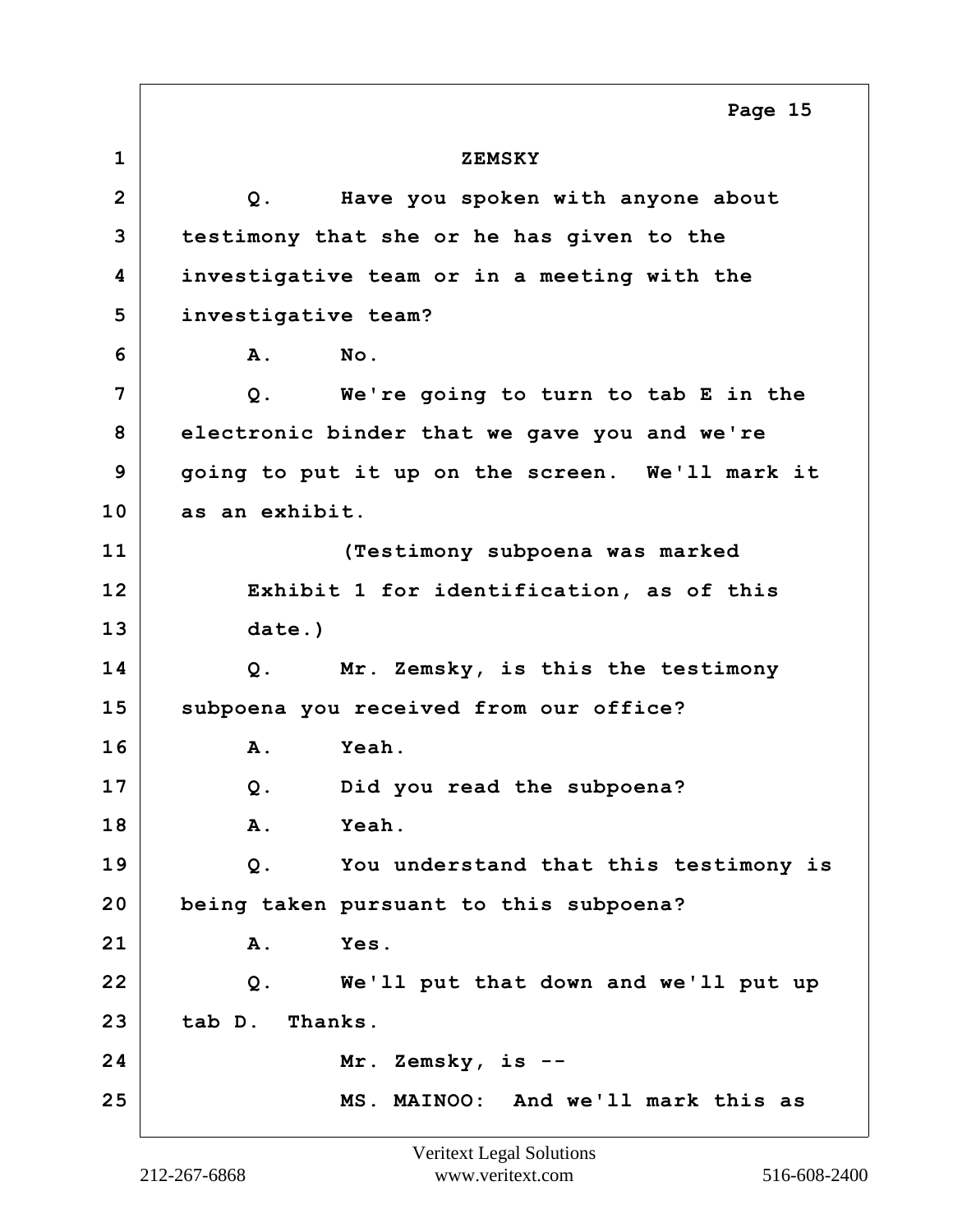**1 ZEMSKY 2 an exhibit. 3 (Document subpoena was marked Exhibit 4 2 for identification, as of this date.) 5 Q. Mr. Zemsky, is this the document 6 subpoena you received from our office? 7 A. Yeah. Yes. 8 Q. Did you read the subpoena? 9 A. Yes. 10 Q. What did you do to collect documents 11 in response to this subpoena? 12 A. I worked with a lawyer and -- from 13 WilmerHale and went through, you know, a process 14 that they led to make sure we retained all 15 documents and searched all relevant documents. 16 Q. Mr. Zemsky, I'm going to turn now to 17 any observations you made of the Governor's 18 interactions with Lindsey Boylan. 19 Mr. Zemsky, when you were at ESD, at 20 Empire State Development, did you ever observe 21 interactions between Lindsey Boylan and the 22 Governor? 23 A. Yes. 24 Q. What did you observe about those 25 interactions? Page 16**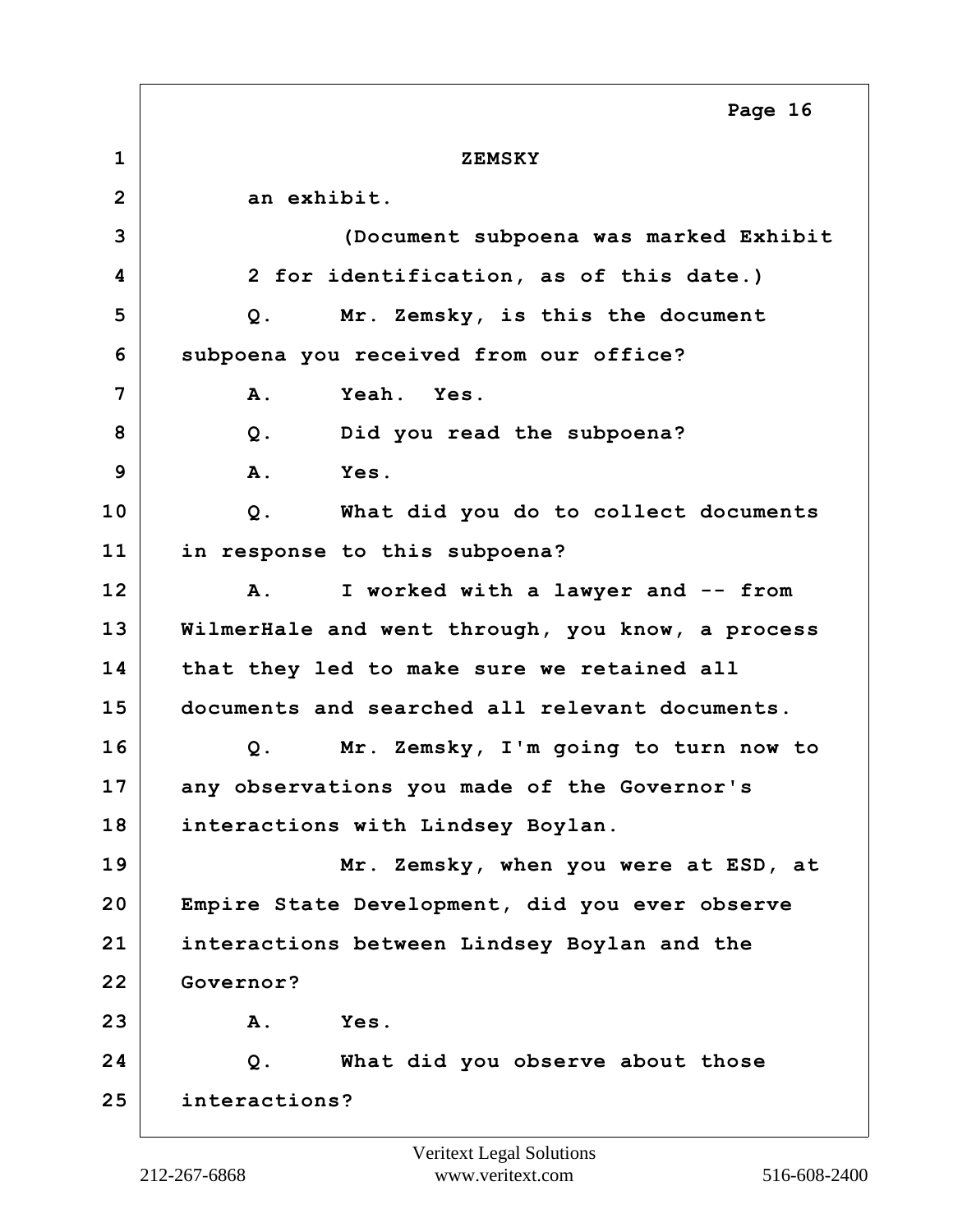| $\mathbf{1}$   | <b>ZEMSKY</b>                                     |
|----------------|---------------------------------------------------|
| $\overline{2}$ | Well, I observed, you know, a wide<br>A.          |
| 3              | mostly I observed what you would describe as      |
| 4              | normal, professional interactions and I did       |
| 5              | observe some, you know, other interactions.       |
| 6              | Can you speak about what you just<br>Q.           |
| 7              | described as "other interactions" that you        |
| 8              | observed other than the normal professional       |
| 9              | interactions you first mentioned?                 |
| 10             | There was times when the Governor<br>Α.           |
| 11             | would comment on her appearance or her wardrobe,  |
| 12             | things of that nature.                            |
| 13             | What do you remember about the<br>Q.              |
| 14             | Governor commenting on Ms. Boylan's appearance?   |
| 15             | There was an instance in particular<br>Α.         |
| 16             | where I recall him commenting on her appearance   |
| 17             | relative to Hollywood actresses of the past, I    |
| 18             | think there were three, although I can't recall   |
| 19             | who they were, commenting that she was, you know, |
| 20             | even better looking than they were, things --     |
| 21             | something to that effect.                         |
| 22             | Was one of those actresses Sofia<br>$Q$ .         |
| 23             | Loren?                                            |
| 24             | Quite possibly.<br>Α.                             |
| 25             | What do you remember the Governor<br>Q.           |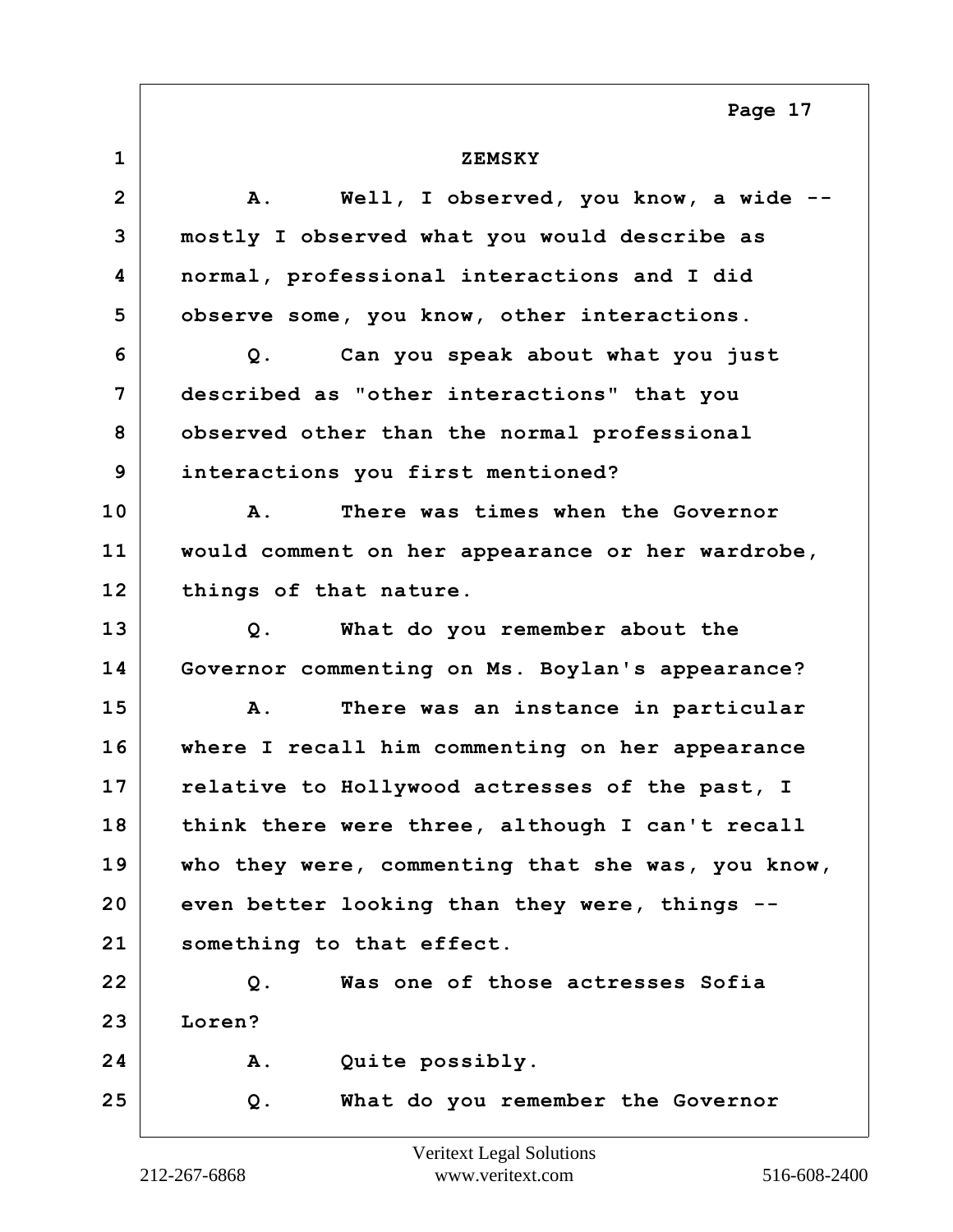**1 ZEMSKY 2 saying when he was commenting on Ms. Boylan's 3 appearance relative to that of Hollywood 4 actresses? 5 A. I -- you know, I remember him saying 6 that she was, you know -- I don't recall the 7 exact words, but these -- the -- the essence of 8 it was that she was, you know, even more 9 attractive than these actresses, you know, even, 10 you know, better looking or -- I don't remember 11 the words, but, you know, that's the essence of 12 it. 13 Q. And -- sorry. Please go on. 14 A. I think that says it. 15 Q. And how did Ms. Boylan react? 16 A. I don't recall any -- a reaction. 17 Q. How did you react? 18 A. I thought it was, you know, 19 inappropriate. I was, you know, uncomfortable. 20 I thought it was, you know, kind of inappropriate 21 to say that. 22 Q. And what did you think was 23 inappropriate about saying that? 24 A. Well, that you would, you know, be 25 speaking to, you know, a woman, you know, who**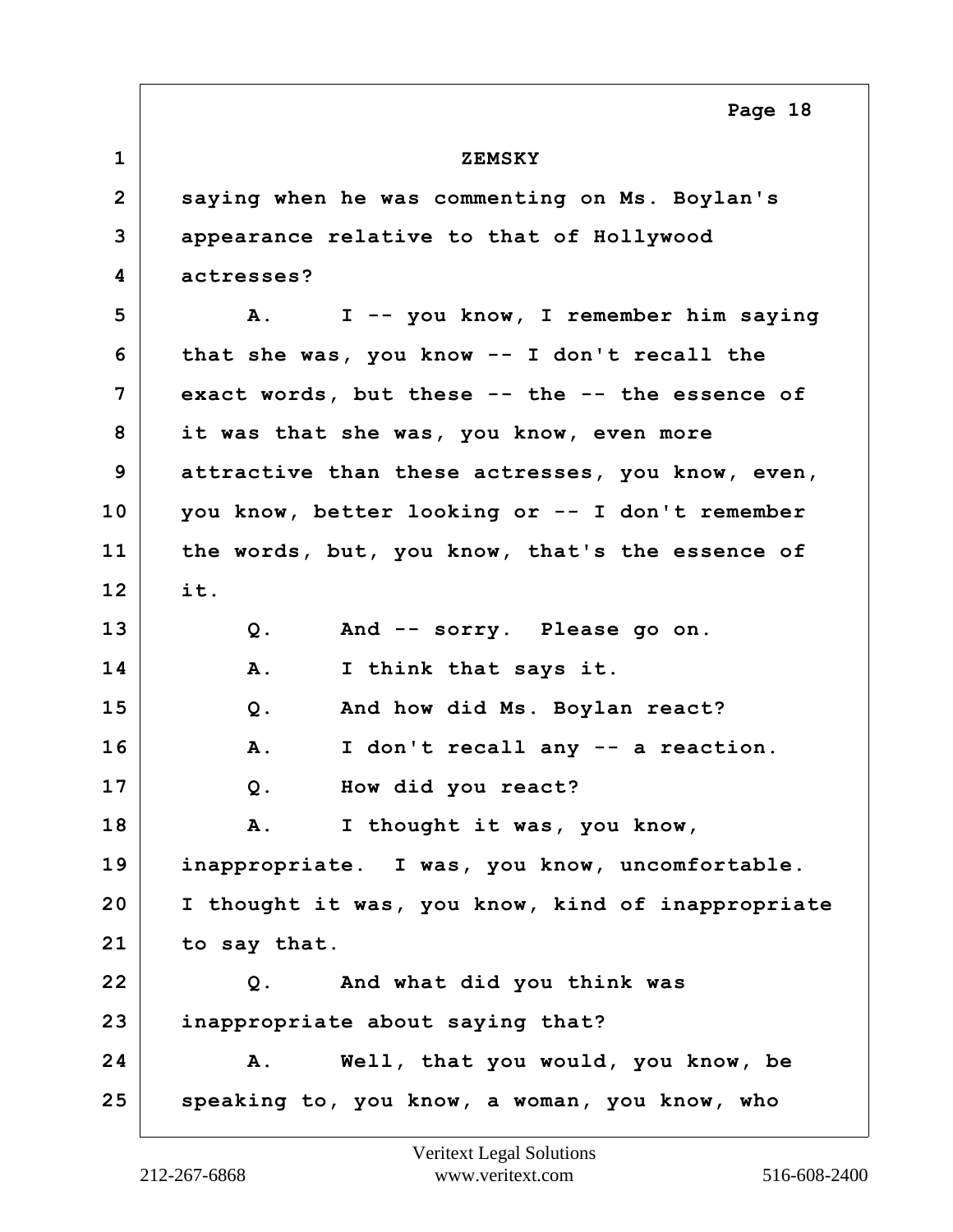| $\mathbf{1}$   | <b>ZEMSKY</b>                                    |
|----------------|--------------------------------------------------|
| $\overline{2}$ | worked for you about, you know, how attractive   |
| 3              | they are. You know, you'd be putting them in     |
| 4              | that, you know, uncomfortable, awkward position. |
| 5              | Do you remember if anyone else was<br>Q.         |
| 6              | there when the Governor made the comments about  |
| 7              | Ms. Boylan's attractiveness?                     |
| 8              | There were other people there. You<br>Α.         |
| 9              | know, I would be speculating on exactly who was  |
| 10             | there, but I could do that. I'm not sure exactly |
| 11             | who was there, but there were always some other  |
| 12             | people on the plane other than myself, Lindsey,  |
| 13             | and the Governor, so in -- I can tell you who I  |
| 14             | think it may have been.                          |
| 15             | Who do you think it may have been?<br>Q.         |
| 16             | It may have been John Maggiore, but<br>Α.        |
| 17             | I'm not sure. It -- there may have been --       |
| 18             | almost certainly would have been a press person, |
| 19             | but I don't recall which press person. There may |
| 20             | have been a -- you know, we almost always        |
| 21             | traveled with a state trooper, I don't know who. |
| 22             | But that was generally the, you know, complement |
| 23             | of people.                                       |
| 24             | There might be myself, and if Lindsey            |
| 25             | was there, there might be, you know, another     |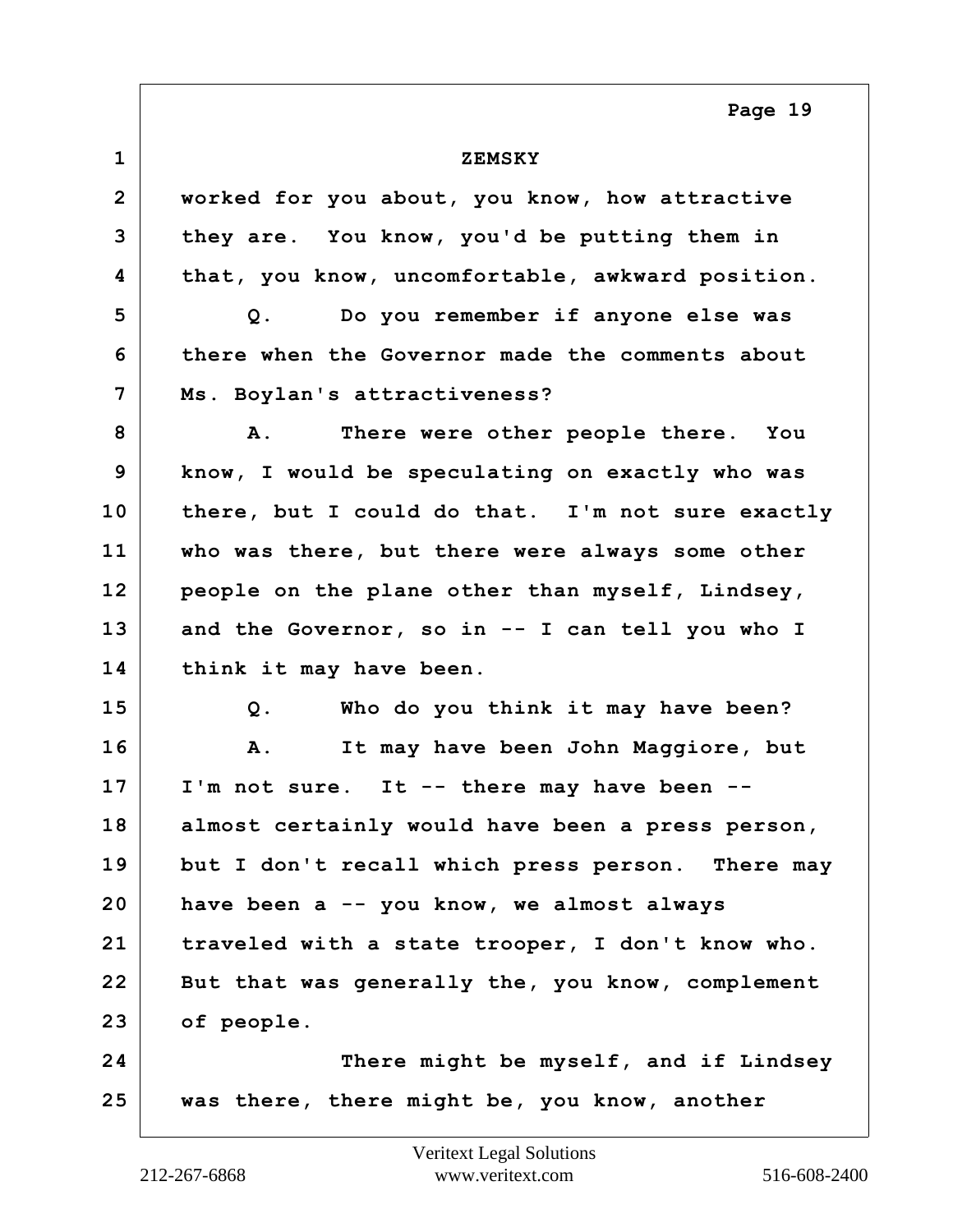**1 ZEMSKY 2 support staff who worked for the Governor, there 3 might -- there almost certainly would be a press 4 person, there almost certainly would be a 5 trooper, and then of course there would be, you 6 know, pilots. 7 Q. I was going to ask you if you 8 remembered where you were when the Governor made 9 the comments. Based on your testimony, it sounds 10 like you're saying it was on a plane? 11 A. Yes. I'm sorry. Yeah, it was on the 12 plane. 13 Q. And how is it that you remember that 14 you were on a plane when you heard these comments 15 from the Governor? 16 A. I just do. I remember being on the 17 plane. 18 MR. KIM: Can I ask a question? 19 MS. MAINOO: Of course. 20 MR. KIM: Mr. Zemsky, how often did 21 the Governor make comments about 22 Ms. Boylan's appearance?** 23 THE WITNESS: Like, that was I think, **24 you know, memorable to me. It was not that 25 often. It was, you know, she -- he might Page 20**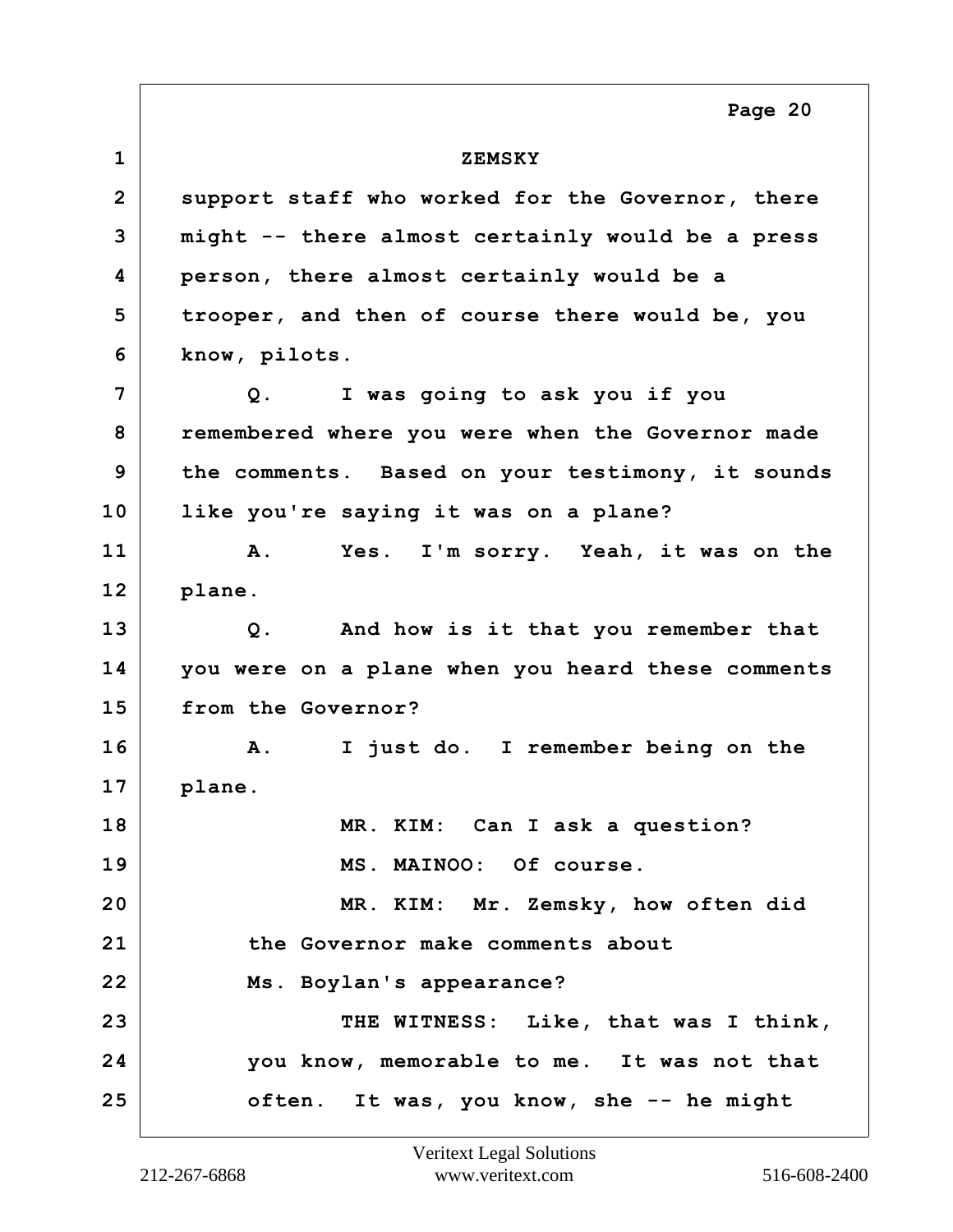**1 ZEMSKY 2 make a comment about an accessory or 3 something, a handbag or glasses or something 4 like that, you know, the kind of comment 5 that I described just a short while ago was 6 unusual. 7 MR. KIM: The Hollywood actresses 8 type comment, was -- you just recall once? 9 THE WITNESS: That I recall -- I'm 10 sorry. 11 MR. KIM: Do you recall that being 12 once or more than once, the Hollywood 13 actresses comparison? 14 THE WITNESS: I recall that one time. 15 MR. KIM: Okay. But other instances 16 are of just accessories, clothing, or things 17 of that nature? 18 THE WITNESS: Yeah. Or -- and I'm 19 not 100 percent -- it might be, you know, 20 something like -- yeah, that -- that's what 21 I recall. But there may -- may have -- I'm 22 speculating. Those -- that's what -- those 23 are the instances that I -- I do recall. 24 MR. KIM: Okay. Thank you. Sorry, 25 Abena. Page 21**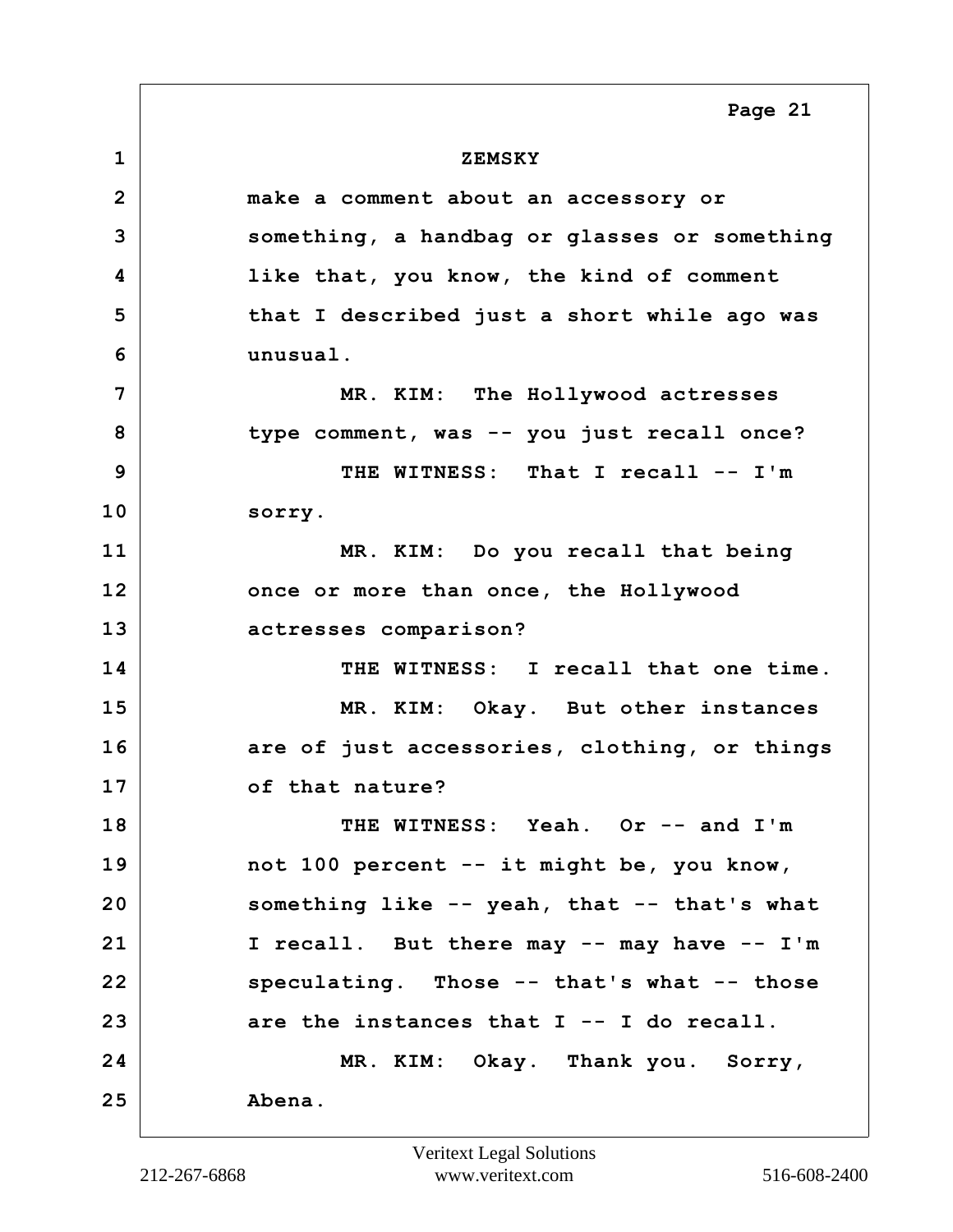| $\mathbf{1}$   | <b>ZEMSKY</b>                                     |
|----------------|---------------------------------------------------|
| $\overline{2}$ | MS. MAINOO: Thank you.                            |
| 3              | BY MS. MAINOO:                                    |
| 4              | And just to cover the second type of<br>Q.        |
| 5              | comment that you mentioned, Mr. Zemsky, you       |
| 6              | testified that the Governor would comment on      |
| 7              | Ms. Boylan's wardrobe, what do you remember about |
| 8              | the Governor commenting on Ms. Boylan's wardrobe? |
| 9              | And you know, it may have something<br>Α.         |
| 10             | like a handbag or "nice handbag" or he might have |
| 11             | known the designer handbag if it was -- it may    |
| 12             | not have been a designer handbag, but he might    |
| 13             | comment on it. Or maybe glasses or something of   |
| 14             | that nature, a jacket. I'm not $--$ I'm not 100   |
| 15             | percent positive. You know, some article of       |
| 16             | clothing or accessory.                            |
| 17             | How often do you remember the<br>Q.               |
| 18             | Governor commenting on an article of clothing     |
| 19             | that Ms. Boylan wore?                             |
| 20             | From time to time. Not generally.<br>Α.           |
| 21             | I'm not going to be able to put a number on that. |
| 22             | A few times maybe. A few times.                   |
| 23             | Do you remember where you were when<br>Q.         |
| 24             | you heard those comments from the Governor?       |
| 25             | <b>A</b> .<br>Oh, on the plane.                   |
|                |                                                   |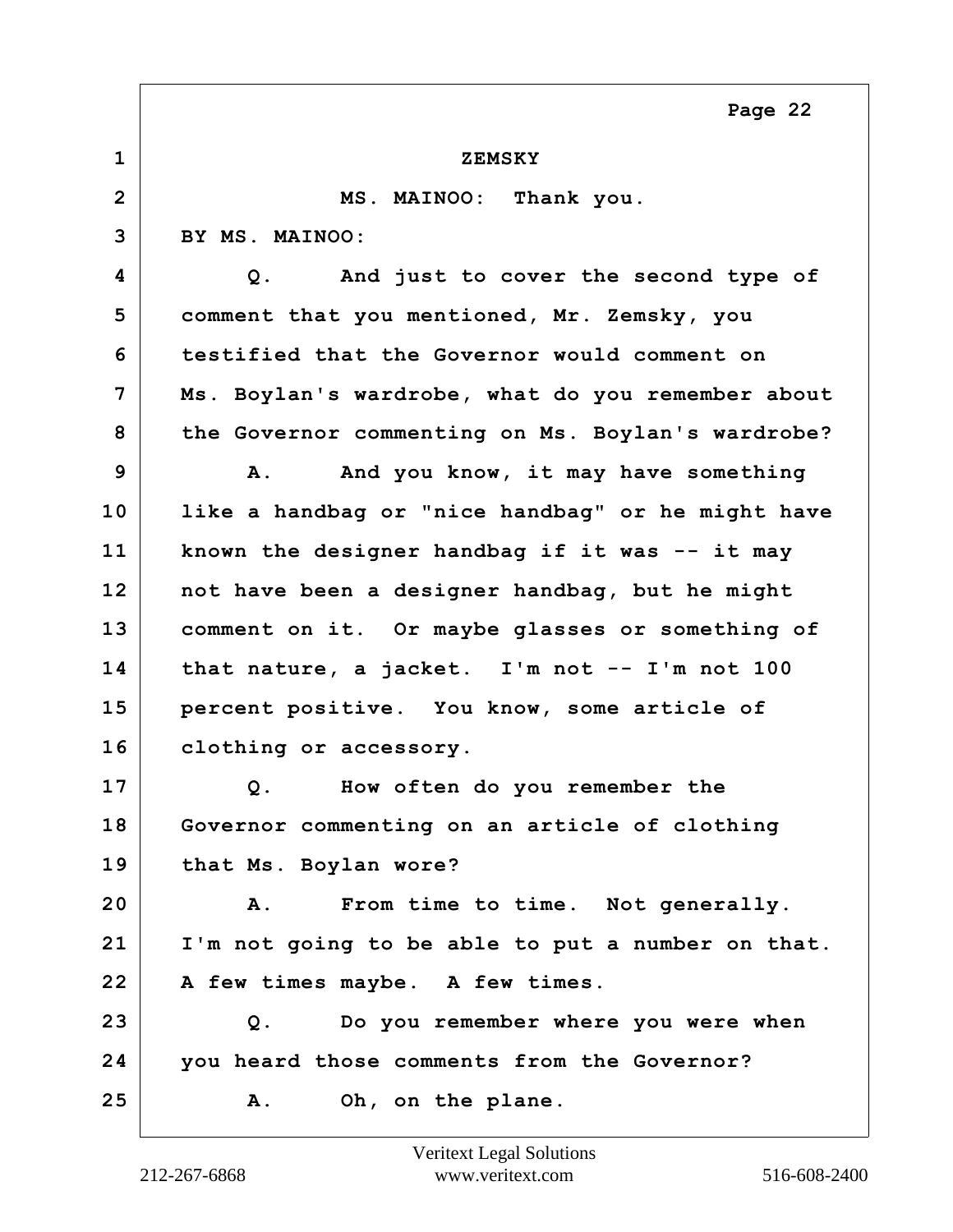| $\mathbf 1$     | <b>ZEMSKY</b>                                         |
|-----------------|-------------------------------------------------------|
| $\overline{2}$  | And were there other people on the<br>Q.              |
| 3               | plane too?                                            |
| 4               | Yeah. I would answer that the same<br>Α.              |
| 5               | way I -- I answered your last inquiry about           |
| 6               | people on the plane. $I - - I'm$ not always sure if   |
| 7               | it's the same trip or different -- you know,          |
| 8               | sometimes it's different trips, but oftentimes        |
| 9               | there'd be the same or similar people on -- on        |
| 10              | the plane. You know, various positions changed        |
| 11              | in the Chamber.                                       |
| 12 <sub>2</sub> | And how did you react to the<br>Q.                    |
| 13              | Governor's comments about Ms. Boylan's wardrobe?      |
| 14              | You know, I didn't -- I didn't react<br>Α.            |
| 15              | strongly as $I - - in$ the way that $I - -$ you know, |
| 16              | it was inappropriate, but it didn't -- I didn't       |
| 17              | react in -- kind of in the way I did relative to,     |
| 18              | you know, the actresses. So I thought, you know,      |
| 19              | it's unusual, better left unsaid, but, you know,      |
| 20              | it didn't strike me in the way that, you know,        |
| 21              | you're more beautiful than all these people.          |
| 22              | Do you remember when the Governor<br>Q.               |
| 23              | made these comments about Ms. Boylan's -- let's       |
| 24              | start with her appearance, her attractiveness?        |
| 25              | You know, it would have been sometime<br>Α.           |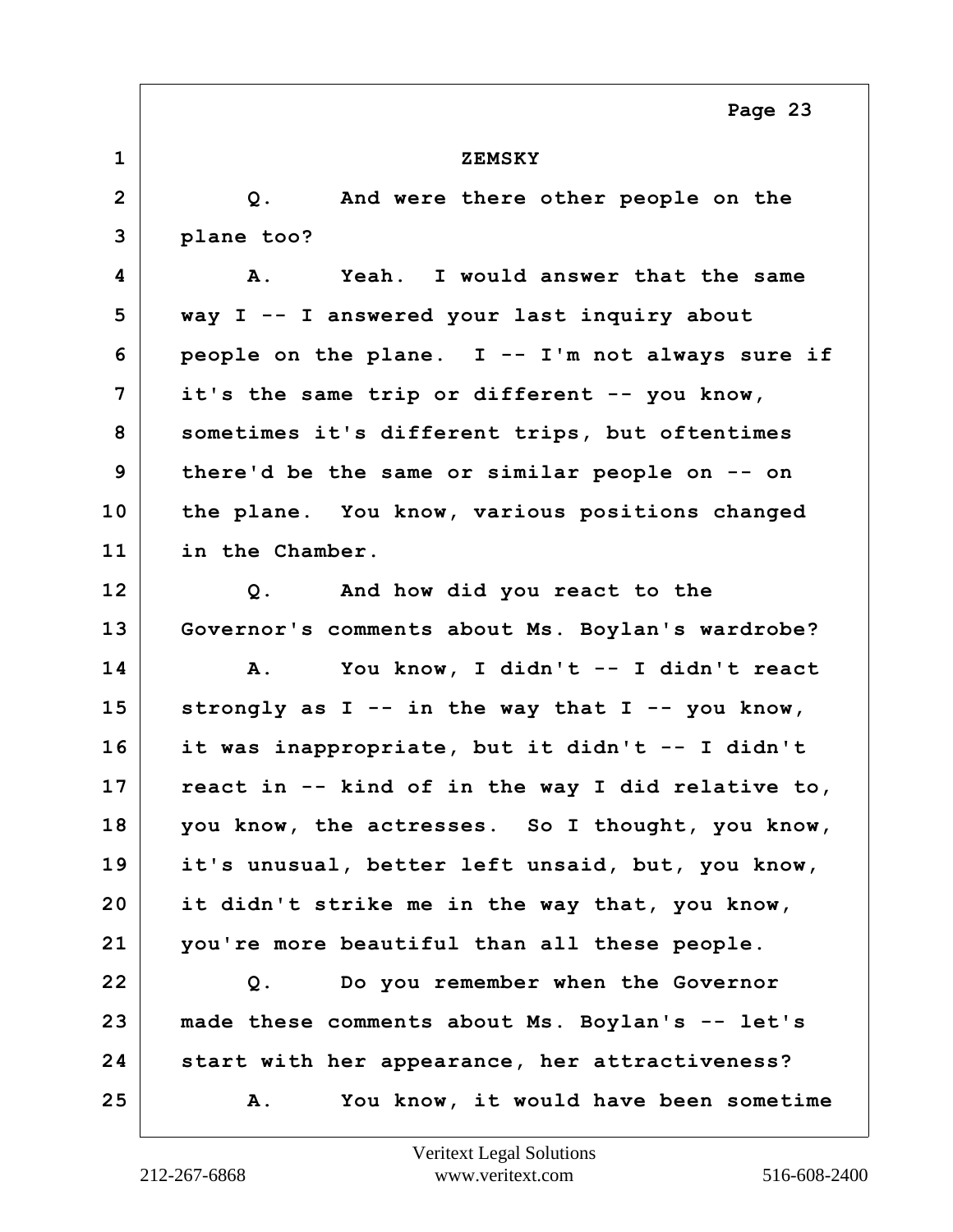**1 ZEMSKY 2 after -- of course after she started, you know, 3 joining some of these trips on the plane. So I 4 don't know exactly when that was. It would 5 have -- I believe it would have been sometime in 6 2017, but I'm not -- I'm really not quite sure. 7 It would have almost certainly been in 2017 or 8 2018. 9 Q. Same question about the Governor's 10 comments about Ms. Boylan's wardrobe, do you 11 remember when he made those comments? 12 A. No. I wouldn't -- I'd give you the 13 same answer again. I don't -- not -- I'm really 14 not sure. 15 Q. And how often would you be on plane 16 rides with Ms. Boylan and the Governor in 2017? 17 MR. JOHNSON: I'm just trying to 18 confirm the time frame of that question. I 19 just -- you dropped out a bit at the end. 20 MS. MAINOO: Okay. 21 Q. So the question was Mr. Zemsky, how 22 often -- I'll break it down. 23 How often were you on plane rides 24 with the Governor and Ms. Boylan in 2017? 25 A. You know, it -- it varied. There**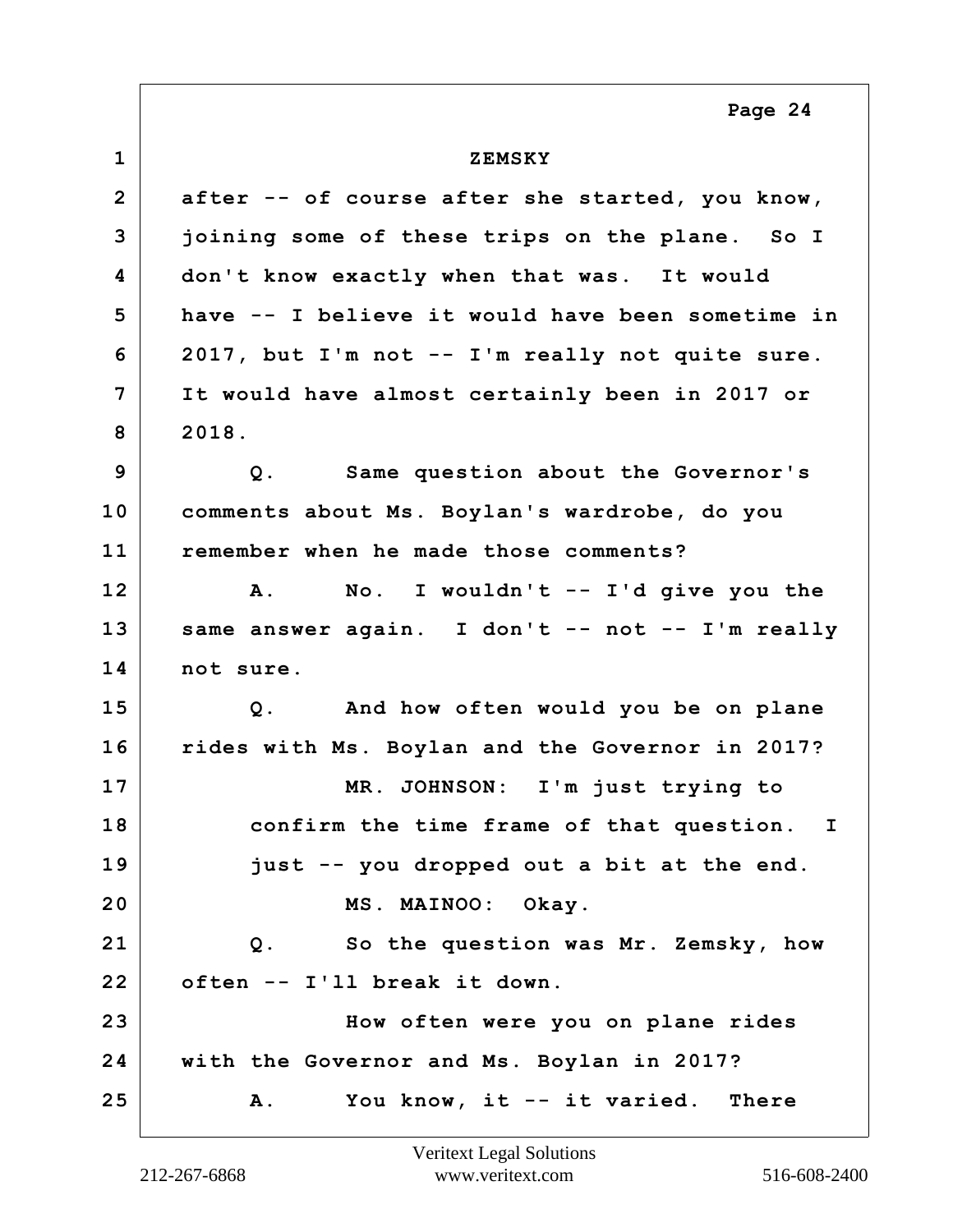| $\mathbf{1}$   | <b>ZEMSKY</b>                                     |
|----------------|---------------------------------------------------|
| $\overline{2}$ | were weeks when, you know, we might be doing      |
| 3              | multiple -- you know, in one day you might do     |
| 4              | three legs of a trip. It might start in Albany    |
| 5              | and go to Utica, go to Syracuse, go to Buffalo.   |
| 6              | There might be weeks and weeks where there were   |
| 7              | no -- no trips at all. So it did vary quite a     |
| 8              | bit. It was somewhat unpredictable but -- and     |
| 9              | I'm not sure how to put exact number on it.       |
| 10             | I'm sure we could find out what the               |
| 11             | exact -- you know, when we were all on the plane  |
| 12             | trips, but it -- it was -- it was variable.<br>It |
| 13             | wasn't terribly predictable. Sometimes it would   |
| 14             | be scheduled. It might get unscheduled, it might  |
| 15             | get postponed, and I wouldn't -- I wouldn't know  |
| 16             | how to put a number on how many trips we were on  |
| 17             | in 2017 because I -- and I know we can find out.  |
| 18             | And how about in 2018?<br>Sure.<br>Q.             |
| 19             | Same. Same answer. I'm not sure.<br>Α.            |
| 20             | Okay. And did any of the other<br>Q.              |
| 21             | people who were on the plane react to the         |
| 22             | Governor's comments about Ms. Boylan's            |
| 23             | attractiveness?                                   |
| 24             | I don't -- you know, not to me.<br>Α.             |
| 25             | Did any of the other people on the<br>Q.          |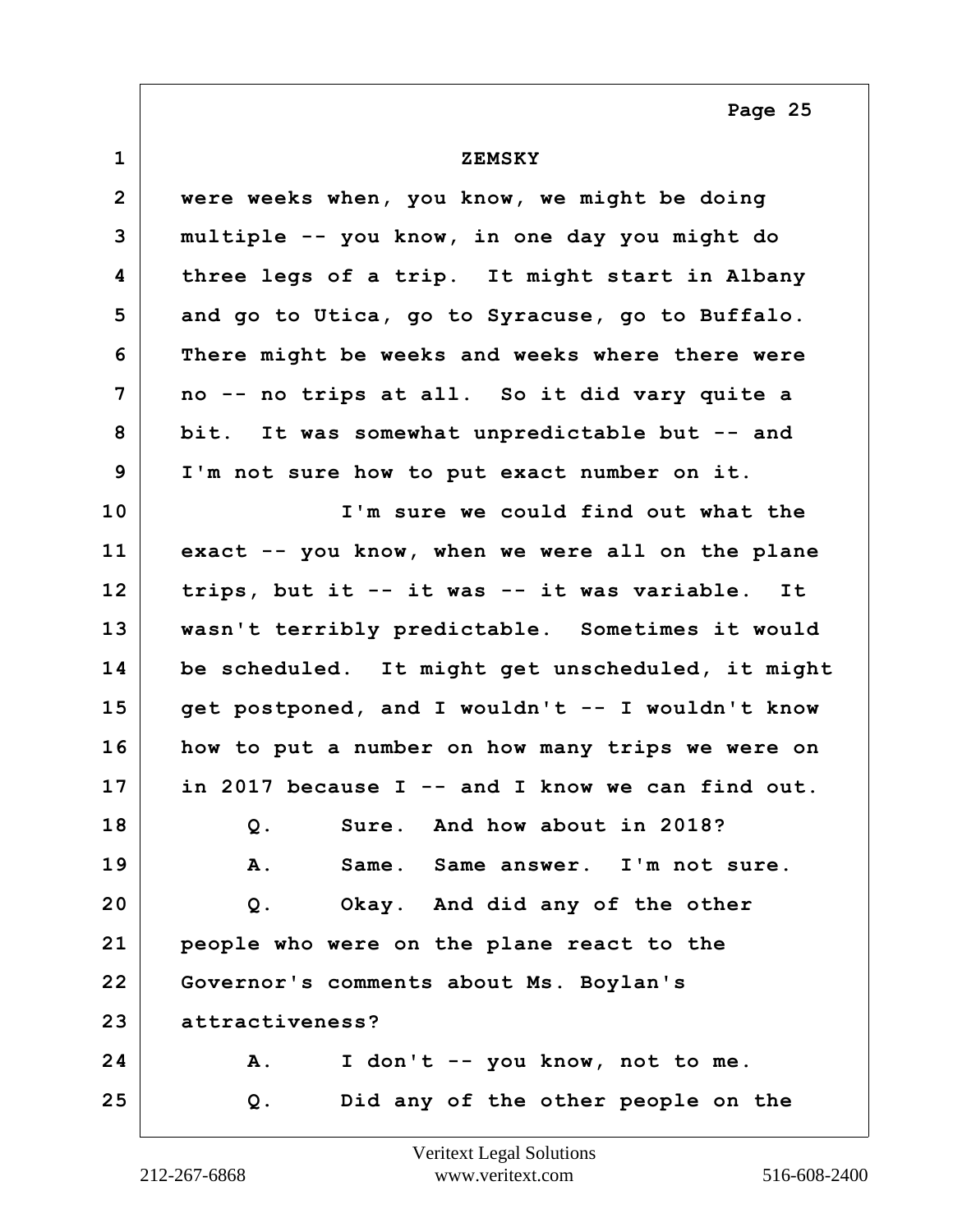**1 ZEMSKY 2 plane react to the Governor's comments about 3 Ms. Boylan's wardrobe? 4 A. No, not to me. 5 Q. And other than hearing the Governor 6 comment on Ms. Boylan's appearance or wardrobe, 7 are there any other interactions between 8 Ms. Boylan and the Governor that stand out to you 9 or stood out to you? 10 A. Those were -- those were the main -- 11 those were really the primary ones. I can't -- 12 you know, unaided those are the ones that really 13 stood out, you know, stood out to me, one in 14 particular. 15 Q. Did you ever hear the Governor 16 comment generally on Ms. Boylan's physical 17 appearance? 18 A. Not beyond what I've described. 19 Q. Did you ever hear the Governor make 20 comments along the lines of, "You look lovely 21 today" to Ms. Boylan? 22 A. Yeah. I think he -- I think on 23 occasion. 24 Q. Did you ever hear Ms. Boylan comment 25 on the Governor's physical appearance? Page 26**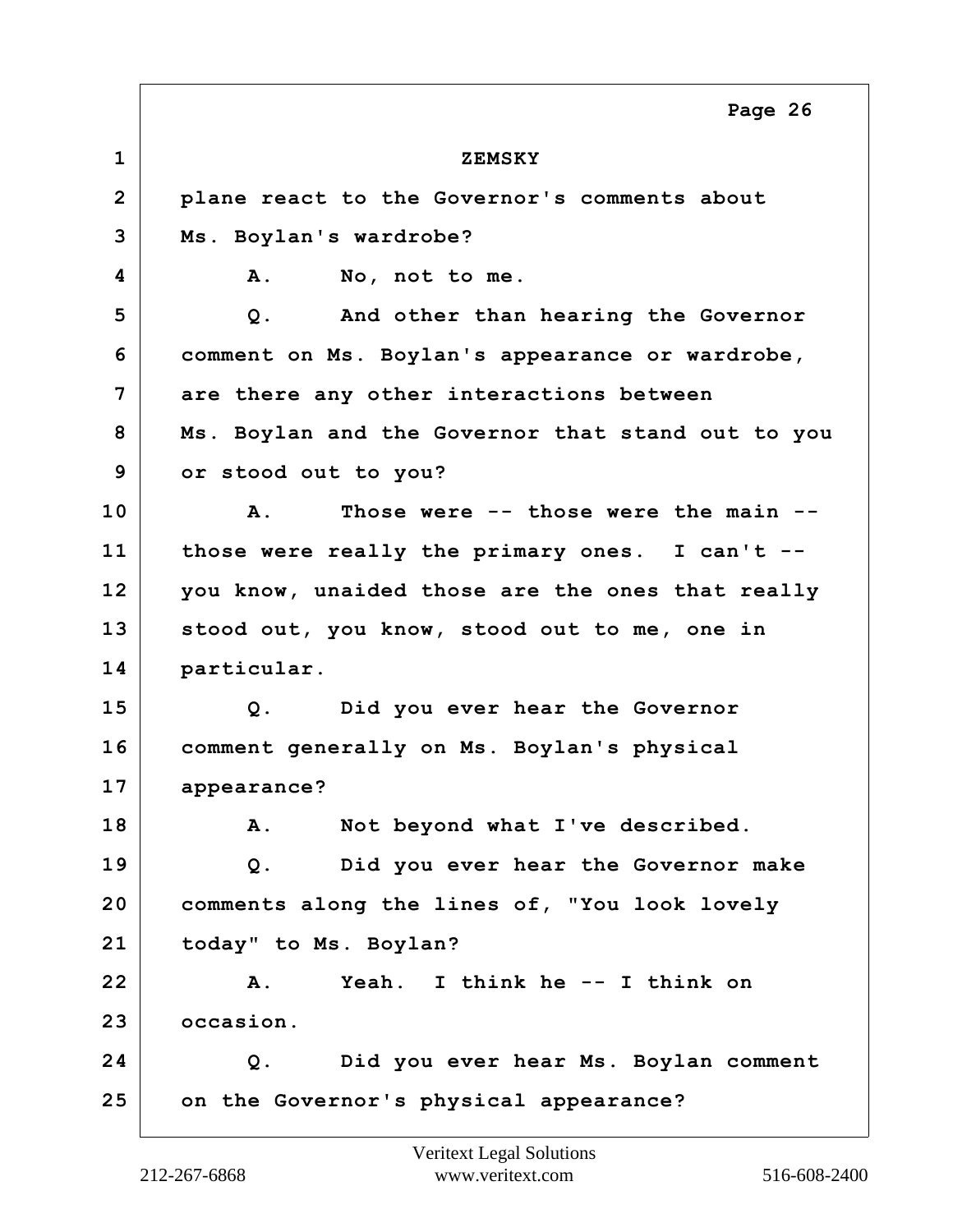**1 ZEMSKY 2 A. No. 3 Q. Did you ever hear Ms. Boylan comment 4 on the Governor's clothes? 5 A. No. 6 Q. Did the Governor ever comment on your 7 physical appearance? 8 A. Yes. 9 Q. And what's the reason you're 10 laughing, Mr. Zemsky? 11 A. Sorry. You know, sometimes I'd look 12 a little disheveled or tired or he'd fix my tie 13 or he'd straighten something on my -- you know, 14 the way I was looking. 15 Q. Did the Governor ever comment on your 16 attractiveness? 17 A. No. 18 Q. Did you observe any touching between 19 the Governor and Ms. Boylan? 20 A. You know, not -- not on the plane. 21 It may be, you know, putting his hand on her 22 shoulder or something like that, which he did to 23 a lot -- a lot of people, but that's what I -- 24 that's all I observed. 25 Q. Did you ever see the Governor kiss Page 27**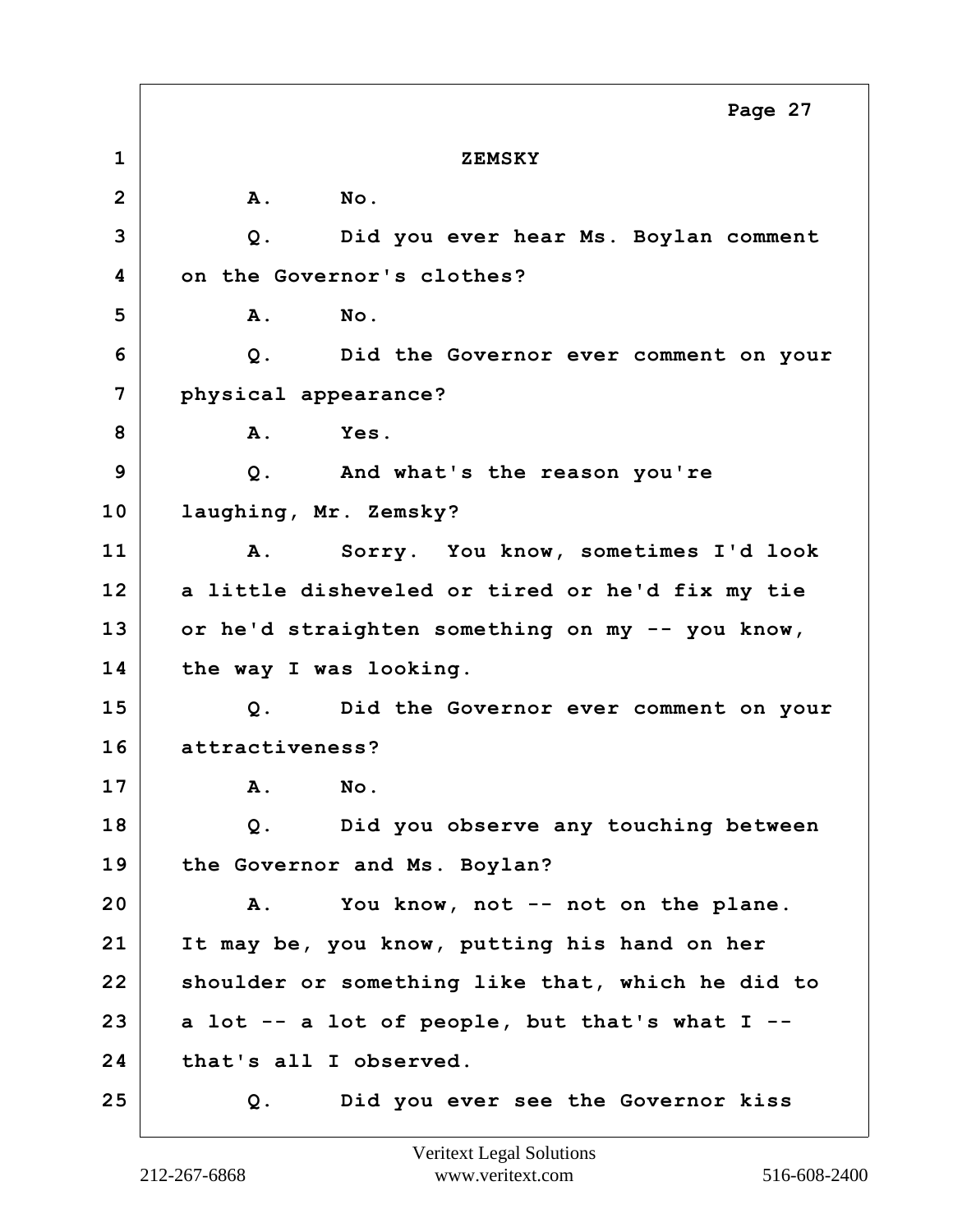**1 ZEMSKY 2 Ms. Boylan? 3 A. I have not. I don't recall seeing 4 her -- him kiss Ms. Boylan. 5 Q. Did you ever speak to Ms. Boylan 6 about her interactions with the Governor? 7 A. I did. I asked her if -- if she 8 wanted me to intervene potentially to try to 9 change that dynamic, you know, stem those 10 comments. 11 Q. Do you remember what you said? 12 A. I said something to the effect of, 13 "Look, you know, the Governor has" -- you know, 14 "Seems to me the Governor has a crush on you, 15 he's making these comments on the airplane, is 16 there something you'd like me to do to try and 17 change that dynamic or stop the comments or 18 anything of" -- you know, "Would you like me to 19 get involved, try to get involved or try to make 20 a change?" 21 Q. How did she respond? 22 A. She responded that, you know, she 23 didn't want me to. She said she was -- you know, 24 kind of gestured with her hand, like, you know, 25 and said something like, "I'm okay. I've got Page 28**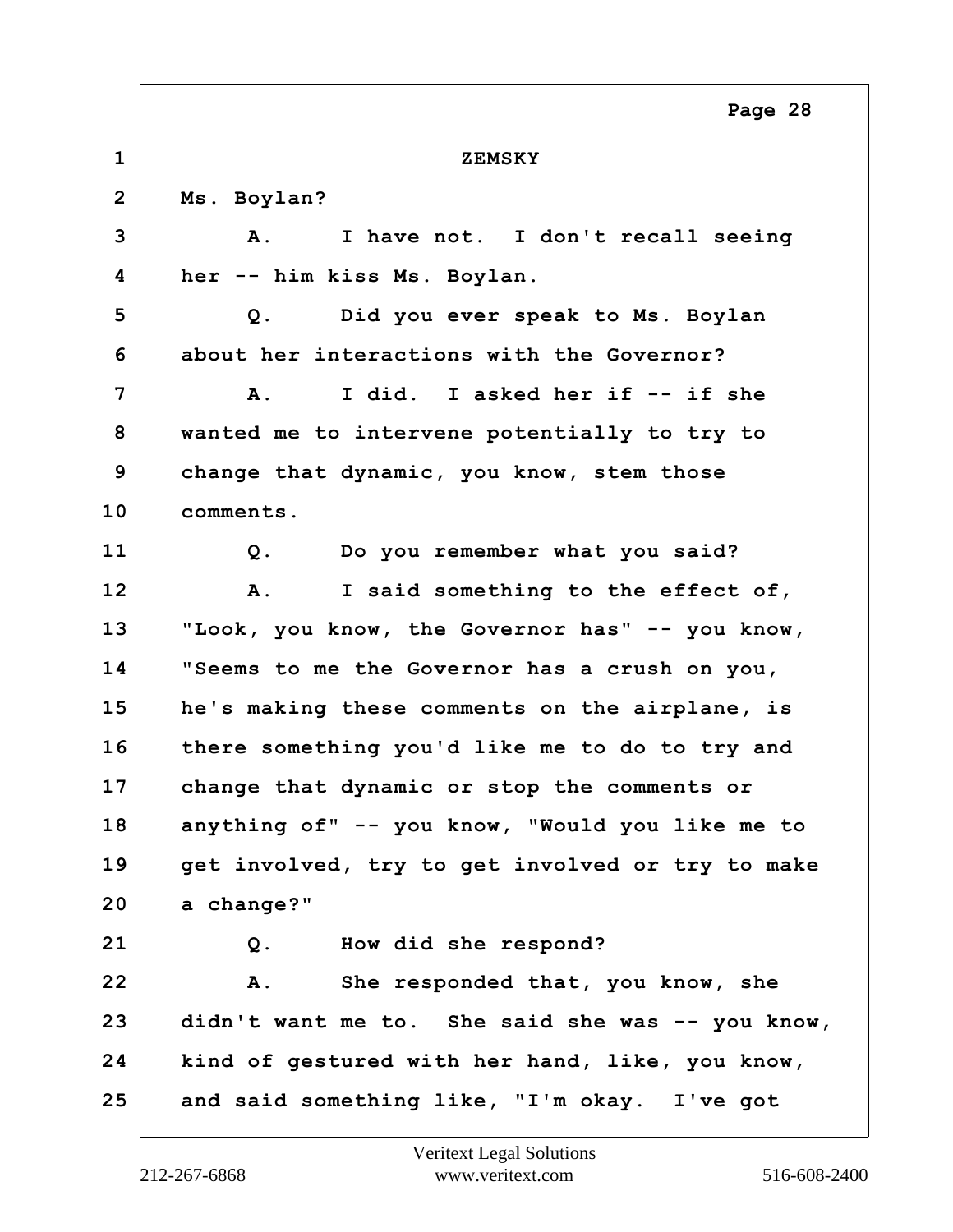| $\mathbf 1$    | <b>ZEMSKY</b>                                     |
|----------------|---------------------------------------------------|
| $\overline{2}$ | this" or "I'll handle it," some -- I can't recall |
| 3              | exactly, but it was -- that was the essence of    |
| 4              | it.                                               |
| 5              | Did you continue the conversation<br>Q.           |
| 6              | after Ms. Boylan said something along those lines |
| 7              | of she was okay, she had it, and would handle it? |
| 8              | I said if you -- I did say if you --<br>Α.        |
| 9              | you know, let me know if you change your mind.    |
| 10             | Do you remember when you had this<br>Q.           |
| 11             | conversation with Ms. Boylan?                     |
| 12             | I don't remember when I had the<br>Α.             |
| 13             | conversation. Sometime after -- sometime I think  |
| 14             | pretty shortly after a plane trip. I don't        |
| 15             | remember which plane trip. And I don't remember   |
| 16             | the -- the date or even the approximate date.     |
| 17             | Do you remember if it was before or<br>$Q$ .      |
| 18             | after Ms. Boylan joined the Chamber as deputy     |
| 19             | secretary?                                        |
| 20             | I believe it was before.<br>Α.                    |
| 21             | What's the reason you had that<br>$Q$ .           |
| 22             | conversation with Ms. Boylan?                     |
| 23             | Because I wanted to -- you know, I<br><b>A.</b>   |
| 24             | didn't know exactly -- I really didn't know how   |
| 25             | she was feeling and I thought -- you know, she    |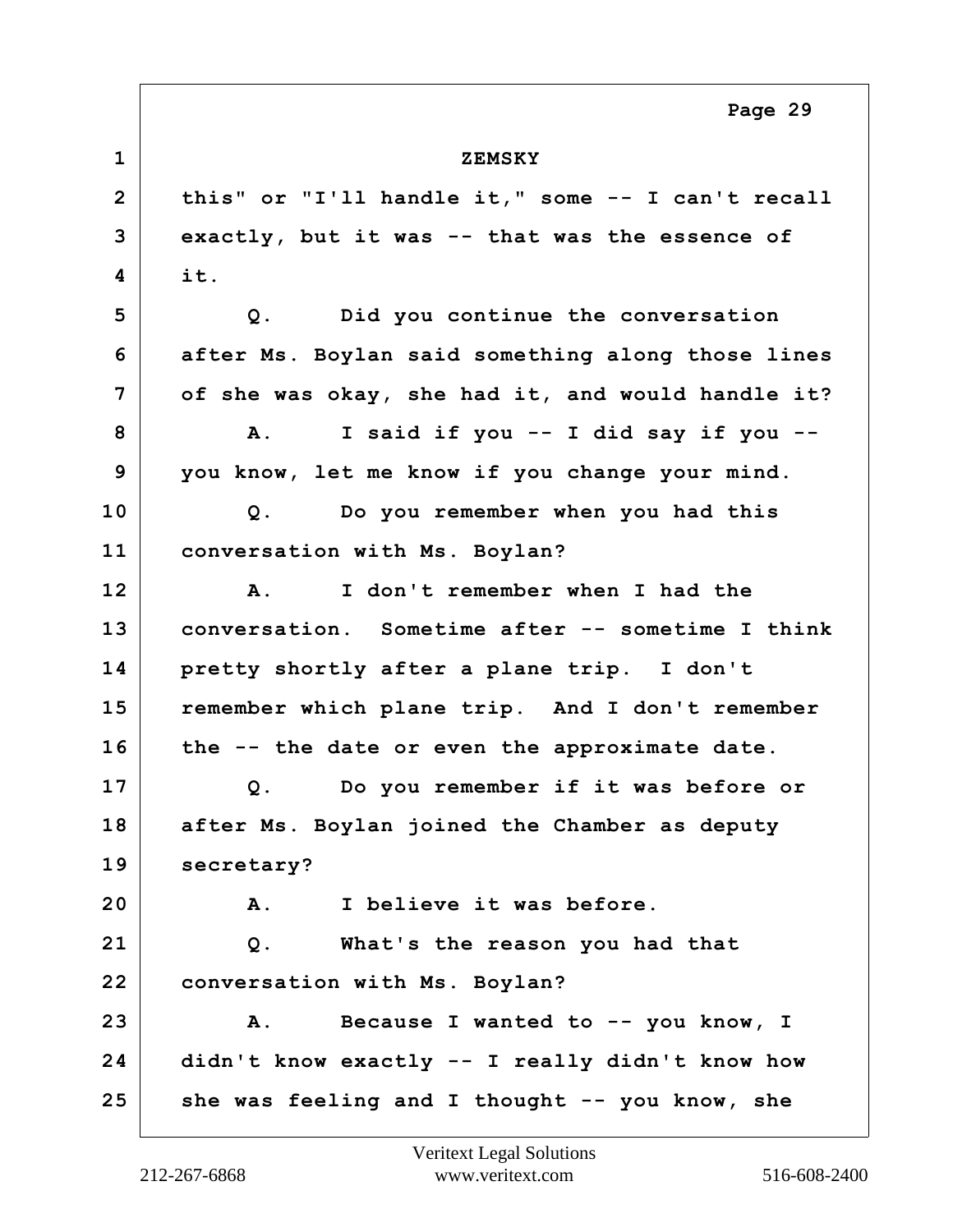| $\mathbf 1$    | <b>ZEMSKY</b>                                     |
|----------------|---------------------------------------------------|
| $\overline{2}$ | didn't give me an indication. I thought it was    |
| 3              | appropriate for me to intervene, you know, if     |
| 4              | that was something that was on her mind that      |
| 5              | wasn't apparently on her mind, if there was       |
| 6              | something I could do to, you know -- if it was a  |
| 7              | change she was looking for, how I might be        |
| 8              | helpful and so I asked.                           |
| 9              | After your discussion with<br>Q.                  |
| 10             | Ms. Boylan, did you get a sense of how she was    |
| 11             | feeling about her interactions with the Governor? |
| 12             | I -- you know, I didn't. Because she<br>Α.        |
| 13             | was -- you know, she didn't express               |
| 14             | consternation, she didn't express satisfaction,   |
| 15             | she just, you know, sort of said I should leave   |
| 16             | it alone.                                         |
| 17             | Did you speak with anyone else about<br>Q.        |
| 18             | the Governor's -- let me start again.             |
| 19             | Did you speak with anyone about your              |
| 20             | observations of the Governor's interactions with  |
| 21             | Ms. Boylan?                                       |
| 22             | No. I don't recall. I don't recall<br>Α.          |
| 23             | speaking to anyone else about it.                 |
| 24             | And other than having the<br>Q.                   |
| 25             | conversation with Ms. Boylan, did you consider    |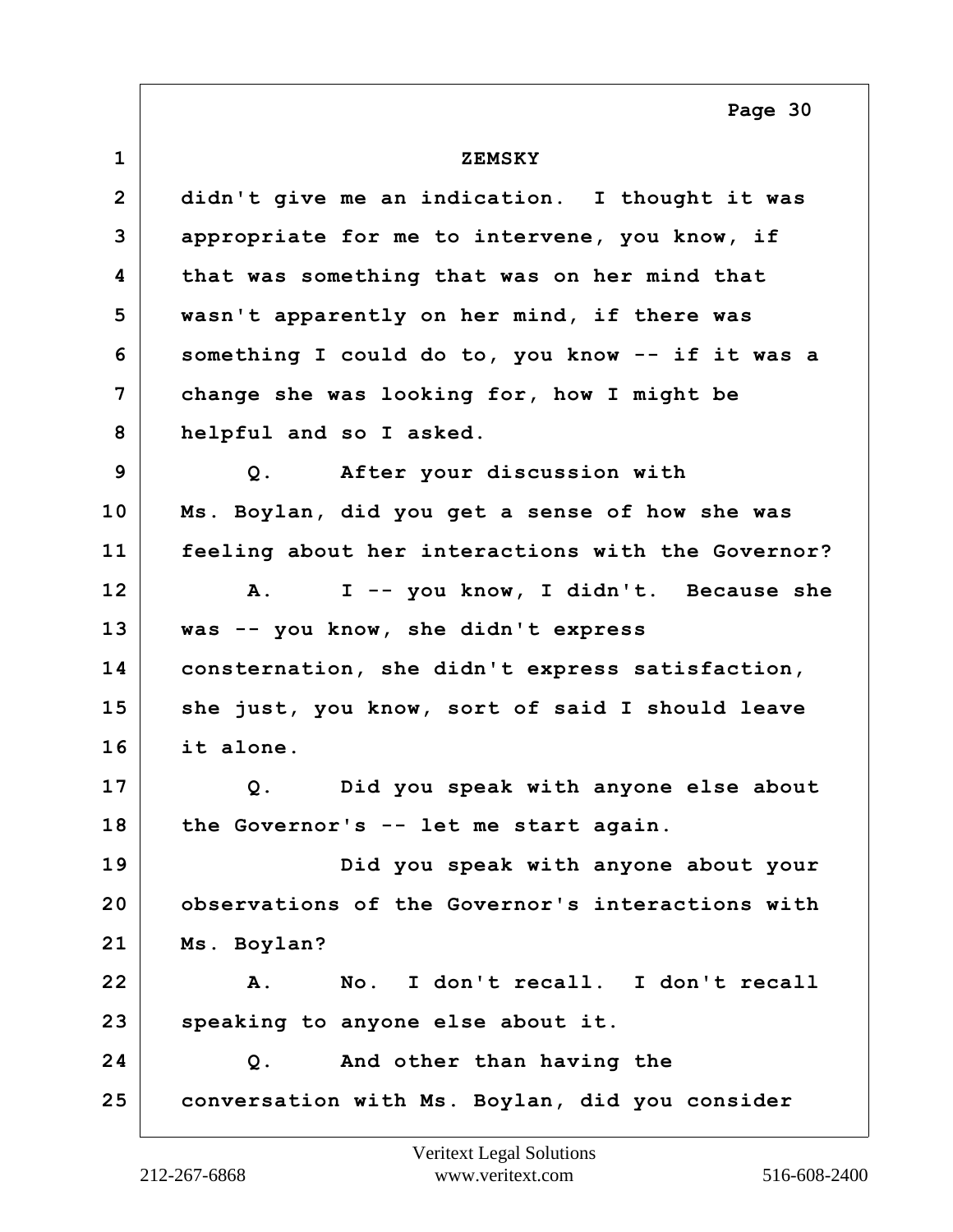**1 ZEMSKY 2 taking any steps to intervene? 3 A. Not -- not really. I -- I wanted to 4 check with her is -- really was my -- the most 5 important thing from my standpoint. 6 Q. Did you speak with the Governor about 7 what you'd observed about his interactions with 8 Ms. Boylan? 9 A. I didn't. 10 Q. Did you think about discussing that 11 with the Governor? 12 A. No. Not after my conversation 13 with -- with Lindsey I didn't. 14 Q. What's the reason that you said you 15 wanted to check with Lindsey and that was the 16 most important thing from your standpoint? 17 A. Because it just -- that's how I 18 thought of it. I thought of it like -- you know, 19 I wasn't able to determine one way or the other 20 how she was feeling about it and I thought it was 21 appropriate to ask her and not just start 22 taking -- you know, I didn't know what she would 23 have wanted, whether she did or didn't. I 24 thought, you know, she could have -- I just -- 25 it's just what I thought. Page 31**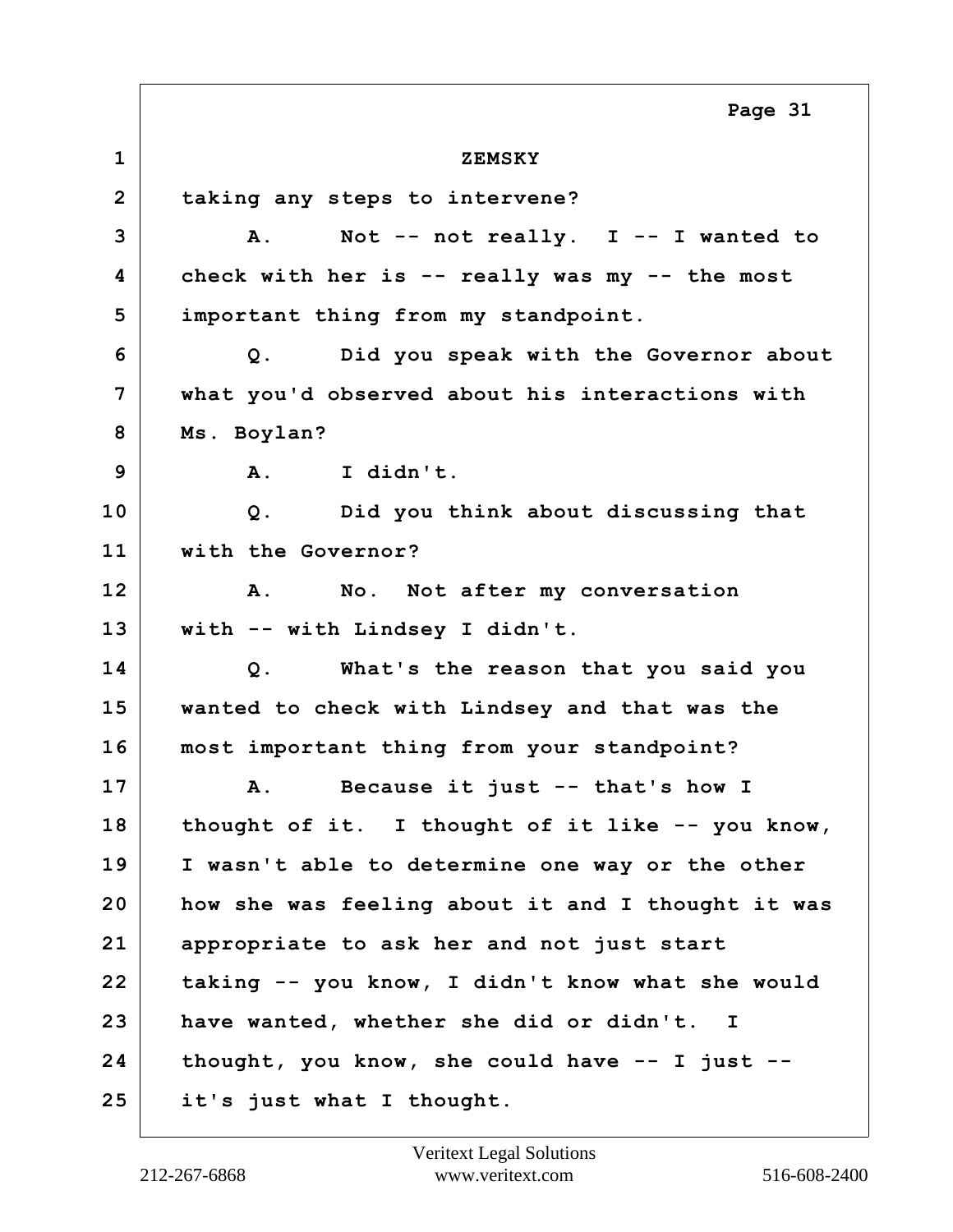**1 ZEMSKY 2 Q. Did you consult any policies or 3 guidance about how to handle a situation like 4 that? 5 A. No. 6 Q. At the time were you familiar with 7 ESD's policy on sexual harassment? 8 A. Yeah. I had taken some of the, you 9 know, videos and/or, you know, group discussions 10 how we did it. 11 Q. Did you think about the Governor's 12 interactions with Ms. Boylan with reference to 13 ESD's sexual harassment policies? 14 A. I -- I mostly thought about it as, 15 you know, my sensibility about what this might be 16 in terms of appropriateness and what -- if there 17 were next steps, if there was something I could 18 do. I was mostly interested in, you know, how 19 she felt about it and that's where I started and 20 stopped. 21 Q. And did you have any other 22 discussions with Ms. Boylan other than the one 23 you've just described about her interactions with 24 the Governor? 25 A. Did I have -- can you just say that Page 32**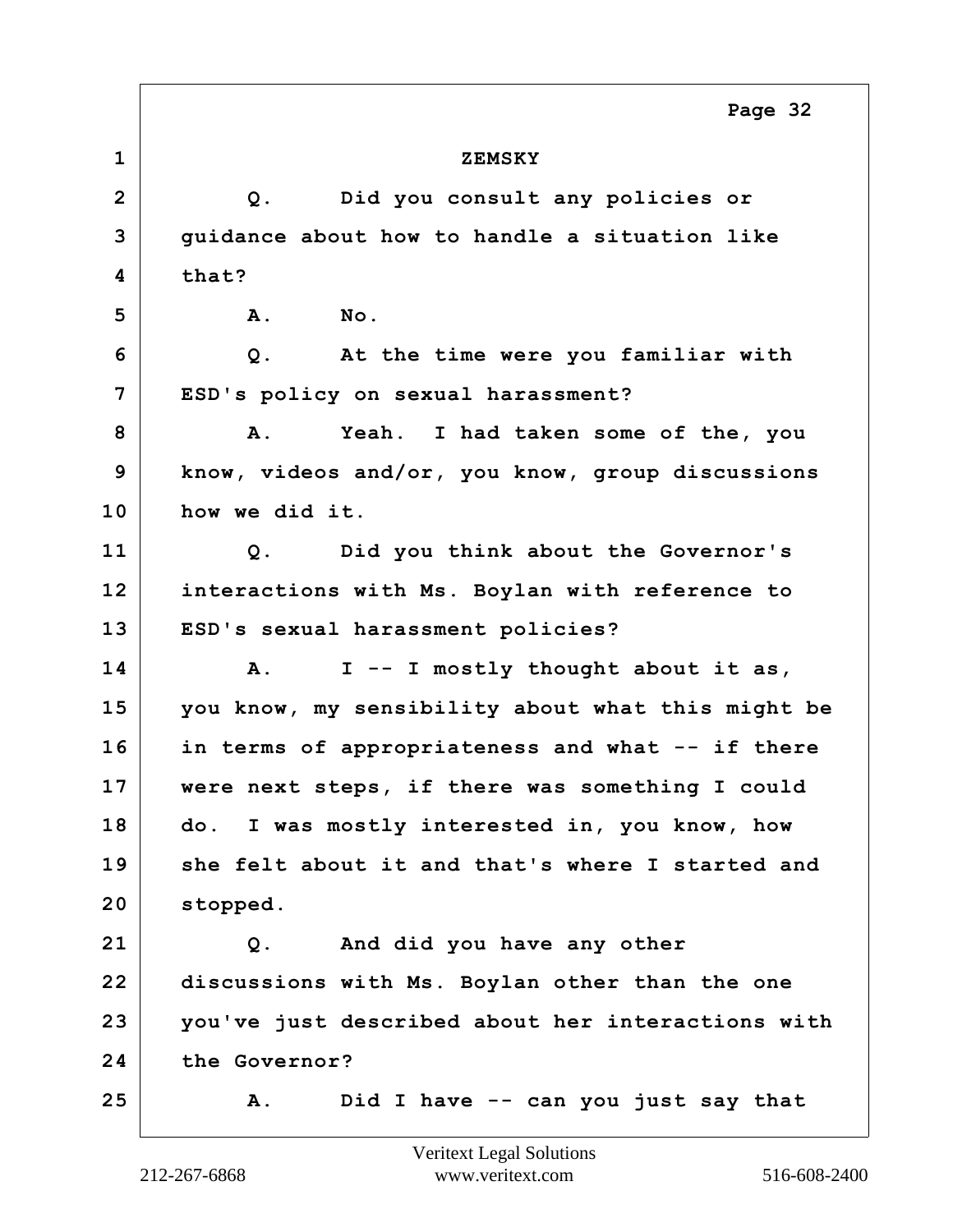**1 ZEMSKY 2 one more time? 3 Q. Other than the conversation you've 4 just described, did you have any other 5 conversations with Ms. Boylan about her 6 interactions with the Governor? 7 A. Did I have any other conversations 8 with Lindsey about her interactions with the 9 Governor... Of any kind? Of this nature? 10 Q. Of this nature. For example, did you 11 have a follow-up discussion with Ms. Boylan?** 12  $\vert$  A. Oh, that's  $-$  I don't  $-$  I don't **13 recall honestly. I don't recall. 14 Q. Okay. Mr. Zemsky, did you ever hear 15 the Governor make a comment to Ms. Boylan about 16 playing strip poker? 17 A. Yes. 18 Q. What did you hear the Governor say? 19 A. He said something like, "Hey, want to 20 play strip poker?" 21 Q. Who was that statement directed at? 22 A. I think it was directed at 23 Ms. Boylan. 24 Q. And what's the reason you think it 25 was directed at Ms. Boylan? Page 33**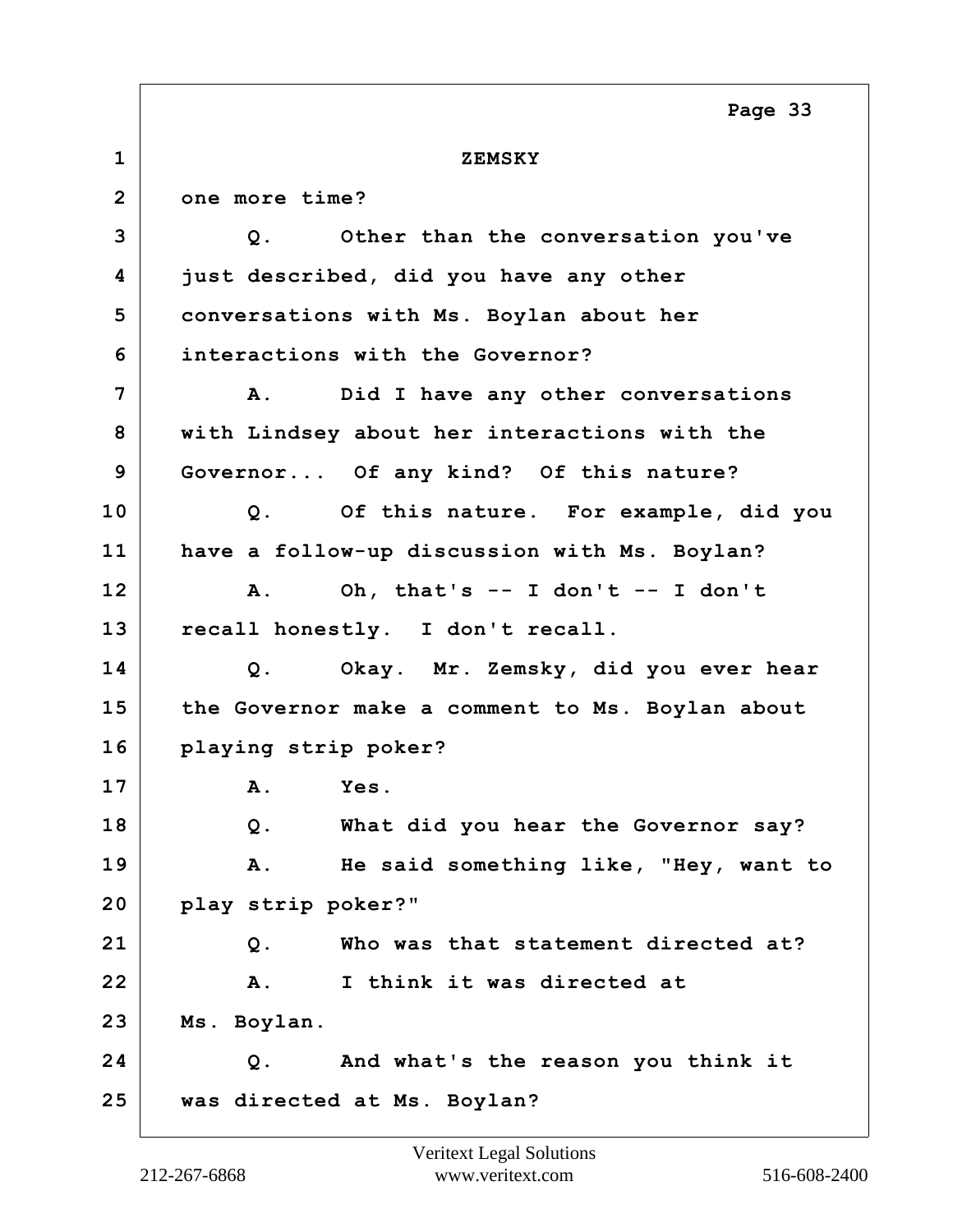**1 ZEMSKY 2 A. Because she was sitting across from 3 him and... 4 Q. How did Ms. Boylan -- sorry. Please 5 go ahead. 6 A. No, that -- that's it. 7 Q. How did Ms. Boylan respond?** 8 A. She responded, you know, facetiously, **9 "Yeah, that's what I was thinking." I mean, I 10 think he asked the question, in my opinion, 11 facetiously, she responded facetiously. It was a 12 pretty quick exchange. That's my full 13 recollection of -- that's as long as the 14 conversation was. 15 Q. Do you remember what happened in the 16 conversation next after that quick exchange? 17 A. I think nothing. 18 MR. KIM: Can I ask a question? What 19 about before, what led to that question? 20 THE WITNESS: I think it was just an 21 impulse. I don't know. Just a complete 22 random, like -- I'm pretty sure we had just 23 gotten back on the plane after an event, it 24 was just a... 25 MR. KIM: You don't remember any Page 34**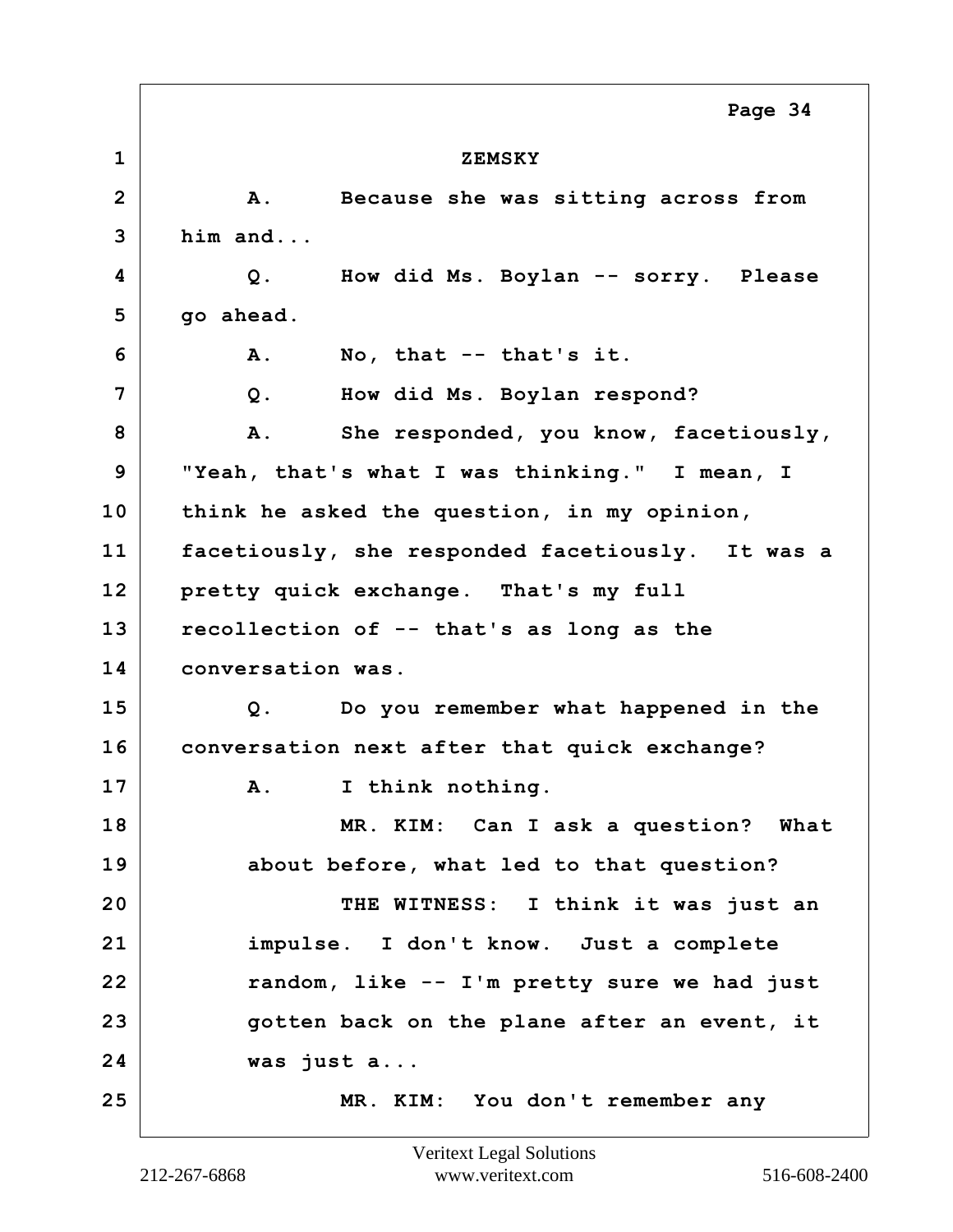**1 ZEMSKY 2 discussion immediately prior? It came out 3 of the blue a little bit? 4 THE WITNESS: Yes. That's what I 5 would say, it came out of the blue. It 6 wasn't -- it wasn't some conclusion from a 7 conversation or -- it was just random.** 8 That's my recollection. **9 BY MS. MAINOO: 10 Q. And I think you just mentioned that 11 the Governor made the comment about strip poker 12 on the plane?** 13 A. On the plane. **14 Q. Who else -- who else was there when 15 he made the comment? 16 A. If I can just refer to the last 17 answers about who was on the plane, because I'm 18 not sure, but I -- I know we can look in a -- I 19 don't know. We -- we can't look in a manifest, 20 but I think the same -- I think it was the same 21 or similar people that were in my earlier 22 answers. 23 Q. Okay. Do you have a specific 24 recollection of anyone who was on the plane other 25 than the Governor and Lindsey? Page 35**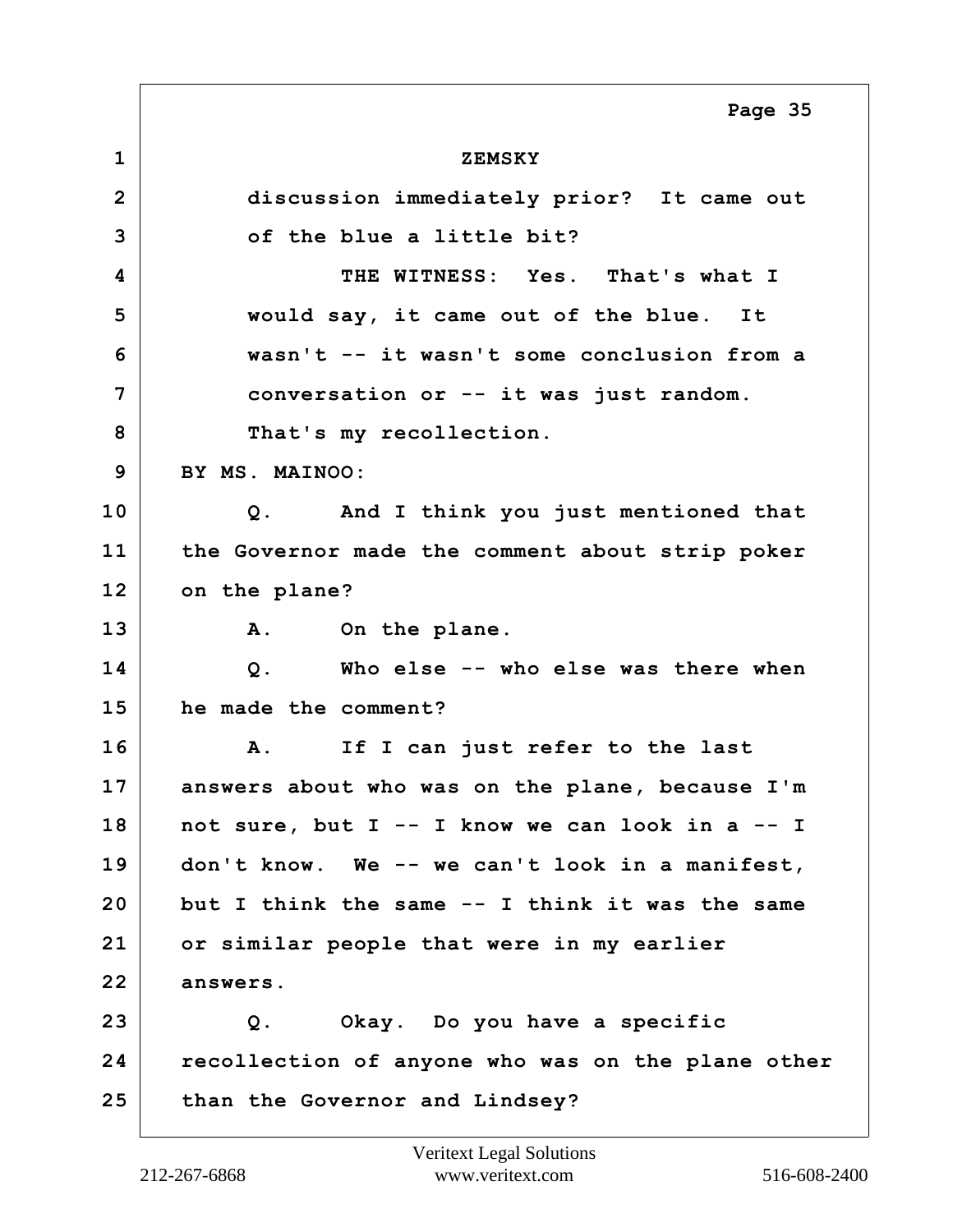**1 ZEMSKY 2 A. John, John Maggiore. You know, some 3 of it is what I remember, some of it is what I've 4 learned because I was on a call and they were on 5 it so, you know, I'm not 100 percent sure, but I 6 conclude, you know, that John, maybe Dani Lever, 7 myself, Lindsey, and the Governor. 8 Q. Can you describe where everyone was 9 sitting on the plane? 10 A. So yes, I can. The Governor was 11 sitting -- the Governor -- there's four seats 12 that are two and two facing each other with a 13 small aisle in between. The Governor and Lindsey 14 were facing one another, John and I were facing 15 one another, and then behind that would have been 16 I believe Dani Lever and then maybe a -- probably 17 a state trooper. And I might miss -- be missing 18 one person there, but that's what I recall. 19 Q. As to the four people who are sitting 20 facing each other, can you describe how they were 21 sitting in terms of who was next to each other? 22 A. I was next to the Governor, John was 23 next to Lindsey, the seat in the back is -- I 24 think is kind of more like solo in a way, it's 25 sort of back there, and then there's maybe a jump**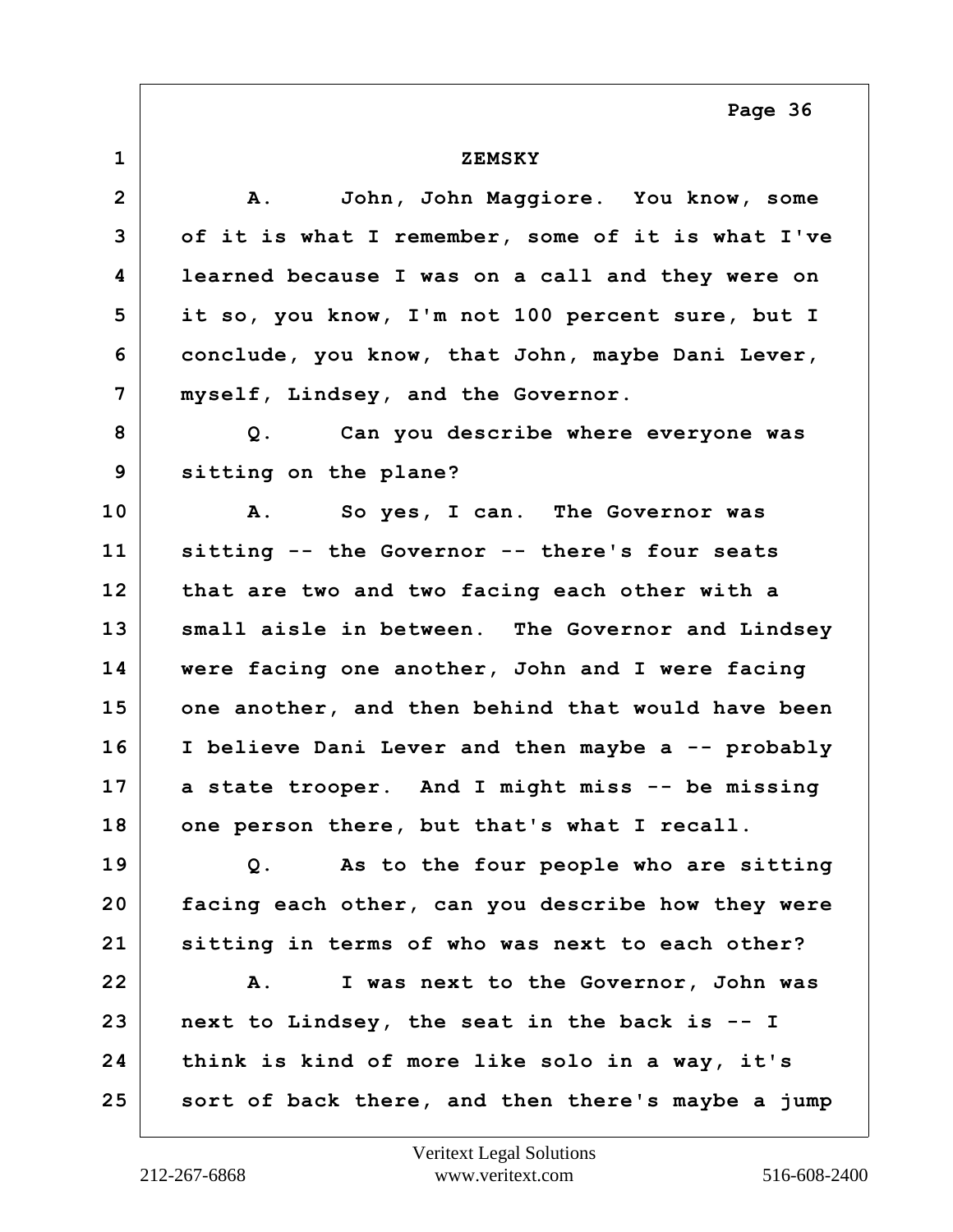**1 ZEMSKY 2 seat, I'm not sure, for looking... 3 Q. Did you say anything in response to 4 the exchange between the Governor and Lindsey? 5 A. I don't believe so. 6 Q. And do you remember if anyone said 7 anything in response to either the Governor or 8 Lindsey? 9 A. I don't believe so. 10 Q. And do you remember whether it's in 11 terms of years or months when this exchange took 12 place? 13 A. It was, you know, sometime in '17 or 14 '18, but I don't recall when in months or... 15 Q. Mr. Zemsky, earlier this year you 16 signed onto a statement saying a conversation 17 between the Governor and Lindsey Boylan about 18 strip poker did not happen, correct? 19 A. Right, correct. 20 Q. How did you come to sign on to that 21 statement? 22 A. I was on a -- I was brought into a 23 conference call by Melissa DeRosa's office. I 24 was asked to join a call. I had been working -- 25 I had been doing something entirely different up Page 37**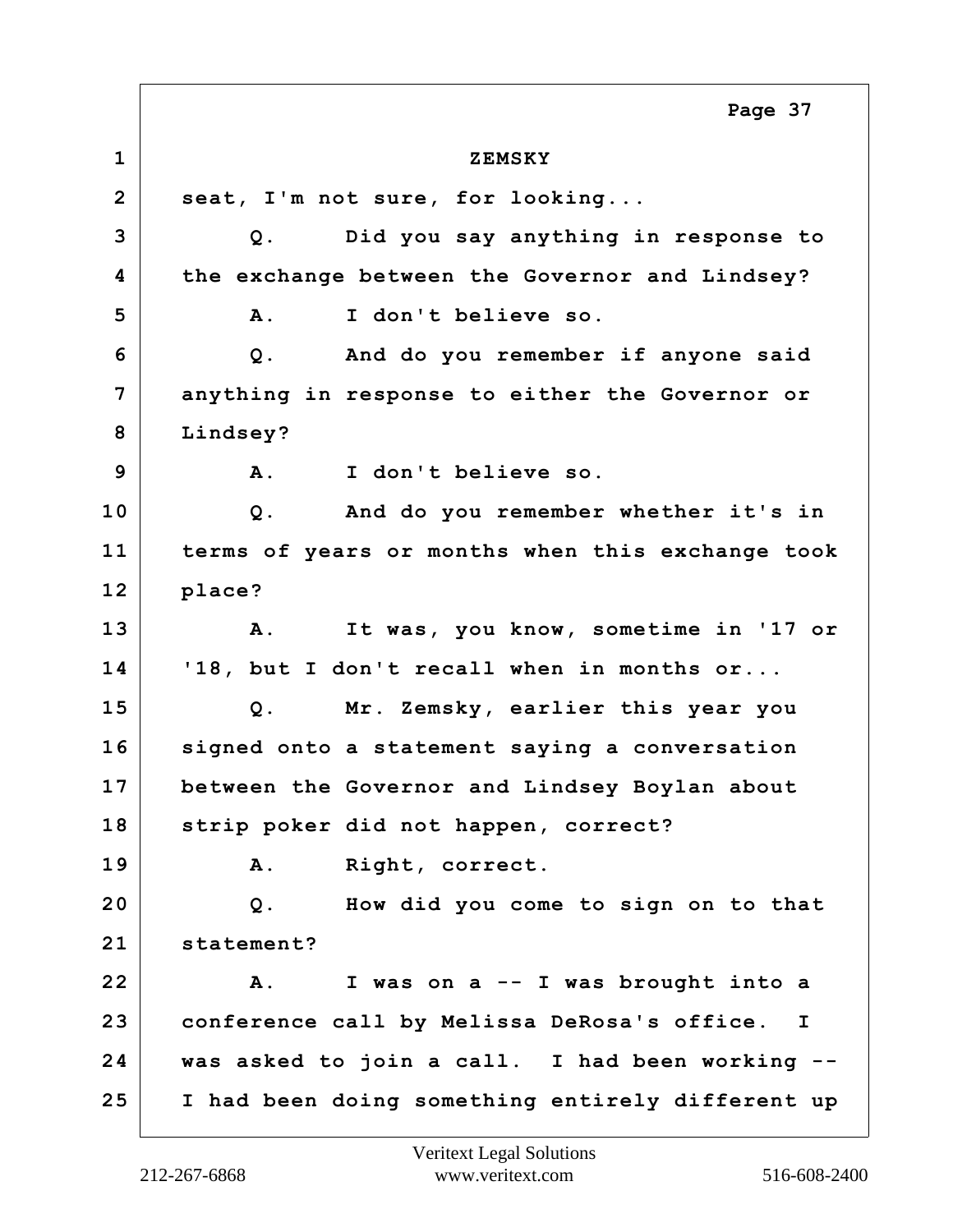| $\mathbf{1}$    | <b>ZEMSKY</b>                                     |
|-----------------|---------------------------------------------------|
| $\overline{2}$  | until that point. I got on the call. I think      |
| 3               | Melissa's assistant said, you know, "Please hold  |
| 4               | for Melissa." There were some other people on     |
| 5               | the call, Melissa came on and said something to   |
| 6               | the effect of -- do you want me to just keep      |
| 7               | rolling?                                          |
| 8               | $Q$ .<br>Yes, please.                             |
| 9               | Α.<br>Okay. Melissa said something to the         |
| 10              | effect of, "Did the Governor want to play         |
| 11              | strip" -- you know, I'm not going to be able to   |
| 12 <sub>2</sub> | get this verbatim -- "Did the Governor want to    |
| 13              | play strip poker on a plane? Lindsey Boylan said  |
| 14              | the Governor," -- you know, I don't remember.     |
| 15              | "Lindsey Boylan said the Governor wanted to play  |
| 16              | strip poker" or "Lindsey Boylan said the Governor |
| 17              | invited her to play strip poker."                 |
| 18              | And then she $-$ you know, she $-$ I              |
| 19              | think she read a quote from Lindsey saying the    |
| 20              | Governor invited her to play strip poker and did  |
| 21              | this happen. And you know, it was just very odd   |
| 22              | conversation and she said, you know, "Is everyone |
| 23              | good with signing on to this, you know,           |
| 24              | statement?" I was like -- it was -- I said, "I    |
| 25              | got to go" -- you know, "go back and read, you    |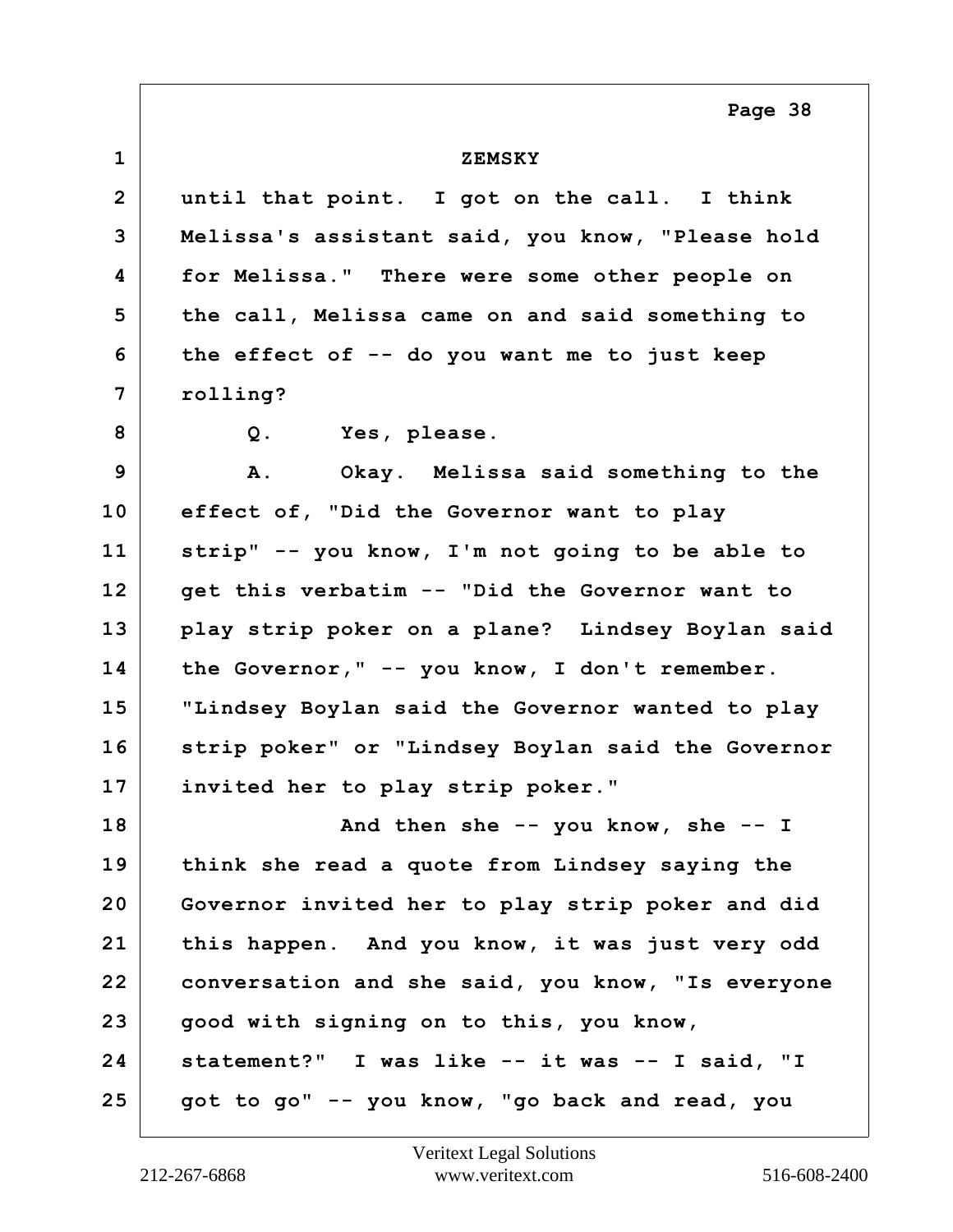| $\mathbf 1$    | <b>ZEMSKY</b>                                     |
|----------------|---------------------------------------------------|
| $\overline{2}$ | know, what you're talking about."                 |
| 3              | It was a very sudden change in my                 |
| 4              | moment in time. And I called -- you know, I       |
| 5              | called John and I said, "Okay. This is something  |
| 6              | like" -- "Okay. This is about as odd as it        |
| 7              | gets." You know, I trust John tremendously. I'm   |
| 8              | like, "Am I" -- "What am I missing?" You know,    |
| 9              | like, "Have you ever heard the Governor say       |
| 10             | anything like this?" Like, "Give me" -- "Give me  |
| 11             | something here, I'm not following this." And he   |
| 12             | was like, "I've never heard the Governor say      |
| 13             | anything like that in 20 years working with him." |
| 14             | It's like okay. I sort of -- the whole thing was  |
| 15             | very odd, you know.                               |
| 16             | And then what happened?<br>Q.                     |
| 17             | I was trying to imagine, you know,<br>Α.          |
| 18             | what it would be like, you know, how might this   |
| 19             | happen, you know, how -- how might a game of      |
| 20             | strip poker happen on this plane or how unusual   |
| 21             | that is. And then Melissa called back and -- you  |
| 22             | know, I can't recall. We talked -- I agreed to    |
| 23             | sign, you know, to the statement. I hadn't --     |
| 24             | really I just was going through my memory of      |
| 25             | playing strip poker on the plane, talking about   |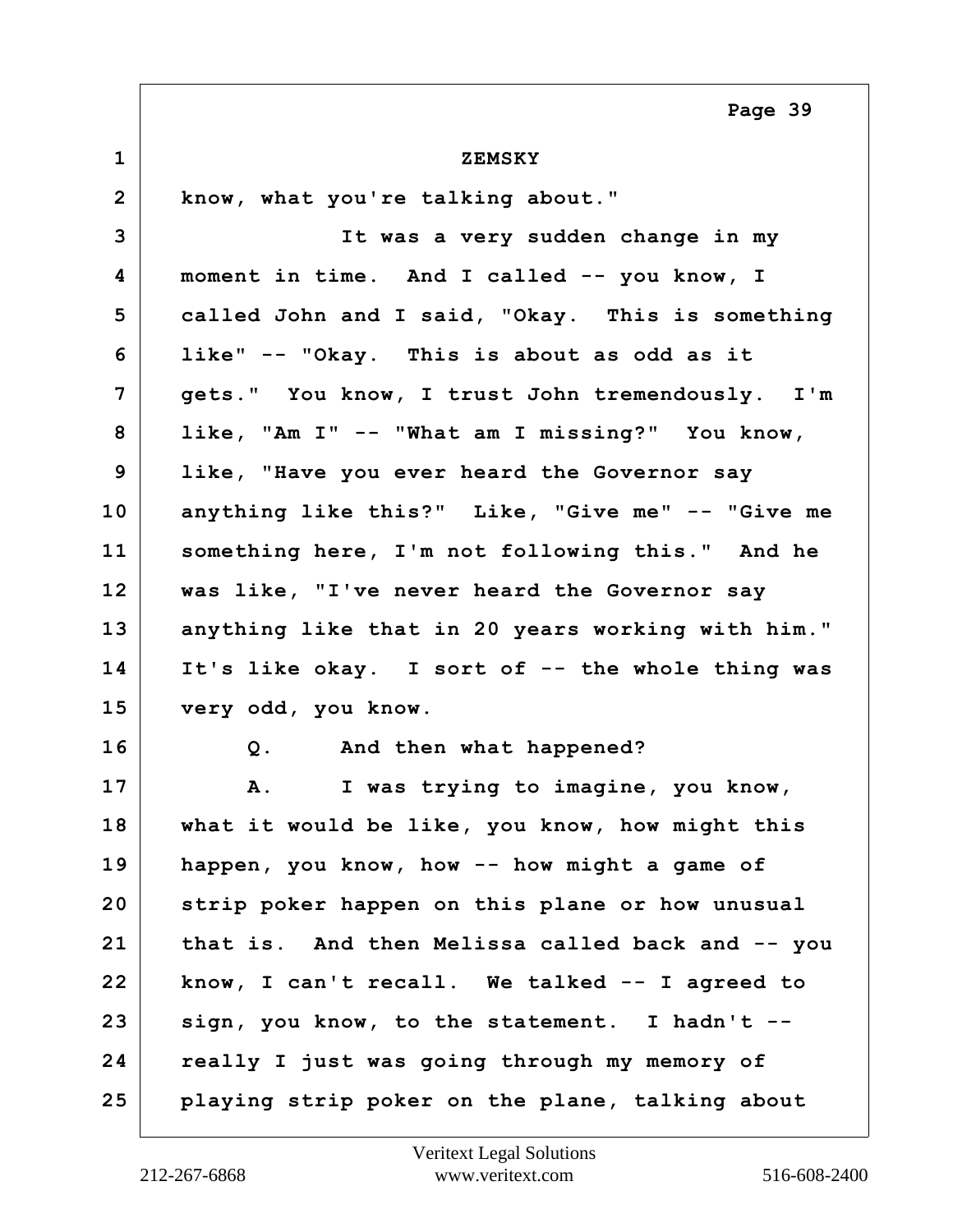**1 ZEMSKY 2 playing strip poker, anything like that, you 3 know, any -- in the context of, you know, really, 4 I mean, playing strip poker on the plane, it 5 was -- I just couldn't -- I didn't have the 6 slightest inkling of that and I agreed. 7 MR. GRANT: Was it your -- sorry, 8 Abena. 9** MS. MAINOO: Go ahead. **10 MR. GRANT: Was it your understanding 11 that Ms. DeRosa was asking whether the 12 Governor had expressed that he actually 13 wanted to play strip poker in fact and not 14 just in jest?** 15 THE WITNESS: You know, yeah, I -- I **16 didn't see anything either in their 17 conversation or in the article itself that 18 referenced anything about in jest. 19 MR. GRANT: And my question was a 20 little bit more directed as to what 21 Ms. DeRosa was asking for. Was Ms. DeRosa 22 asking whether the Governor actually 23 expressed his desire in fact and not just in 24 jest?** 25 THE WITNESS: Yes. I interpreted it **Page 40**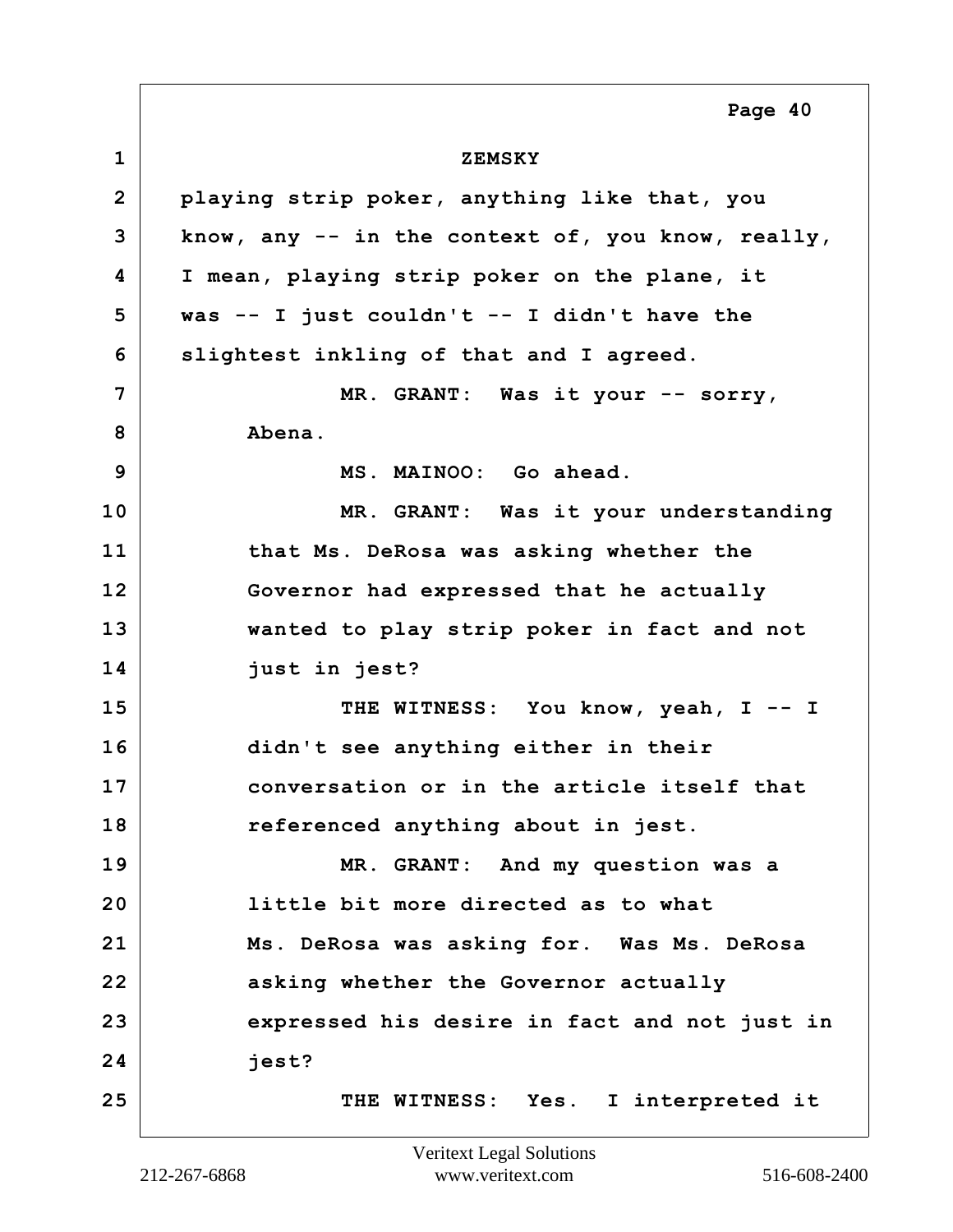**1 ZEMSKY** 2 as not in jest. **3 MR. GRANT: Thank you. 4 BY MS. MAINOO: 5 Q. Just backing up to this conference 6 call that you said you were brought into, how did 7 you join this conference call? 8 A. I believe I received a cell phone 9 call from Melissa DeRosa's office. It's -- 10 there's a -- that's my best recollection. You 11 know, it's possible they left a message or -- but 12 I believe I received a phone call, "Please hold 13 for" -- "Mr. Zemsky, Melissa, you know, wants to 14 speak with you. Please hold for Melissa." And I 15 was -- then I was on a call. I didn't know what 16 the topic was. There were people on it, I was 17 the last to join, and then she joined and that's 18 how I ended up on the call. 19 Q. Who else was on the call, as far as 20 you can remember? 21 A. I believe that John Maggiore was on 22 the call and Rich Azzopardi was on the call, I 23 believe Dani Lever was on the call, I believe 24 Melissa was on the call, I -- there might have 25 been one more person on the call. I don't -- I'm Page 41**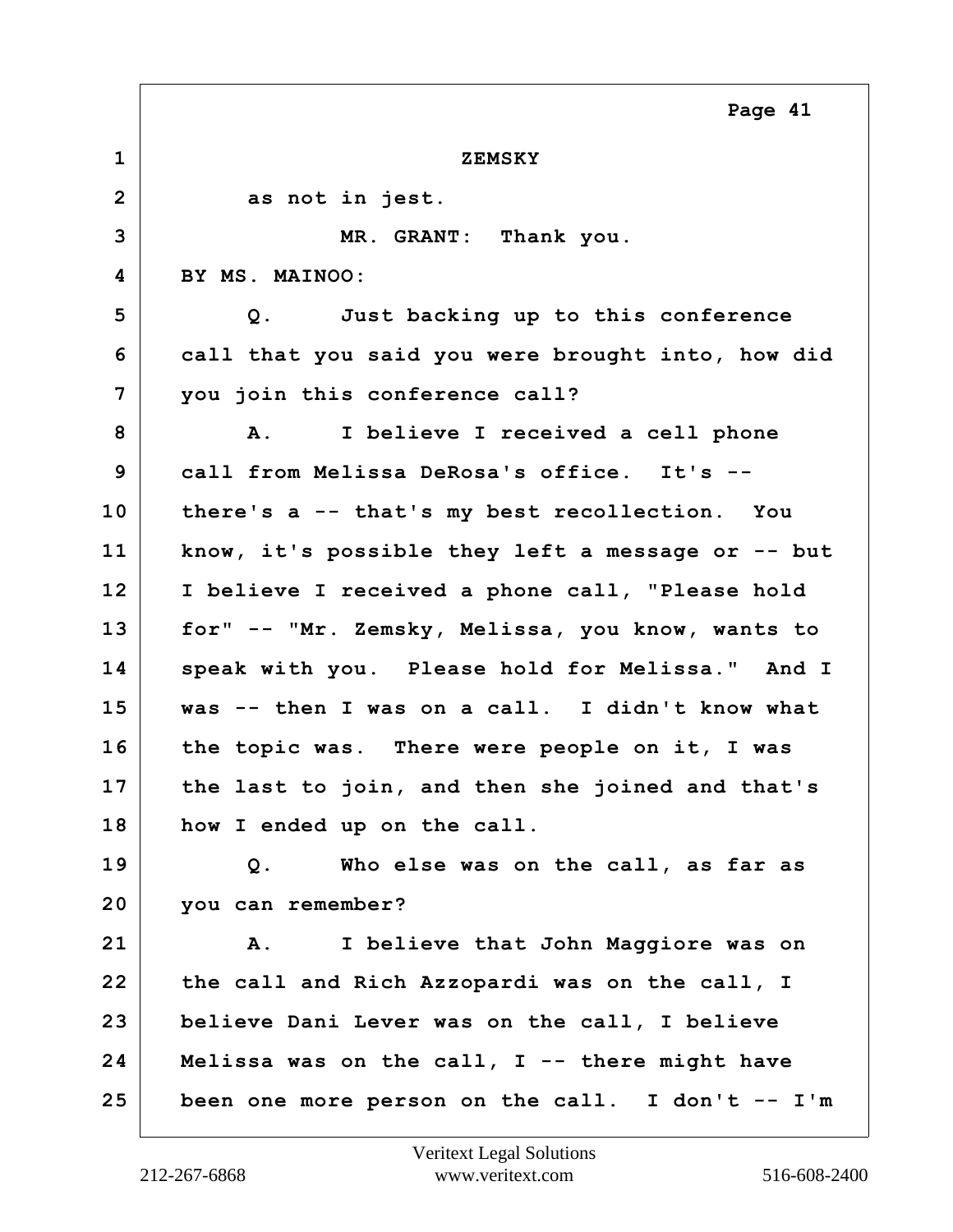**1 ZEMSKY 2 not 100 percent sure. Those are the people I 3 remember. 4 Q. Do you remember when this was? 5 A. I believe it was the same day that 6 the article appeared about strip poker. I don't 7 remember -- The New York Times article. 8 MR. GRANT: Going back to the plane, 9 when you flew with the Governor and 10 Ms. Boylan, where did Ms. Boylan typically 11 sit?** 12 THE WITNESS: She typically sat **13 across from him. 14 MR. GRANT: And do you know any 15 reason for why Lindsey typically sat across 16 from the Governor on these flights? 17 THE WITNESS: I don't. I wasn't 18 involved in, like, the seating arrangement. 19 MR. GRANT: Thank you. 20 BY MR. MAINOO: 21 Q. Just now when we were talking about 22 the date, you said you think that the conference 23 call took place on the same day as an article, 24 had you read that article when you joined the 25 conference call? Page 42**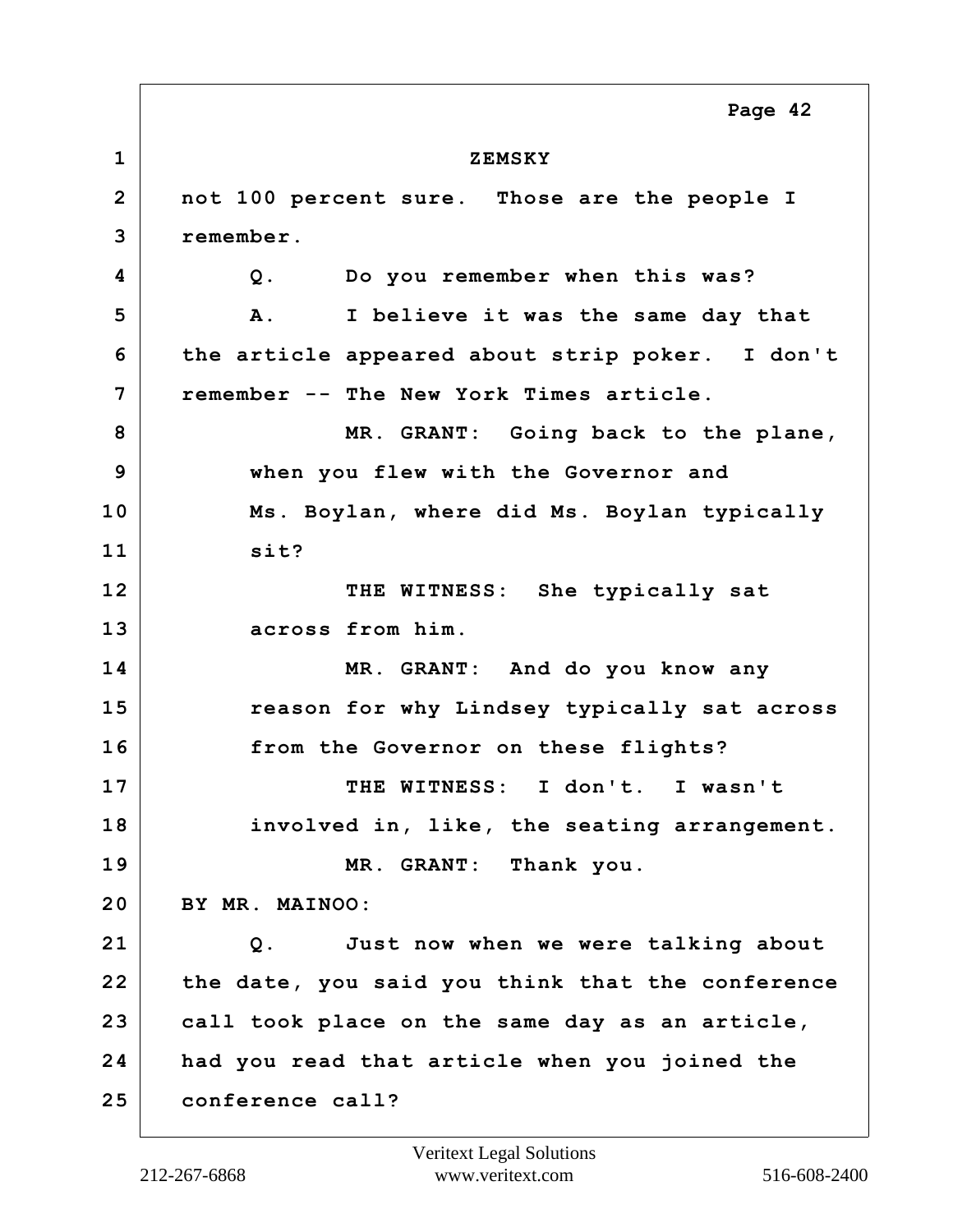| <b>ZEMSKY</b>                                     |
|---------------------------------------------------|
| I don't believe so.<br>Α.                         |
| Did you read that article at any<br>$Q$ .         |
| point?                                            |
| Yeah. I read -- well, Melissa read,<br>Α.         |
| you know, the -- Melissa read the -- what Lindsey |
| had said in one of the -- one of the calls -- on  |
| the call, in the conference. Lindsey said this    |
| and this and the Governor -- you know, Lindsey    |
| said the Governor said this and she said this.    |
| And you said earlier that Melissa had<br>Q.       |
| also said on the conference call, "Is everyone    |
| good with signing the statement," when you were   |
| on the conference call, was there any discussion  |
| about a statement?                                |
| You know, it was more like -- I think<br>Α.       |
| she kind of went around, "Are you okay with       |
| this?" Name a person, "Are you okay with this?    |
| Are you okay with this? Are you okay with this?"  |
| Name a person, "Are you okay with this?"          |
| And so did she read what the<br>Q.                |
| statement would say?                              |
| I believe so. Yes, I believe so.<br>Α.            |
| What do you remember about what<br>Q.             |
| Melissa said during the conference call about the |
|                                                   |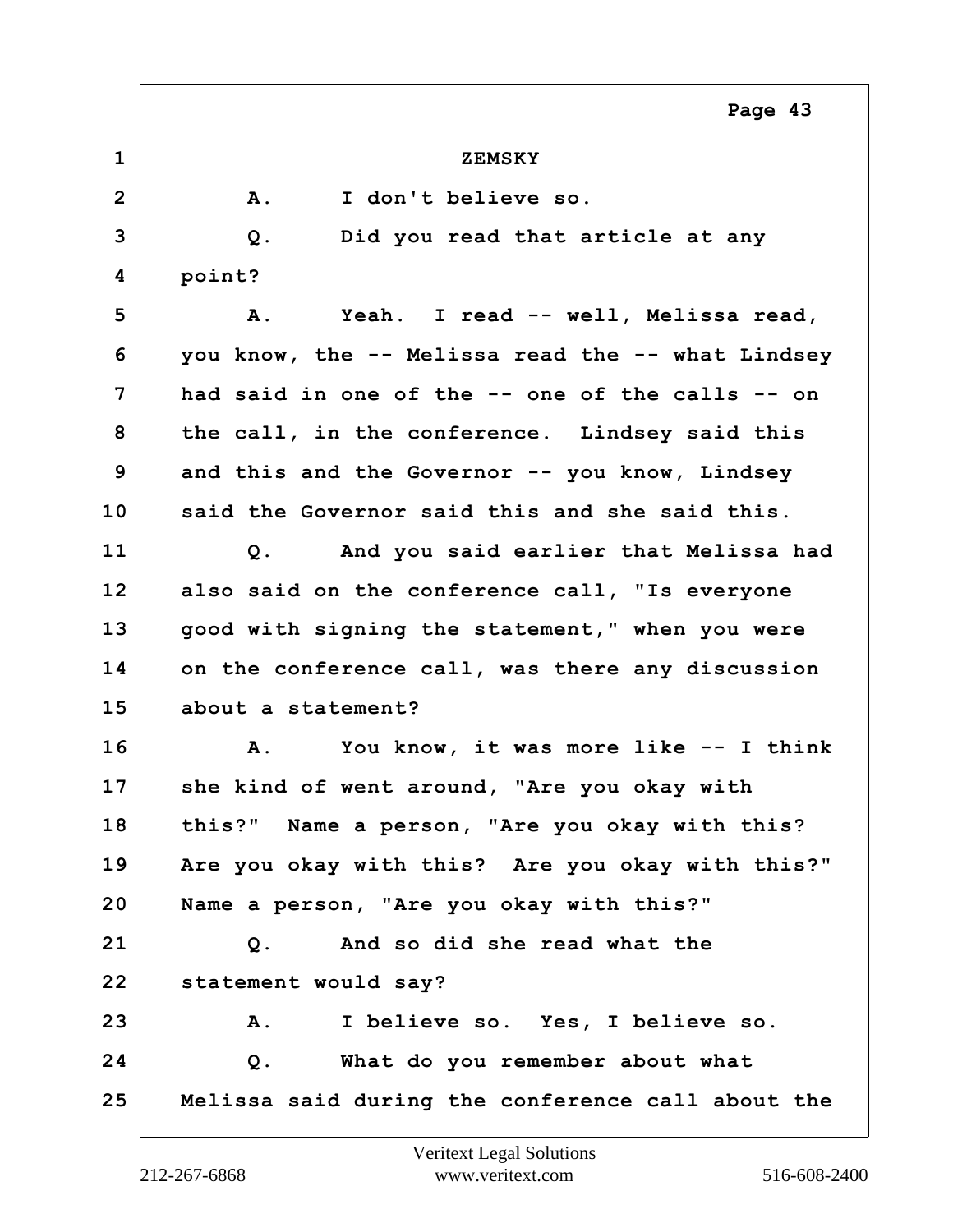## **1 ZEMSKY**

**2 statement?**

**3 A. I just remember something of the 4 statement, you know, that the conversation didn't 5 happen. We were all on the flight, the 6 conversation didn't happen. 7 Q. Did you remember Rich Azzopardi** 8 saying anything during that conference call? **9 A. I don't. I don't remember Rich 10 Azzopardi saying anything during the conference 11 call. 12 Q. So you mentioned that there was a 13 conference call, you spoke with John Maggiore and 14 then Melissa DeRosa called back, did anything 15 happen in between the conference call and the 16 second call with Melissa other than you calling 17 John? 18 A. I don't believe so. 19 Q. Did you read the article that Melissa 20 was quoting from before you spoke with Melissa 21 the second time? 22 A. You know, I started pulling it up. I 23 was talking to John. Melissa called back. I 24 don't remember what, you know, the -- I don't 25 recall the -- the exchange was a very short**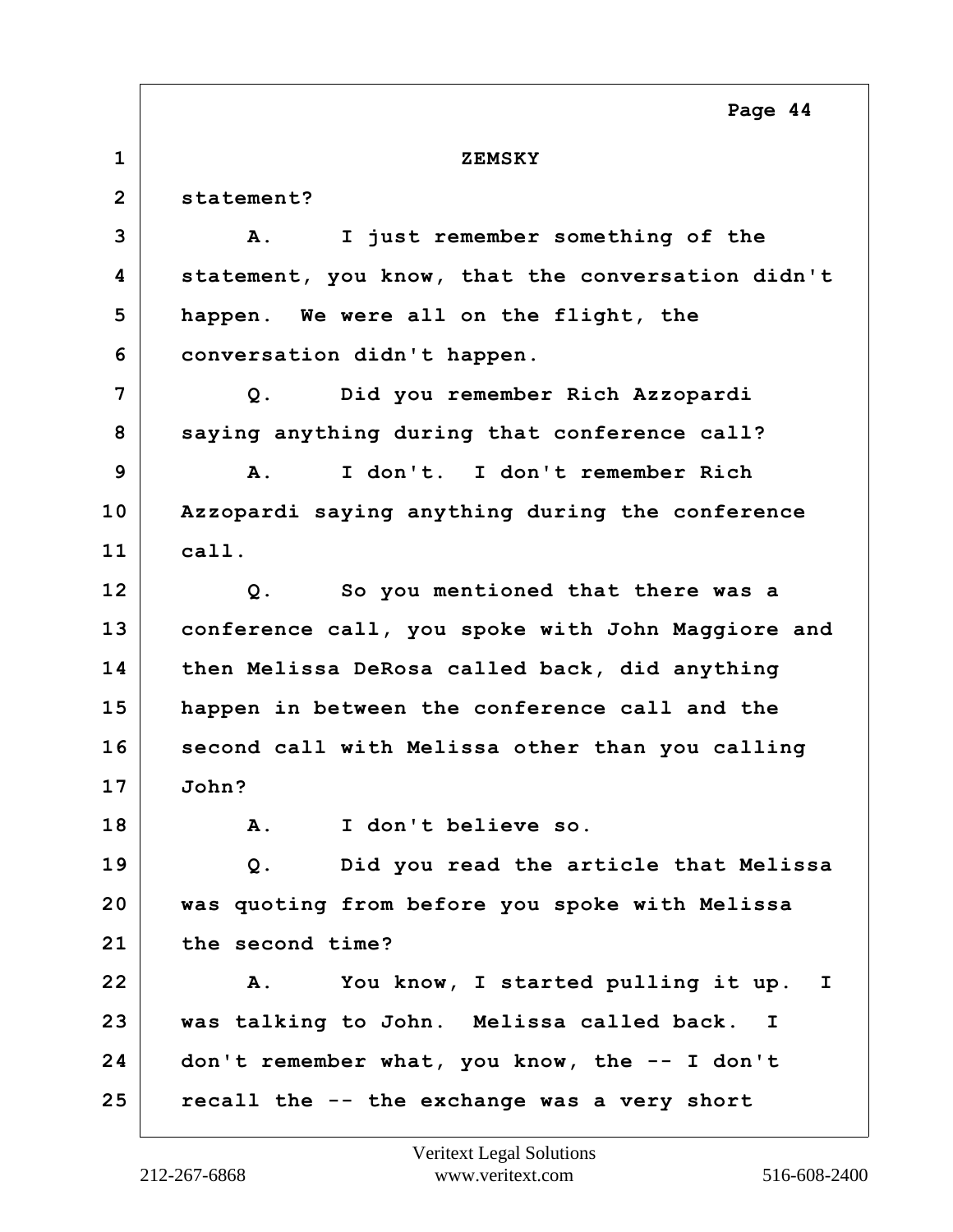**1 ZEMSKY 2 exchange, so I think that's what I was focused 3 on. I didn't read the article in that time. It 4 was a -- these events happened pretty close in 5 sequence to one another. 6 Q. Do you know how much time passed 7 between the conference call and the second call 8 with Melissa? 9 A. Not much time. 10 Q. Was it an hour or less than an hour? 11 A. Less than an hour. 12 Q. Was it less than 15 minutes? 13 A. Yes. I would say yes. 14 Q. Was anyone else on the call the 15 second time you spoke with Melissa? 16 A. I think she said there was like a 17 Governor's attorney on the call. 18 Q. Did she say who that was? 19 A. I don't recall. I don't think so. I 20 don't know. I just don't remember. 21 Q. What did Melissa say during that** 22 second call? **23 A. She said, you know, "Are you okay 24 with this?" I don't know. "Are you okay with 25 this? Here's the statement." "Here's the Page 45**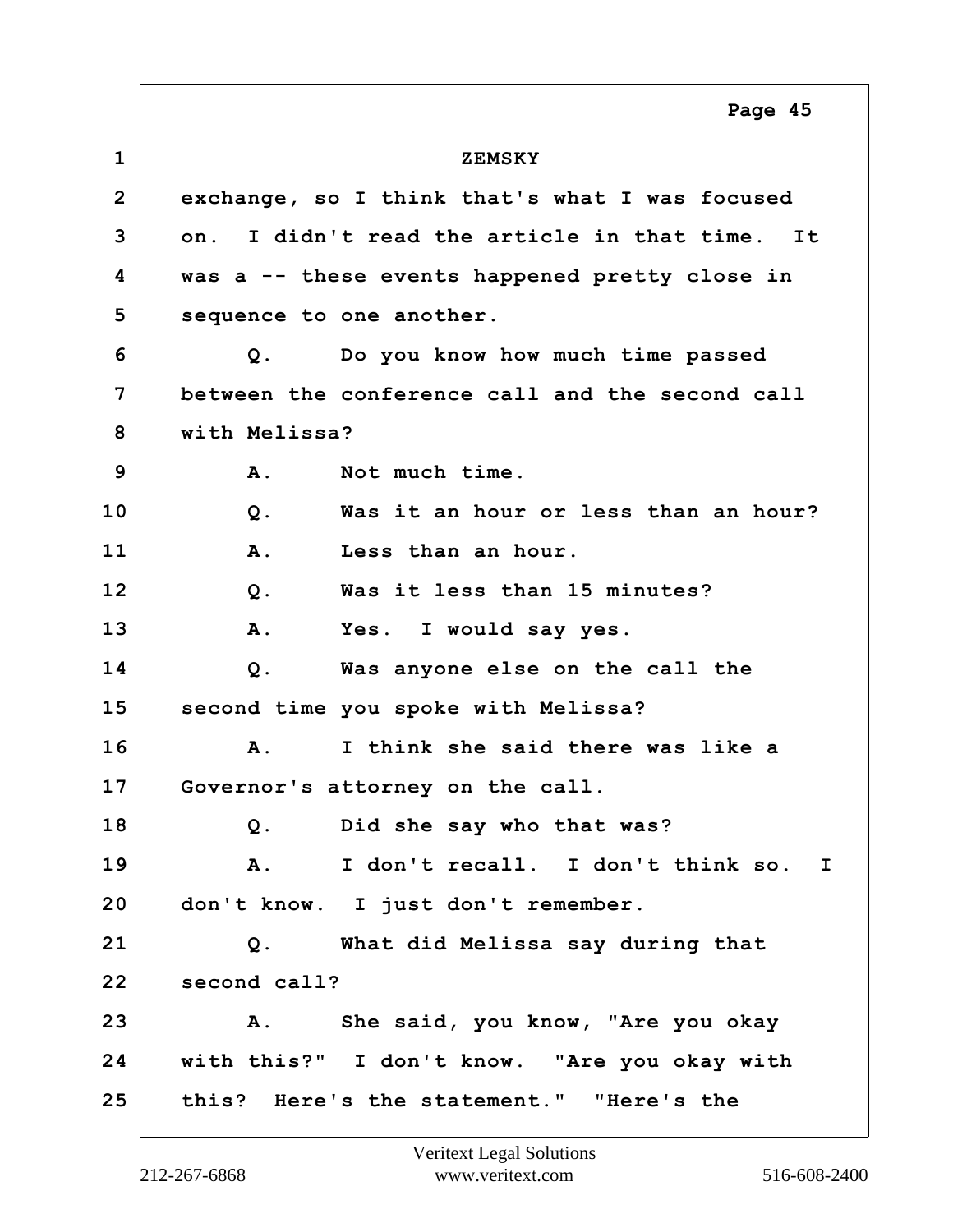**1 ZEMSKY 2 statement. Here's what" -- that's my best 3 memory. 4 Q. What did you say? 5 A. I said, "Okay." 6 Q. Did you consider saying that you 7 would not join in the statement? 8 A. I -- you know, I -- I thought about 9 it. 10 Q. Did you ever say to -- did you ever 11 say anything to Melissa about not joining the 12 statement? 13 A. I said, "I want to" -- you know, "I 14 need more time to see what it said, what was 15 said" and, you know, that type of thing. 16 Q. Did she say anything in response? 17 A. "I'll call you back." 18 Q. Did she say anything to encourage you 19 to join the statement? 20 A. Yeah. I think she said, you know, 21 "Other people are joining the statement," 22 something to that effect. 23 Q. Do you know if the Governor was 24 involved in any discussions about the statement? 25 A. I don't. Page 46**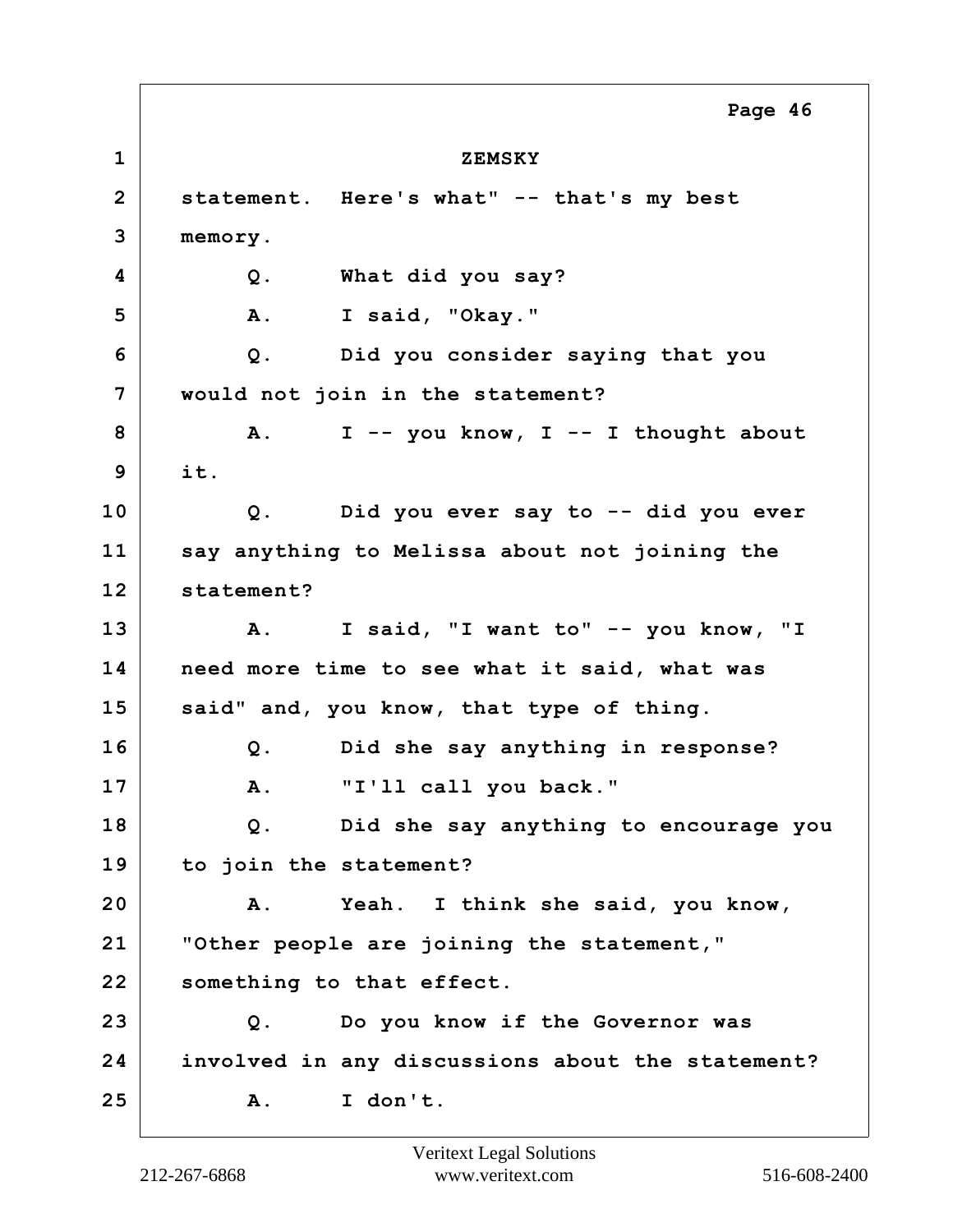**1 ZEMSKY 2 Q. Did anyone say whether the Governor 3 denied making the statement? 4 A. I mean, either it was in -- either it 5 was in the article I think or -- I don't know -- 6 I'm aware that he denied making the statement. 7 Q. At the time you agreed to join --** 8 | sorry, I'll be more specific. **9 At the time you agreed to join the 10 statement saying this conversation didn't happen, 11 did you know if the Governor had denied making 12 the strip poker comment? 13 A. I -- I don't recall. 14 Q. Did you review the statement that was 15 issued saying that the conversation never 16 happened? Did you ever read it before it was 17 issued? 18 A. I read it or it was read to me. 19 Q. And what's the reason you agreed to 20 join the statement? 21 A. I had -- I had 0.0 recollection of 22 any conversation about strip poker. 23 Q. At the time you agreed to join the 24 statement, did you think about the Governor's 25 previous comments about Ms. Boylan's Page 47**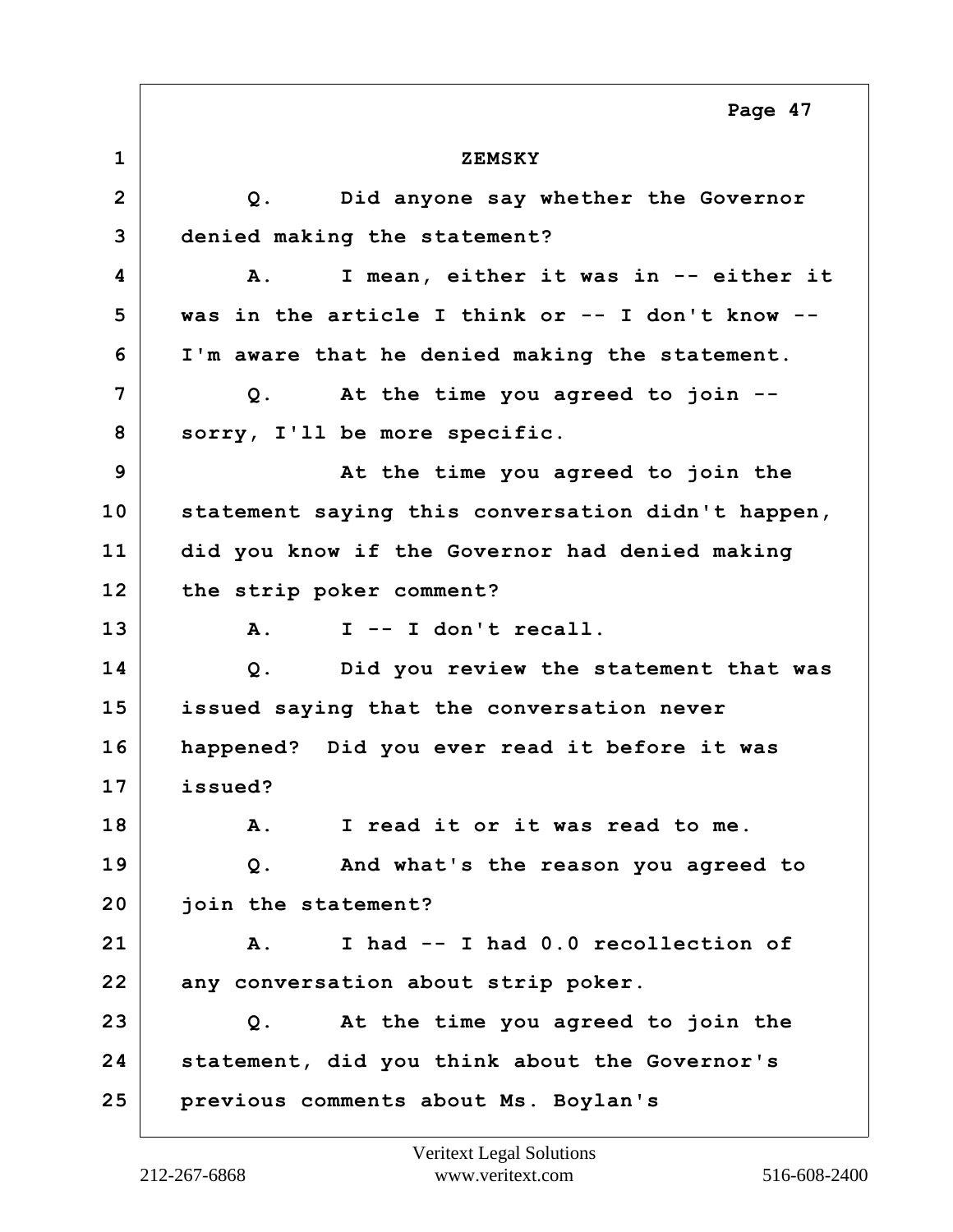**1 ZEMSKY 2 attractiveness? 3 A. No. 4 Q. Did you have any concerns about 5 agreeing to join the statement at the time? 6 A. You know, I had some hesitancy just 7 to get in -- you know, into something, but I was 8 so certain about that there was no discussion of 9 strip poker on the plane I agreed to the 10 statement. 11 Q. And what did you mean when you said 12 you had some hesitancy to get into something? 13 A. I mean, just, you know, it -- it -- 14 you know, that it really didn't involve me. 15 Q. And what's the reason you still 16 agreed to join the statement despite your 17 hesitancy? 18 A. I think it was -- you know, it was -- 19 it was -- to my mind it was a -- it was a true 20 statement. 21 MR. GRANT: Did you feel pressured in** 22 **any way to join onto the statement? 23 THE WITNESS: You know, I feel 24 there's some -- I think there's some degree 25 of pressure in that situation when you're, Page 48**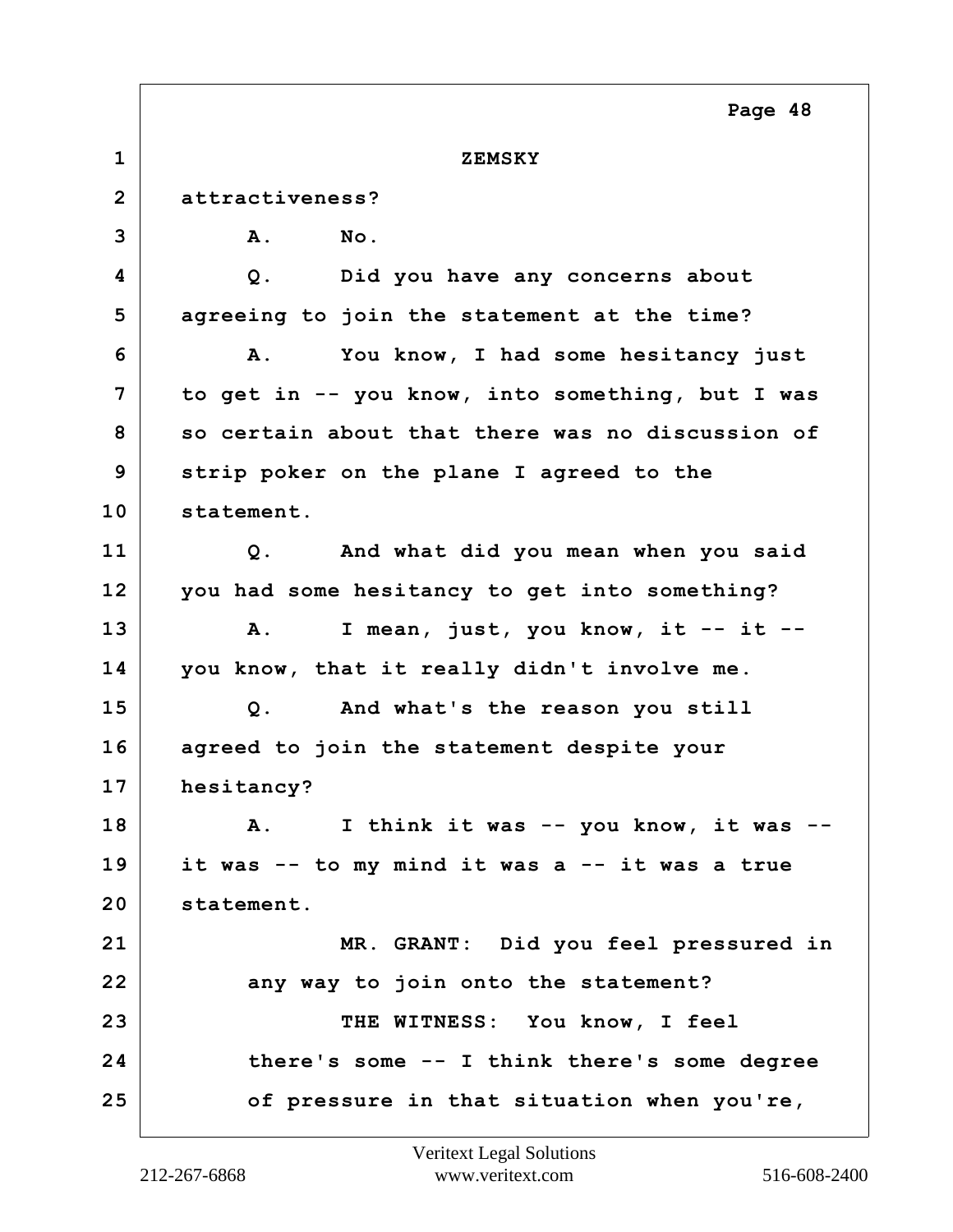## **1 ZEMSKY**

**2 you know, on a conference call and, you 3 know, not given much time, things of that 4 nature. I mean, I think that's just sort of** 5 a natural feeling. **6 MR. GRANT: Gotcha. And just so 7 we're clear, Ms. DeRosa never shared the 8 written statement with you before it was 9 released, correct? 10 THE WITNESS: I think she did. I 11 think she read it and/or -- I think she read 12 it. Read it. I think she read it. 13 MR. GRANT: She read it, but she 14 never sent you here's the final -- you know, 15 here's the press release, this is what's 16 going to the AP? 17 THE WITNESS: I -- I don't recall 18 receiving -- receiving that. It's possible, 19 but I just don't recall. 20 MR. GRANT: Gotcha. 21 BY MR. MAINOO: 22 Q. Did you feel any pressure to agree to 23 join the statement due to the fact that the 24 request was coming from the Executive Chamber? 25 A. I think there's some feeling of that.**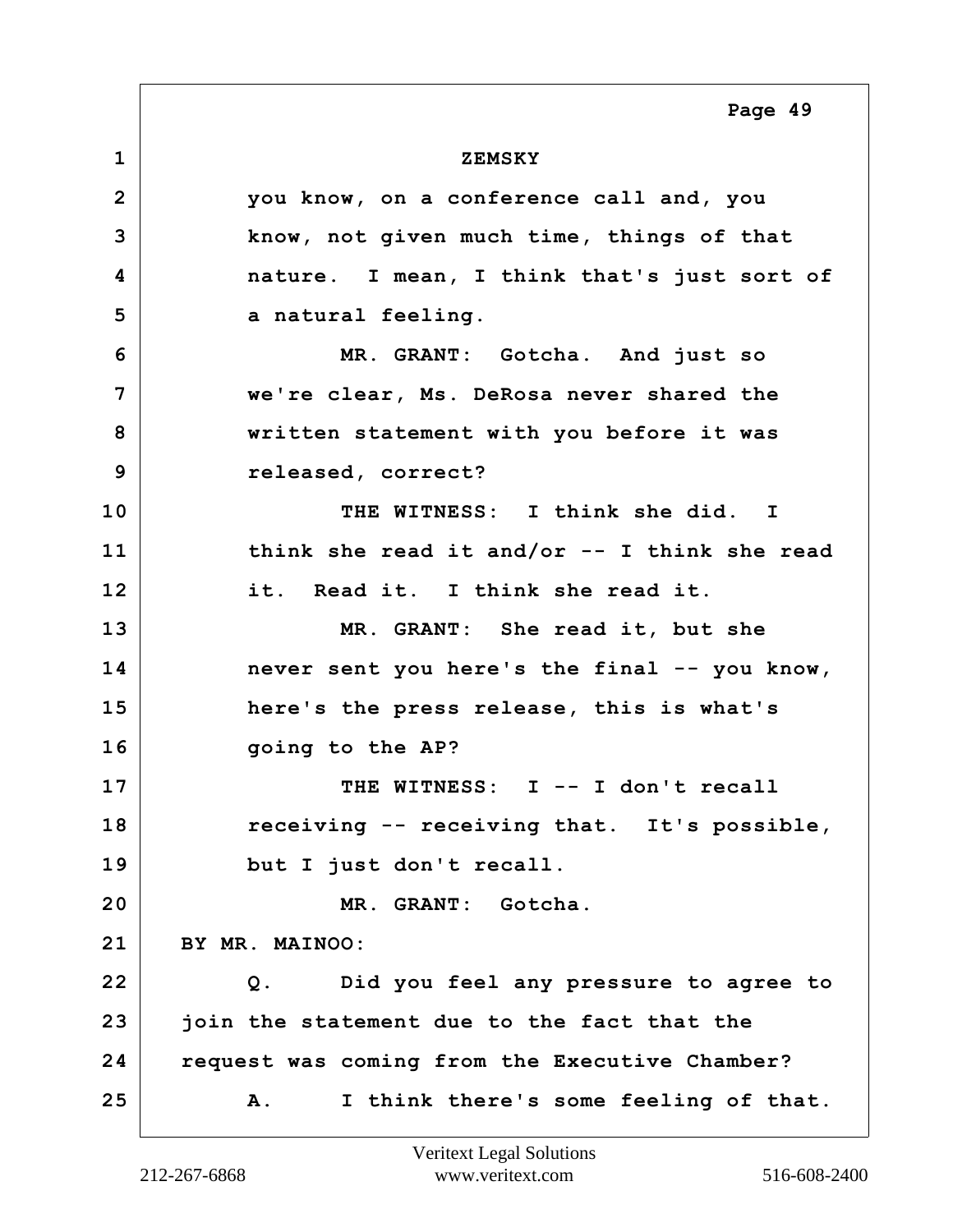| $\mathbf 1$  | <b>ZEMSKY</b>                                     |
|--------------|---------------------------------------------------|
| $\mathbf{2}$ | Can you speak more to that?<br>Q.                 |
| 3            | Just, you know, Melissa works for the<br>Α.       |
| 4            | Governor, it's just, you know, there's just a     |
| 5            | natural feeling that it's of, you know, she's     |
| 6            | asking about this statement, you know, I think    |
| 7            | there's a certain feeling of importance.          |
| 8            | How does that certain -- how does<br>Q.           |
| 9            | that certain feeling of importance influence      |
| 10           | whether or not you'll agree to a request coming   |
| 11           | from the Executive Chamber?                       |
| 12           | Well, it $--$ if I didn't $--$ if I<br>Α.         |
| 13           | wasn't -- it wouldn't if I was sure of the        |
| 14           | statement. So it in no way would of have          |
| 15           | influenced my decision.                           |
| 16           | But you're saying because at the time<br>$Q$ .    |
| 17           | you had no recollection of hearing the Governor   |
| 18           | make the comment about strip poker and then the   |
| 19           | request came from the Executive Chamber, so you   |
| 20           | were more willing to agree to join the statement? |
| 21           | Yeah. But first and foremost, it's a<br>Α.        |
| 22           | statement that was so incredibly unplausible and  |
| 23           | I was just -- there was no doubt in my mind about |
| 24           | that we never had a discussion on the plane, nor  |
| 25           | could you play strip poker.                       |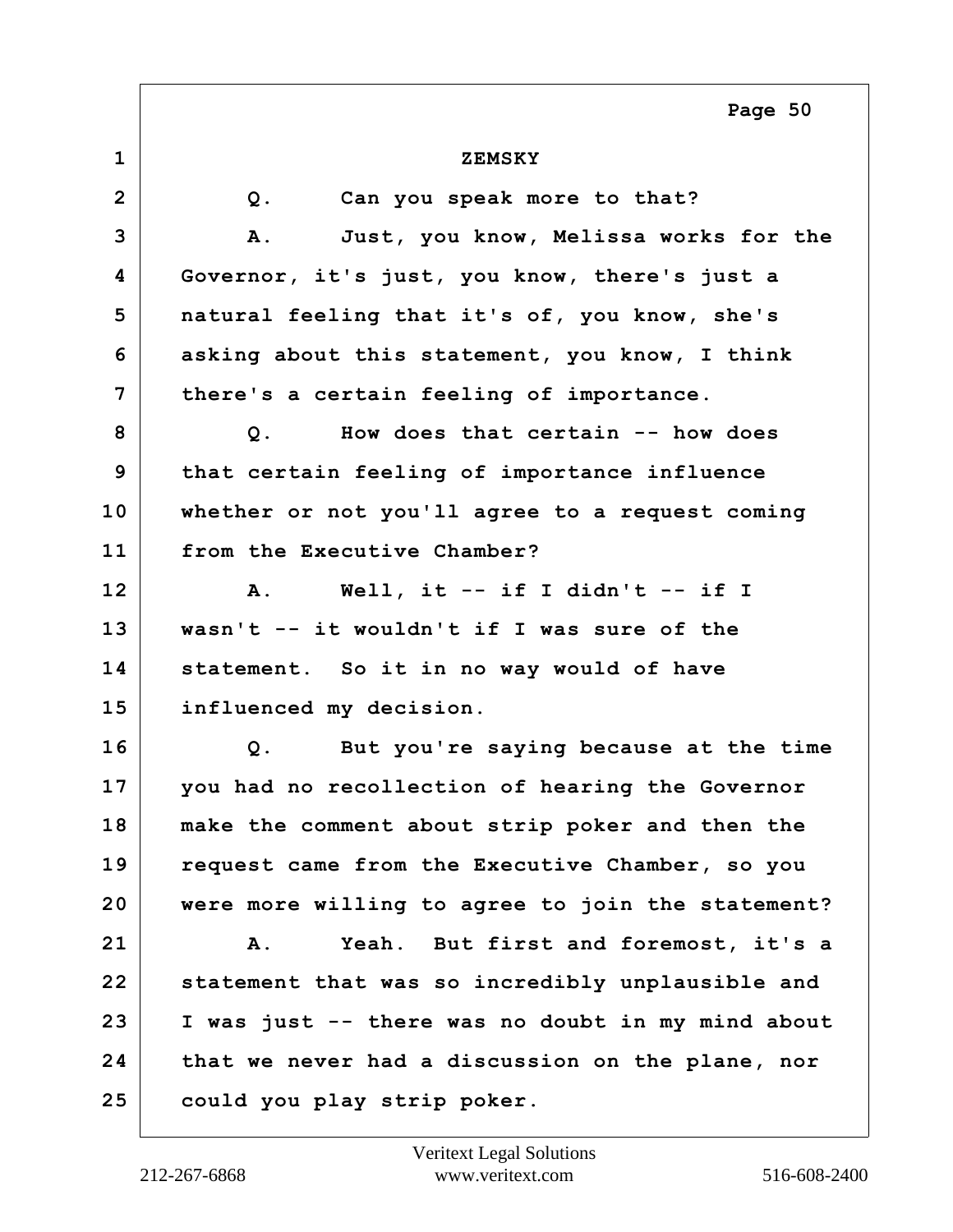**1 ZEMSKY 2 Q. So we're going to put up tab C and 3 mark it as an exhibit. 4 MR. GRANT: Sorry. Before we ask any 5 questions about the tab, following up on 6 what you just said now about nor could you 7 play strip poker, was that important to you 8 because you understood the request being -- 9 from Ms. DeRosa to agree that there was not 10 talk in fact of playing strip poker on the 11 plane? 12 THE WITNESS: Yeah. That there was 13 never a conversation -- my -- my 14 understanding is there was never a 15 conversation to play strip poker on the 16 plane. 17 MR. GRANT: Because in part it would 18 be in your understanding impossible to do so 19 on the plane given the space limitations and 20 other limitations?** 21 THE WITNESS: No. In part. I mean, **22 largely because it was just so -- it would 23 have been so memorable and so absurd it's 24 just unimaginable that, you know, the 25 Governor would have in any seriousness Page 51**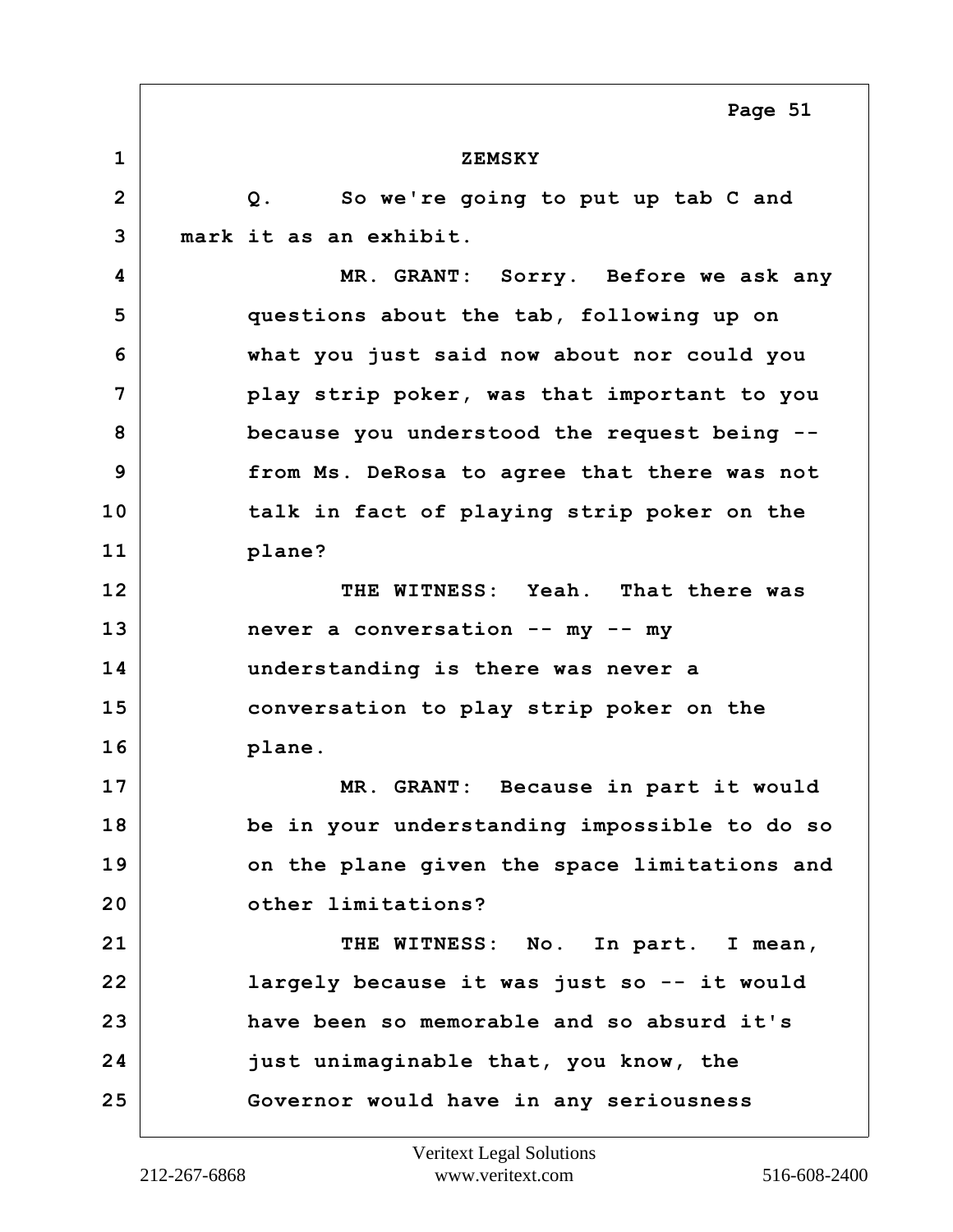**1 ZEMSKY 2 wanted to play strip poker on the plane. 3 MR. GRANT: Gotcha. 4 (Statement was marked Exhibit 3 for 5 identification, as of this date.) 6 BY MR. MAINOO: 7 Q. So looking at Exhibit -- tab C, which 8 is an exhibit, do you recognize it, Mr. Zemsky? 9 A. Yes. 10 Q. What is it? 11 A. It's a statement from the Governor's 12 office, issued by the Governor's office, 13 attributed to several people: John, myself, Dani, 14 Abbey, saying we were -- on each of those October 15 flights and this conversation did not happen, 16 referring to strip poker. 17 Q. Do you remember any discussions with 18 Abbey Fashouer Collins about the strip poker 19 comment? 20 A. I don't. 21 Q. And do you remember if Abbey Collins 22 was on the plane when the Governor made the 23 comment about strip poker? 24 A. I'm assuming she was, but I don't 25 remember that she was. Page 52**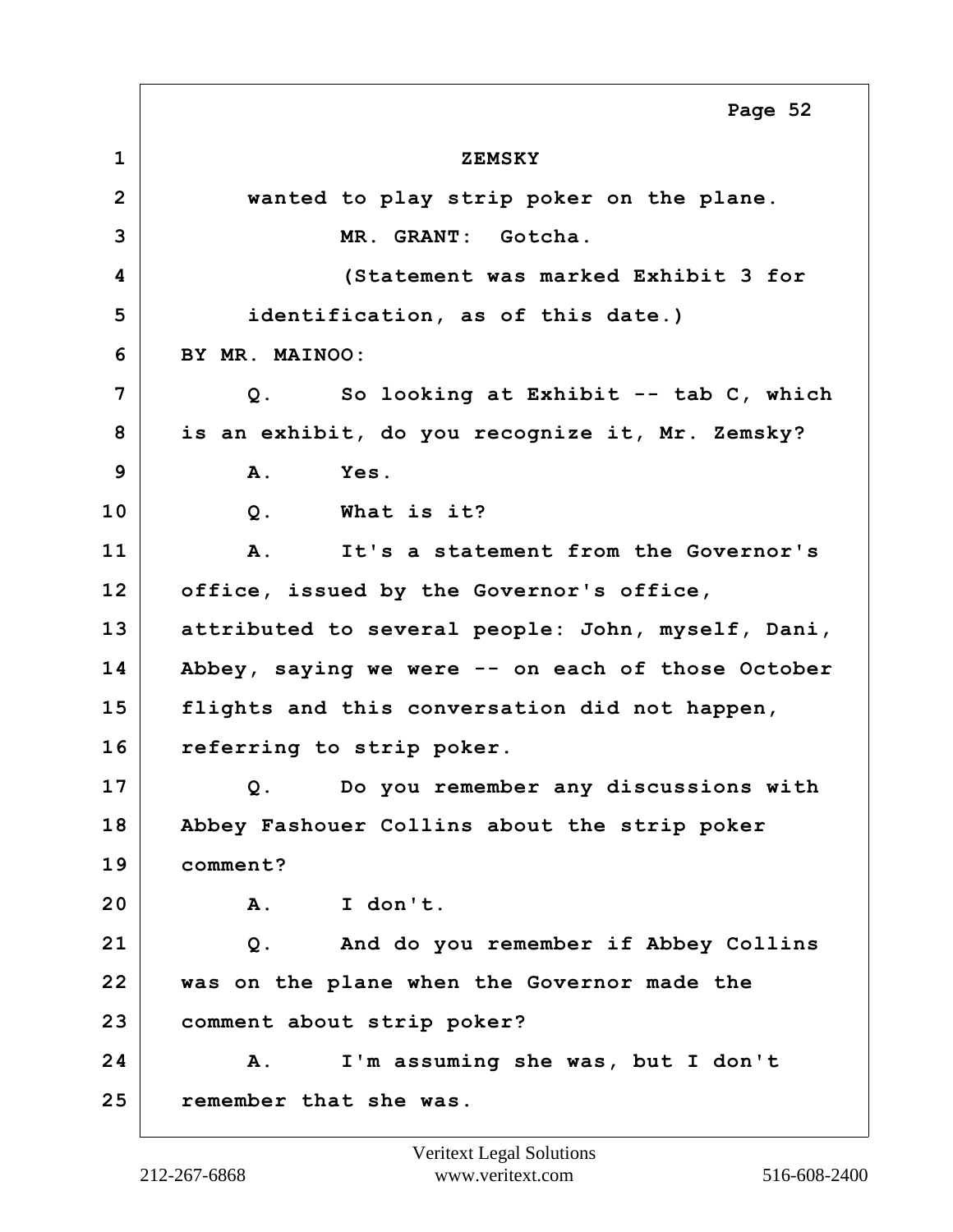| $\mathbf 1$    | <b>ZEMSKY</b>                                    |
|----------------|--------------------------------------------------|
| $\overline{2}$ | Q.<br>What's the reason you're assuming          |
| 3              | that she was?                                    |
| 4              | I don't know. Because she's on<br>Α.             |
| 5              | this -- on this statement.                       |
| 6              | So you mentioned earlier -- you<br>Q.            |
| 7              | testified, Mr. Zemsky, that at the time you      |
| 8              | agreed to join the statement you had -- I think  |
| 9              | you said 0.0 recollection of the Governor making |
| 10             | the comment about strip poker, how did you come  |
| 11             | to remember the Governor's comment about strip   |
| 12             | poker?                                           |
| 13             | Well, later that evening Lindsey sent<br>Α.      |
| 14             | me a message that was, you know, jarring,        |
| 15             | threatening that, you know, made me kind of, you |
| 16             | know -- which I assumed was connected to this    |
| 17             | matter because it appeared in the paper and it   |
| 18             | was so utterly different from any communication  |
| 19             | we ever had, I thought I've got to just kind of  |
| 20             | think about this, rethink it. Think about it     |
| 21             | differently, you know.                           |
| 22             | What did Lindsey's communication say?<br>Q.      |
| 23             | It said, "I can't wait to destroy<br>Α.          |
| 24             | your life, you shit follower."                   |
| 25             | How is it that you remember Lindsey's<br>Q.      |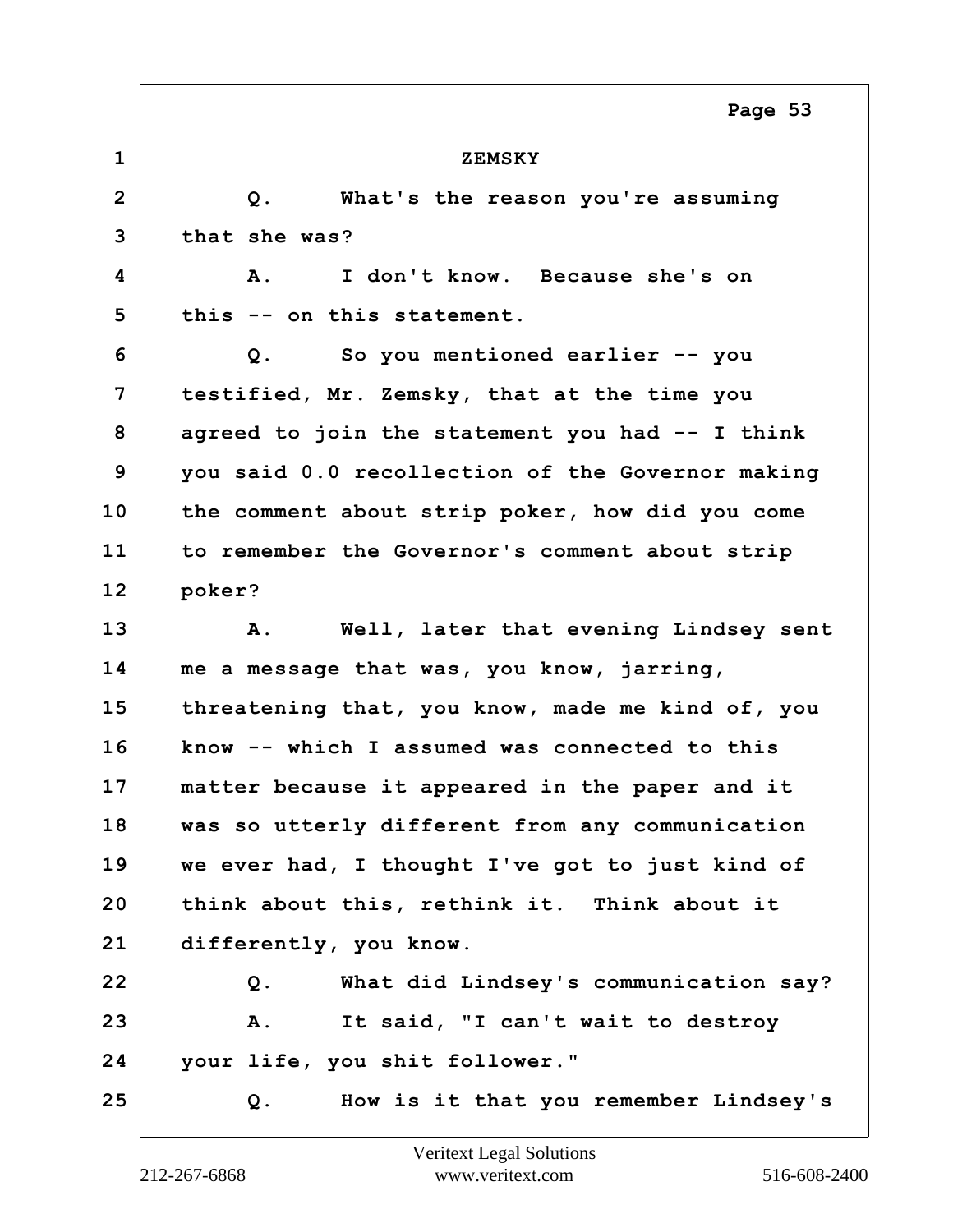**1 ZEMSKY 2 communication so clearly? 3 A. I'm sorry? 4 Q. How is it that you remember Lindsey's 5 communication? 6 A. How is it -- because it was just so 7 shockingly jarringly threatening and different 8 from any communication we ever had. 9 Q. Did you respond to it? 10 A. I didn't. 11 Q. And how did she communicate that 12 message to you? 13 A. She sent it in a -- what's known as 14 an encrypted Confide message, Confide message 15 application. 16 Q. Did you tell anyone about Lindsey's 17 message? 18 A. I told some people in my family. 19 Q. And what did you do after you 20 received Lindsey's message? 21 A. I told some people in my family. 22 Q. And what led you to remembering the 23 Governor's strip poker comment? 24 A. I just -- I went back and I reread 25 the -- you know, the article, I -- I reread her, Page 54**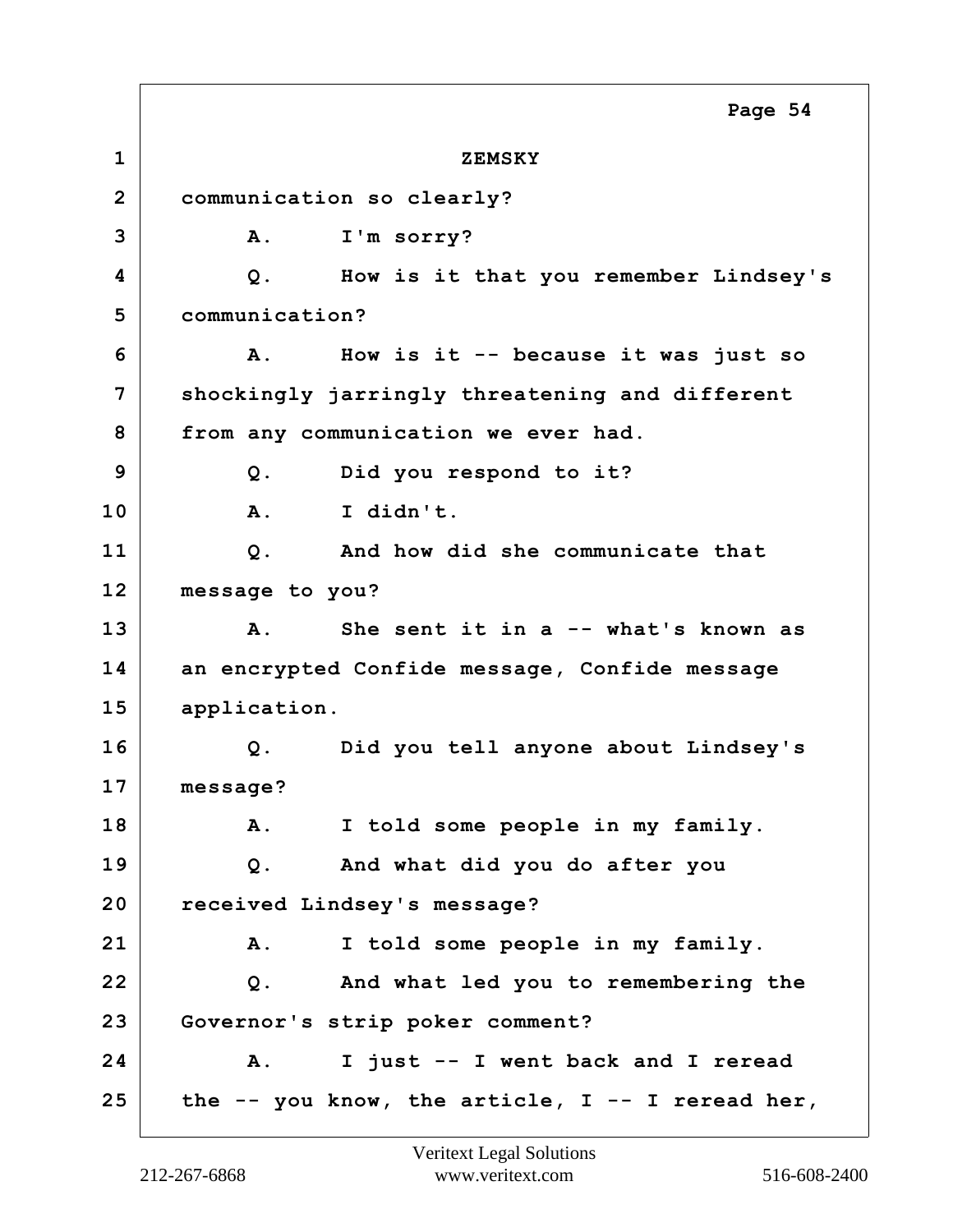| $\mathbf{1}$    | <b>ZEMSKY</b>                                        |
|-----------------|------------------------------------------------------|
| $\overline{2}$  | you know, description of the events and her          |
| 3               | description of her physical -- the way she kind      |
| 4               | of responded to the comment, you know, and that,     |
| 5               | you know, kind of struck a note of familiarity.      |
| 6               | You know, she talked about how she reacted to it     |
| 7               | physically, you know, she like leaned back or --     |
| 8               | I can't remember exactly what it was.                |
| 9               | And then in that instance I started                  |
| 10              | to recall, you know, a very different type of        |
| 11              | exchange from the one that I had been thinking       |
| 12 <sub>2</sub> | about which was a, you know, serious, maybe even     |
| 13              | threatening or, you know, sincere game of strip      |
| 14              | poker to be -- could break out on the airplane       |
| 15              | and that's what I was searching for. This was --     |
| 16              | what I started to piece together was it wasn't $-$ - |
| 17              | it wasn't that, it was, you know, what I describe    |
| 18              | as a facetious comment in jest, if you will,         |
| 19              | responded to what I perceived to be similarly        |
| 20              | facetiously made and searching my recollection of    |
| 21              | those two very different things was -- you know,     |
| 22              | was -- brought me to very different conclusions.     |
| 23              | And did you ever tell anyone about<br>Q.             |
| 24              | the different conclusions you reached about the      |
| 25              | Governor's comment about playing strip poker?        |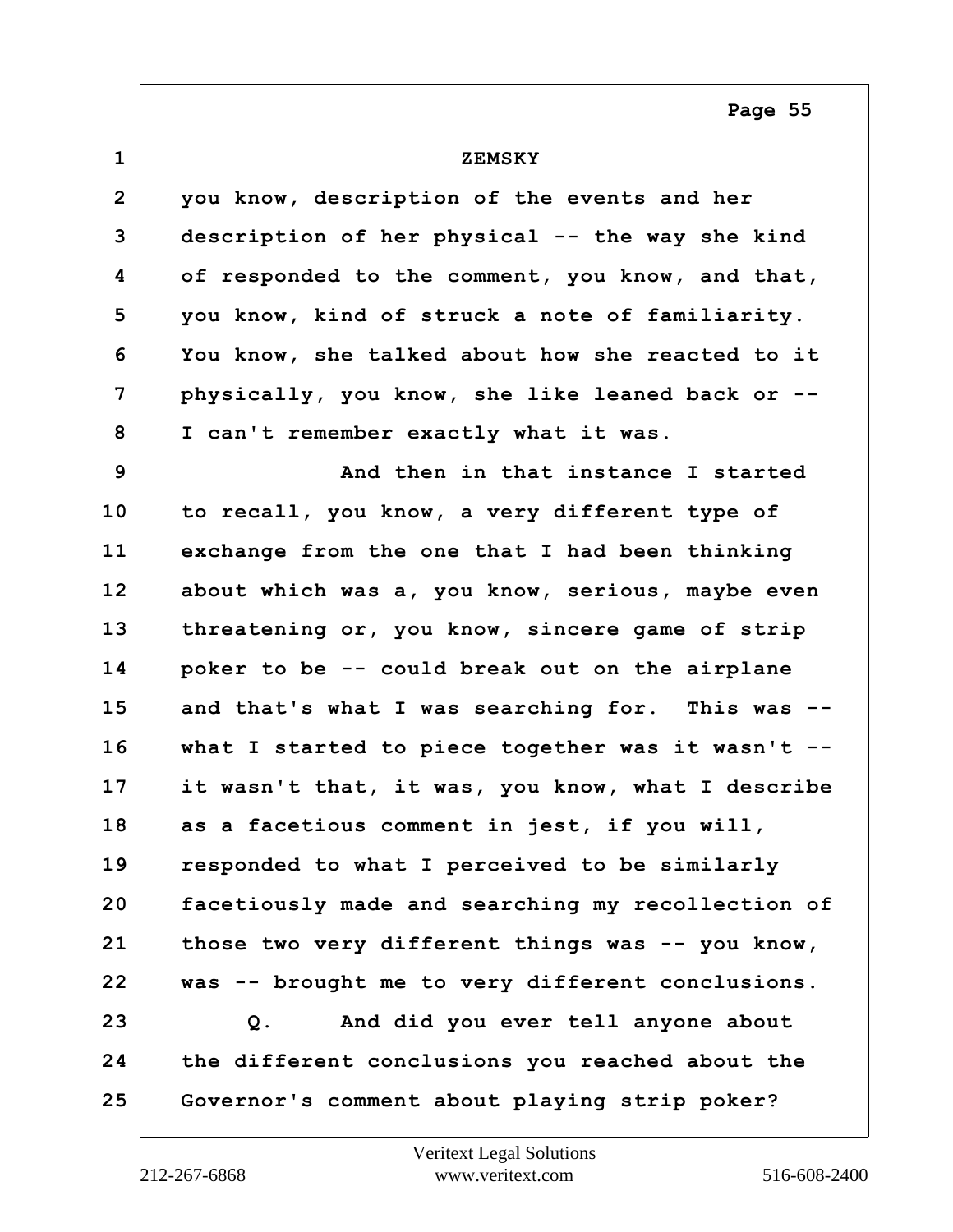**1 ZEMSKY 2 A. I didn't. I just -- I didn't. 3 Q. Is there a reason you did not? 4 A. I -- I just -- I just -- I just left 5 it at that. I answered the question and signed 6 onto a statement that I believed was 100 percent 7 accurate and I just left it there. 8 Q. Other than with your lawyers and with 9 us, have you communicated with anyone since the 10 day of the conference call about the strip poker 11 comment? 12 A. No. 13 MS. MAINOO: Let's put up tab B. 14 Thanks. And we'll mark it as an exhibit. 15 (Article was marked Exhibit 4 for 16 identification, as of this date.) 17 Q. Mr. Zemsky, is this the document 18 you've been referring to as the article in which 19 Lindsey reported the Governor's comment about 20 playing strip poker? 21 A. Yes. 22 Q. And does this jog your memory that 23 the conference call was on February 24, 2021? 24 A. Yes. 25 Q. And based on your memory, after you Page 56**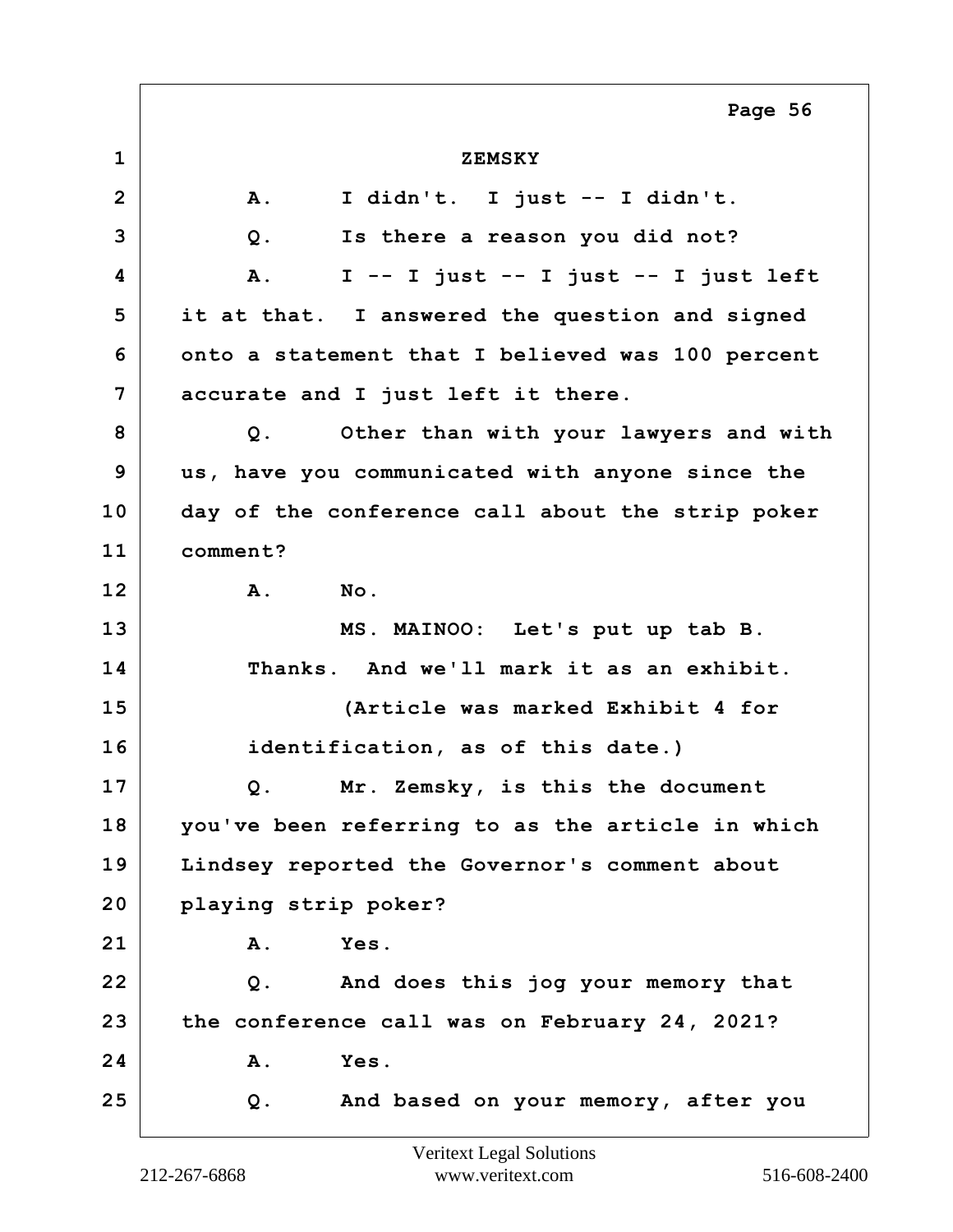**1 ZEMSKY 2 initially -- well, let's start again. 3 Do you agree Mr. Zemsky, that the 4 press release from the Governor's office in which 5 you said the conversation never happened is 6 incorrect based on your recollection that the 7 Governor did make a comment to Ms. Boylan about 8 playing strip poker? 9 A. Yes. 10 Q. Did the Governor's senior staff ever 11 ask you about Lindsey Boylan's whereabouts? 12 A. Well, there was one e-mail that I 13 wouldn't have recalled but I read and -- but 14 generally speaking, no. 15 MS. MAINOO: Let's put up that 16 e-mail. That's the first attachment to tab 17 B. Thanks. And we'll mark it as an 18 exhibit. 19 (E-mail was marked Exhibit 5 for 20 identification, as of this date.) 21 Q. So this is an e-mail from Jill 22 DesRosiers to you on November 1, 2016, she says, 23 "Hey Howard - is your chief of staff going 24 tomorrow? Just got that question." You 25 responded, "Ha! She's going to be at the stats Page 57**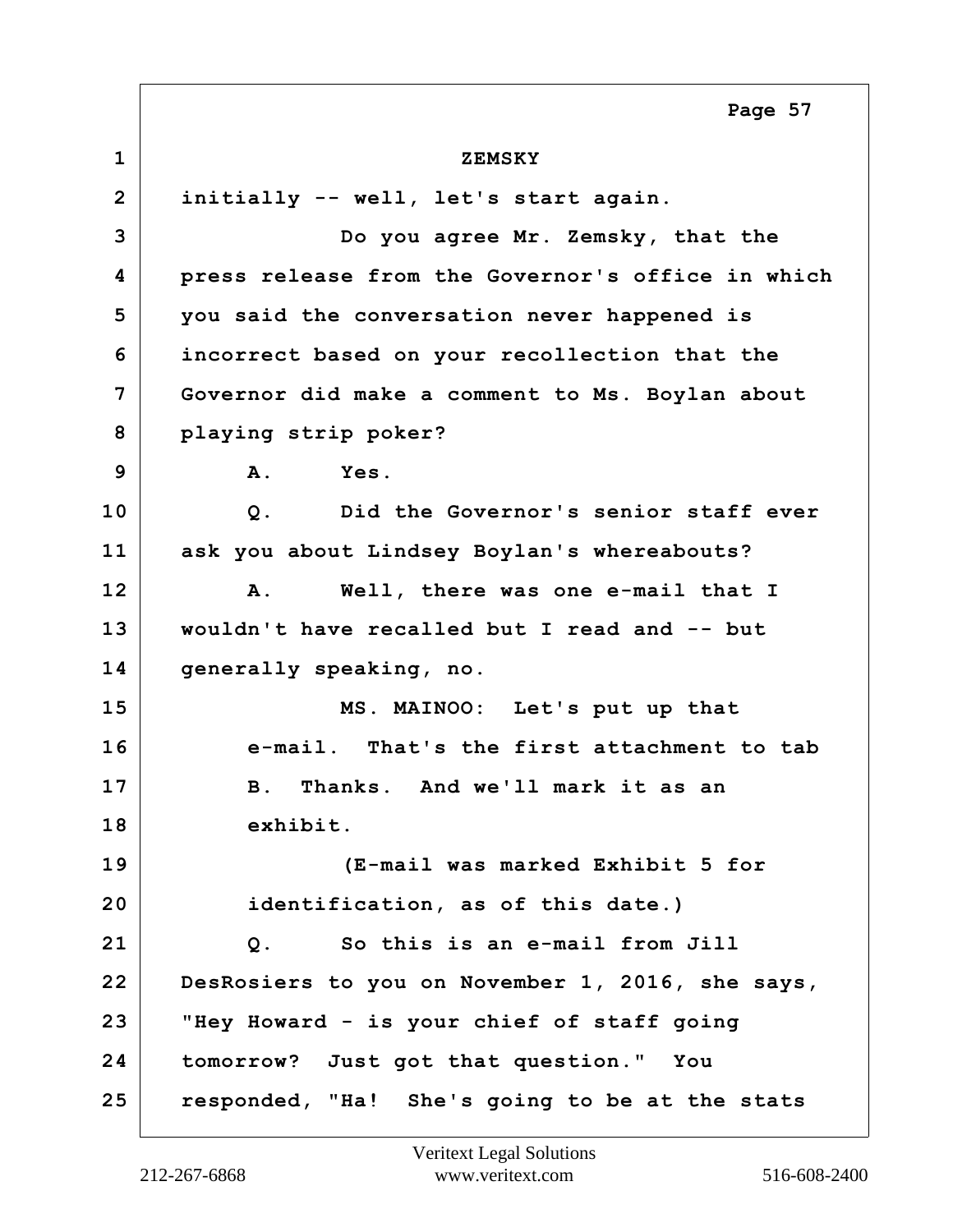**1 ZEMSKY 2 in Albany... but it will be hard for her to 3 concentrate on the presentations while worrying 4 how the Gov's day is going in Rochester." 5 Do you remember this e-mail chain, 6 Mr. Zemsky? 7 A. I don't remember it. I -- I see it, 8 but I just -- it wasn't -- you know, not anything 9 I could have -- would have recalled. 10 Q. And what's your understanding sitting 11 here today of what Ms. DesRosiers was asking you? 12 A. Is Lindsey going to an event. 13 Q. And what do you understand by her 14 statement, "Just got that question"? 15 A. I'm sorry, can you say that again? 16 Q. What do you understand by her 17 statement, "Just got that question"? 18 A. You know, that somebody in the 19 Governor's office had wanted to know. 20 Q. Do you have any sense of who in the 21 Governor's office wanted to know if Ms. Boylan 22 was attending the event? 23 A. You know, I don't know. 24 Q. And I understand you don't know, but 25 do you have a sense of who would have been Page 58**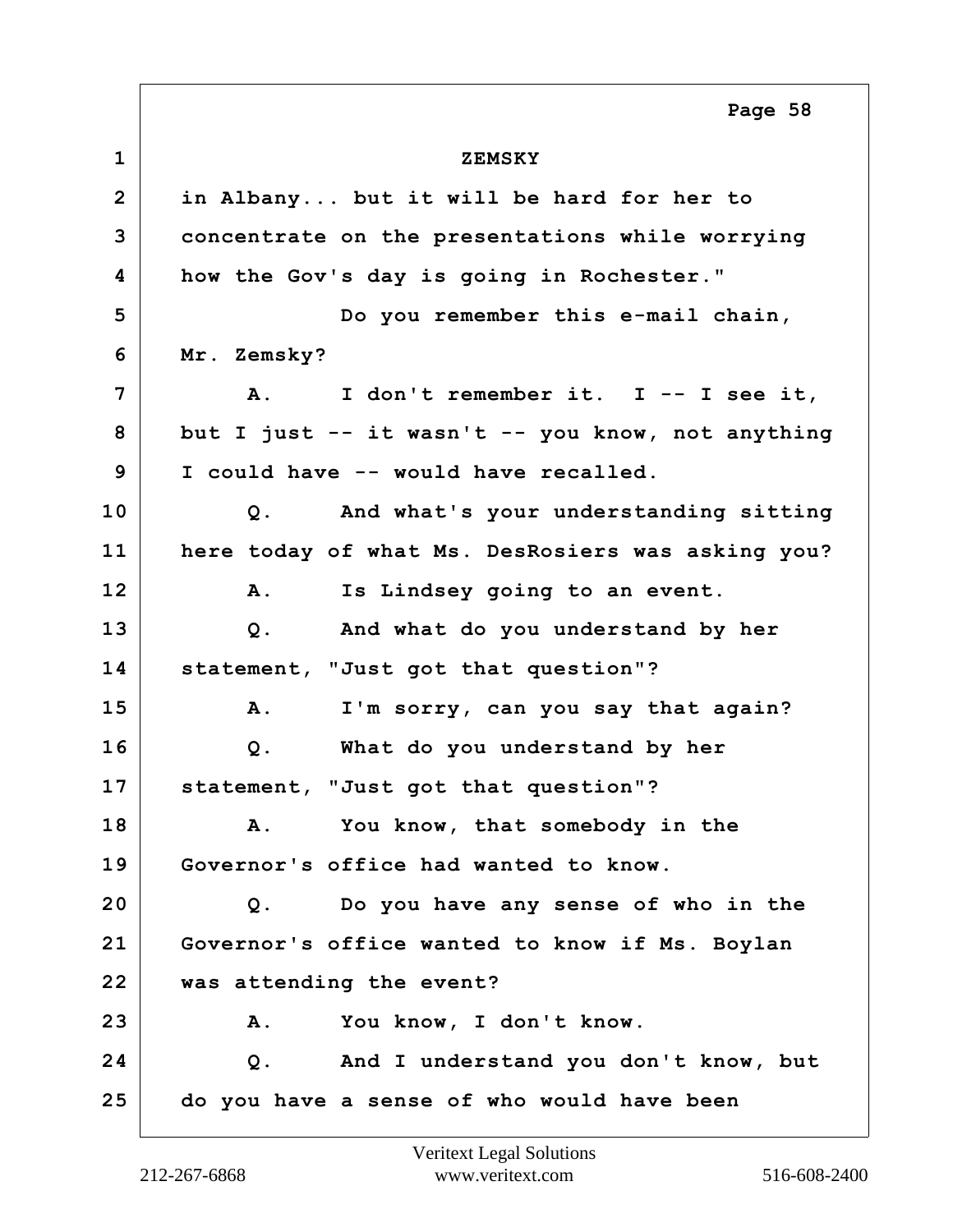**1 ZEMSKY 2 asking? 3 A. You know, it could have been -- you 4 know, it could be any of a couple people, you 5 know. I'd be guessing. 6 Q. And who are the couple people who you 7 would guess? 8 A. It could have been -- it could have 9 been Stephanie, it could have been Melissa, it 10 could have been -- it could have been, you 11 know -- could have been the Governor, could have 12 been -- could have been others, but that would be 13 my guess. 14 Q. How did you interpret your statement, 15 "It will be hard for her to concentrate while 16 worrying about how the Gov's day is going"? 17 A. I don't -- I'm not even sure, you 18 know, what I'm referring to here. I was, you 19 know, I think being sarcastic or, you know, I 20 think I was... 21 Q. Is it possible that your response was 22 alluding to the Governor's so-called crush on 23 Lindsey? 24 A. I don't think so. "She is going to 25 be at the presentations in Albany, hard for her Page 59**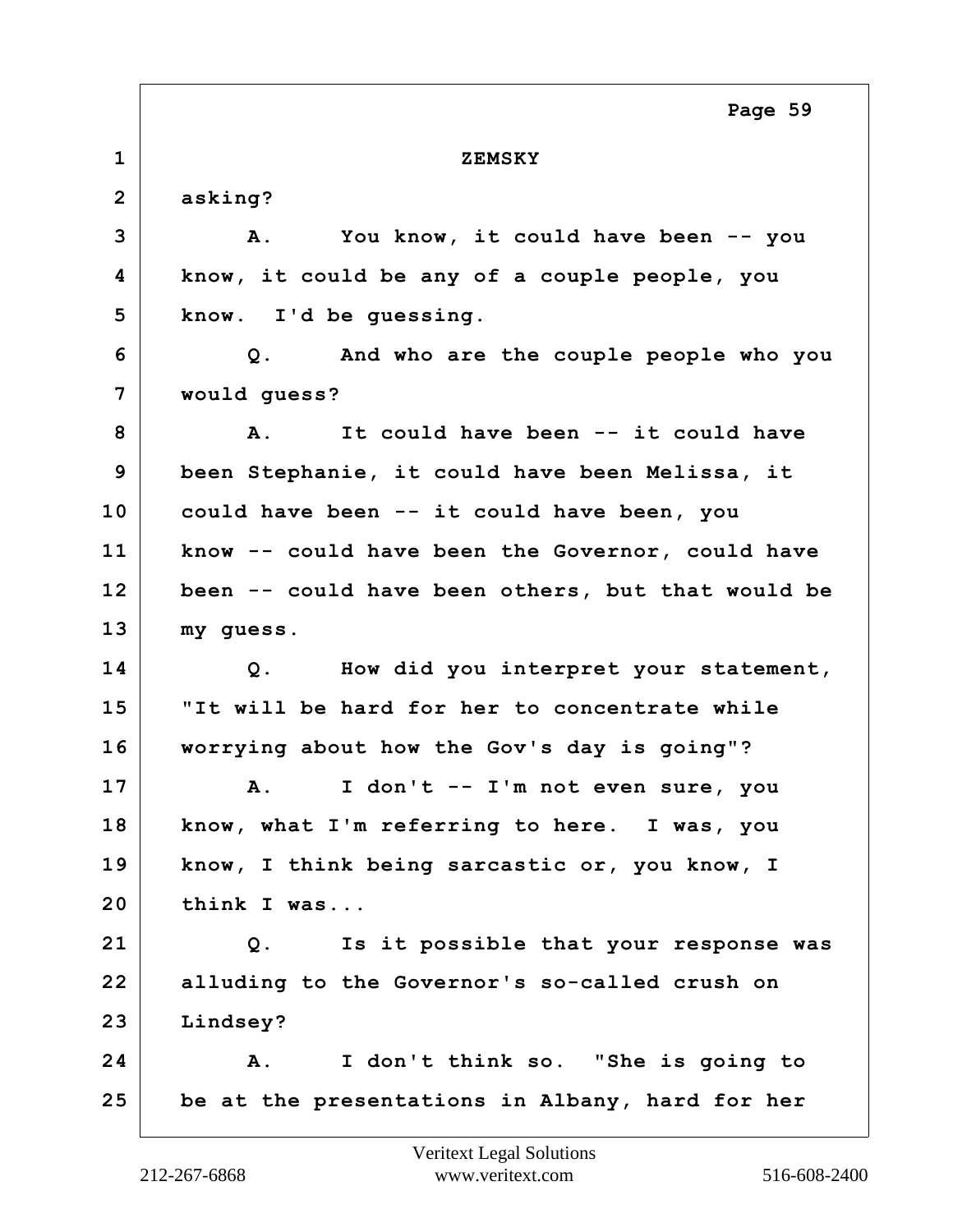**1 ZEMSKY 2 to concentrate on the presentation while worrying 3 about how the Gov's day is going in Rochester." 4 I don't think it relates to that at all. 5 Q. Did the Governor ever ask you about 6 Ms. Boylan's whereabouts? 7 A. No. Not that I can recall. 8 Q. Did you ever hear the Governor say 9 that the reasons that men get women were money 10 and power? 11 A. Yes. 12 Q. And what do you remember about 13 hearing the Governor say that? 14 A. I don't remember -- I remember him 15 saying that. 16 Q. Do you remember where that was?** 17 A. On the plane. **18 Q. Do you remember who else was there? 19 A. I would again kind of give the same 20 answer. 21 Q. Do you remember the context? 22 A. Do I remember context... It was, you 23 know, in the same -- do I remember the context... 24 You know, he would have been -- I think he would 25 have been directing it at Lindsey, if that's what Page 60**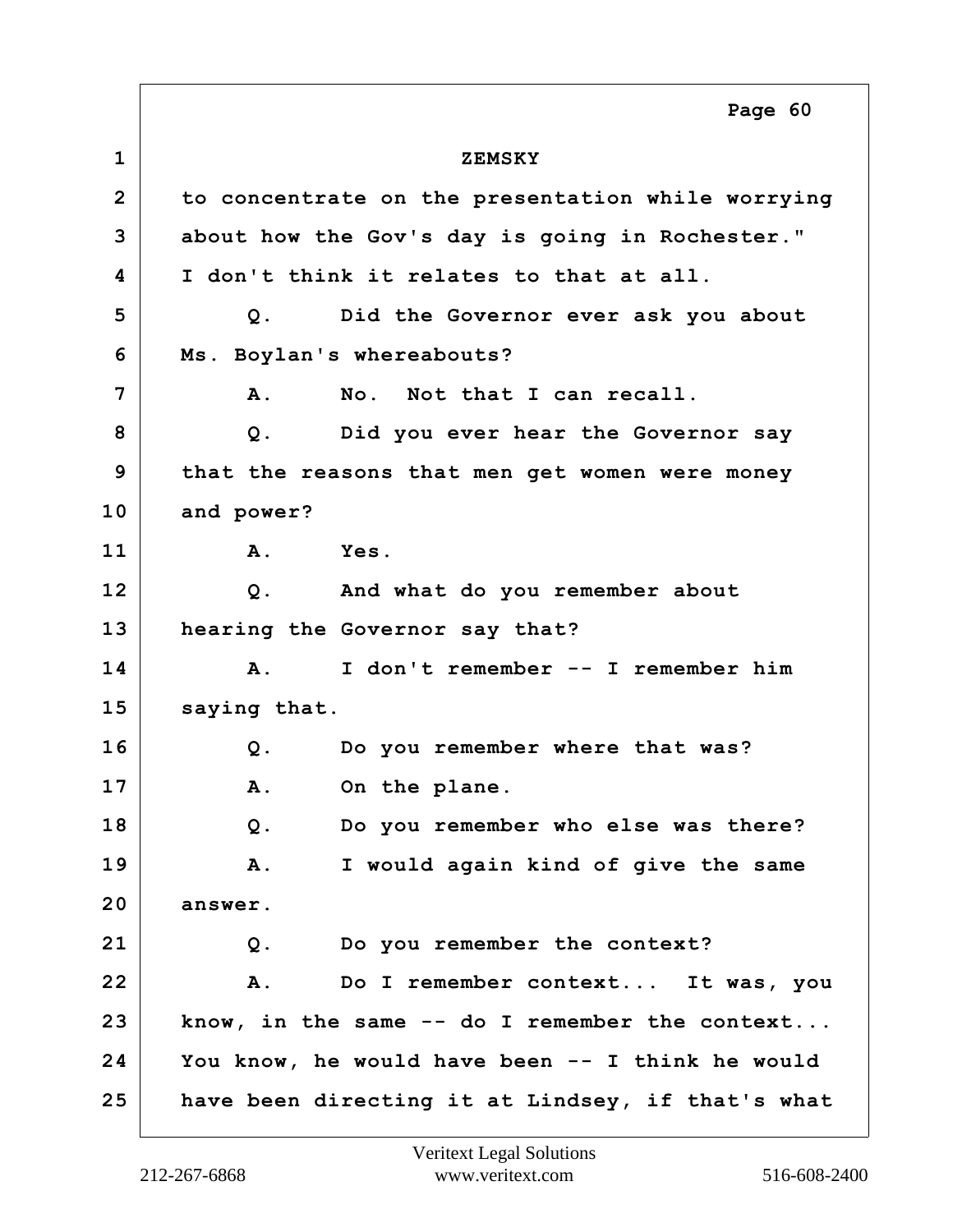## **1 ZEMSKY**

**2 you mean.**

**3 Q. And what's the reason you think he 4 would have been directing it at Lindsey? 5 A. Because I think that's -- I think 6 that's -- that's my best recollection of the 7 statement is that it was directed at Lindsey 8 talking about, you know, maybe her, you know, 9 talking about her, talking about her husband or 10 talking about that kind of thing. 11 Q. Did you ever hear the Governor talk 12 about Lindsey Boylan's husband? 13 A. I think in, like, that context I 14 think. 15 Q. And what do you mean when you say in 16 that context? 17 A. I mean, I don't know. I mean, I 18 think that's my memory of the context of that 19 comment. 20 Q. And other than the comment about men 21 getting women because of money and power, do you 22 remember hearing the Governor say anything about 23 Lindsey's husband or her marital status? 24 A. Not her marital status, but, you 25 know -- and I don't remember the specifics, but**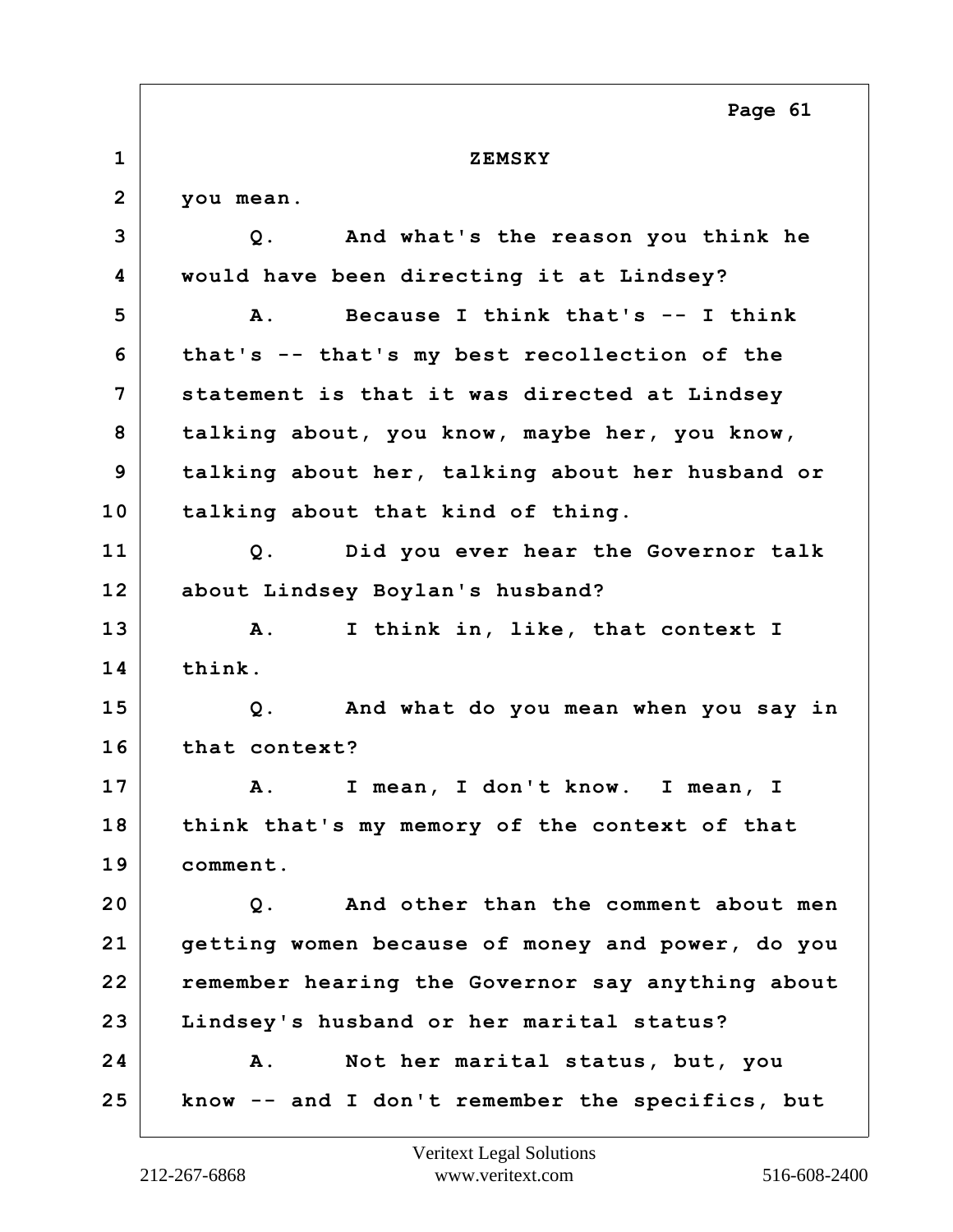**1 ZEMSKY 2 he brought the -- he brought her husband up, he 3 brought -- and I think it was in the context of 4 this context, but I don't recall what -- what 5 else might have been said. 6 Q. And do you remember if the Governor 7 brought Lindsey's husband up more than once? 8 A. I don't. I remember this -- this 9 incident is connected I think to that. 10 MR. JOHNSON: Is this a good time to 11 take a quick break? 12 MS. MAINOO: Sure. 13 MR. JOHNSON: I'm not sure how much 14 more you have, but to take a quick break? 15 MS. MAINOO: Yeah, let's take a 16 break. 17 MR. JOHNSON: How should we do that? 18 I mean, I know how to take a break, but -- 19 THE VIDEOGRAPHER: Let me go off the 20 record first, please.** 21 MR. JOHNSON: Okay. **22 THE VIDEOGRAPHER: Time is 2:53 p.m. 23 We're going off the record. This will end 24 media unit number one. 25 (A brief recess was taken.) Page 62**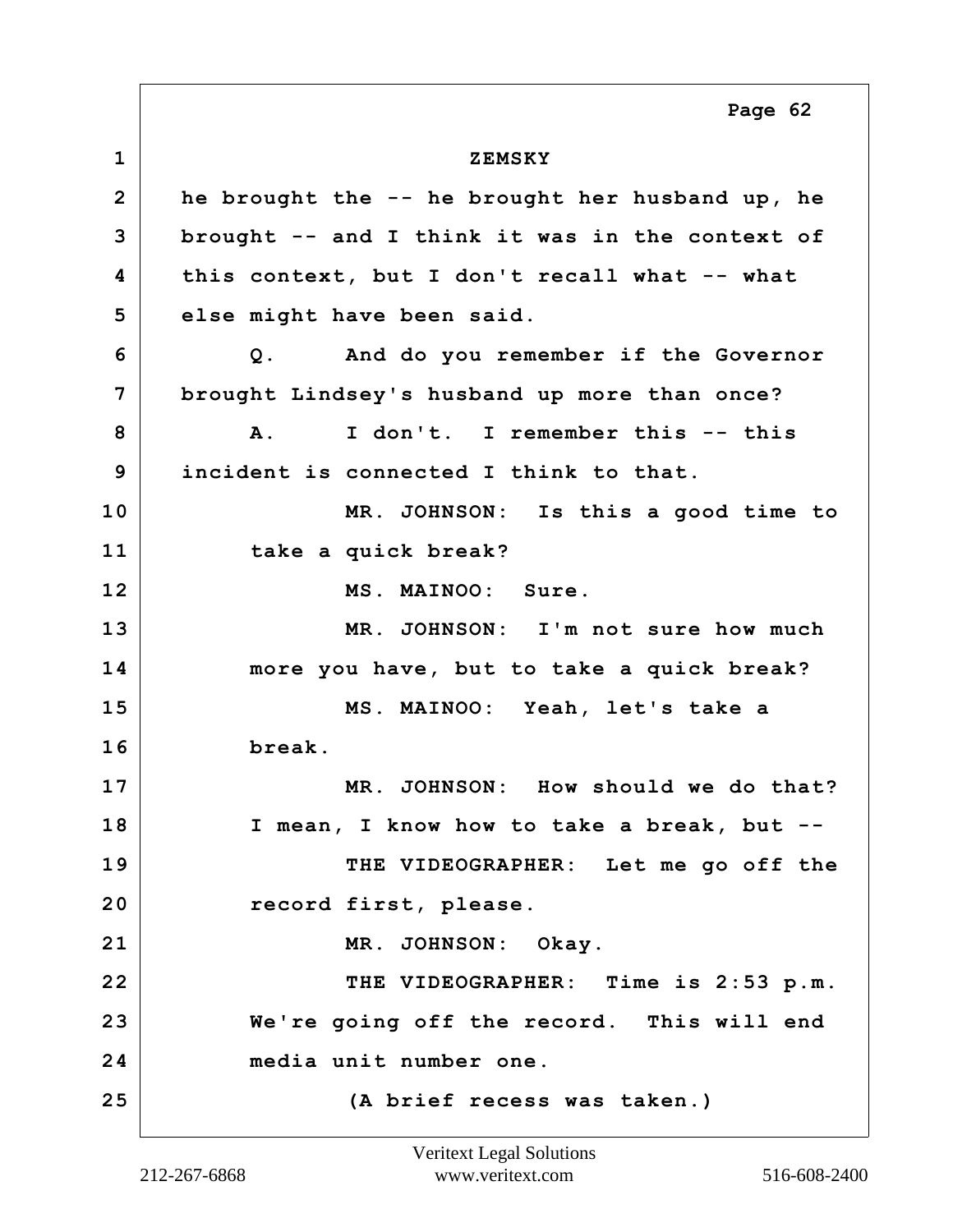**1 ZEMSKY 2 THE VIDEOGRAPHER: The time is 2:57 3 p.m. We are back on the record and this 4 will be the start of media unit number 2. 5 Counsel. 6 MS. MAINOO: Thank you. 7 Q. Mr. Zemsky, going back to Lindsey 8 Boylan's Medium post, this is tab B, the document 9 we looked at earlier, and we can put it back up, 10 do you have personal knowledge of any of the 11 other allegations in Ms. Boylan's Medium post? 12 A. I don't -- I don't. Can I just -- 13 you know, can we just go through it -- 14 Q. Sure. 15 A. -- together here? 16 Q. Okay. 17 A. I'm not familiar with the 18 confidential -- you know, things I have read 19 about since. I mean, I don't know if that's what 20 you're referring to or things I saw or were part 21 of. 22 Q. We can start with this article and 23 then if there's anything you've read about since 24 that you have personal knowledge of in the sense 25 of you observed it or you heard about it other Page 63**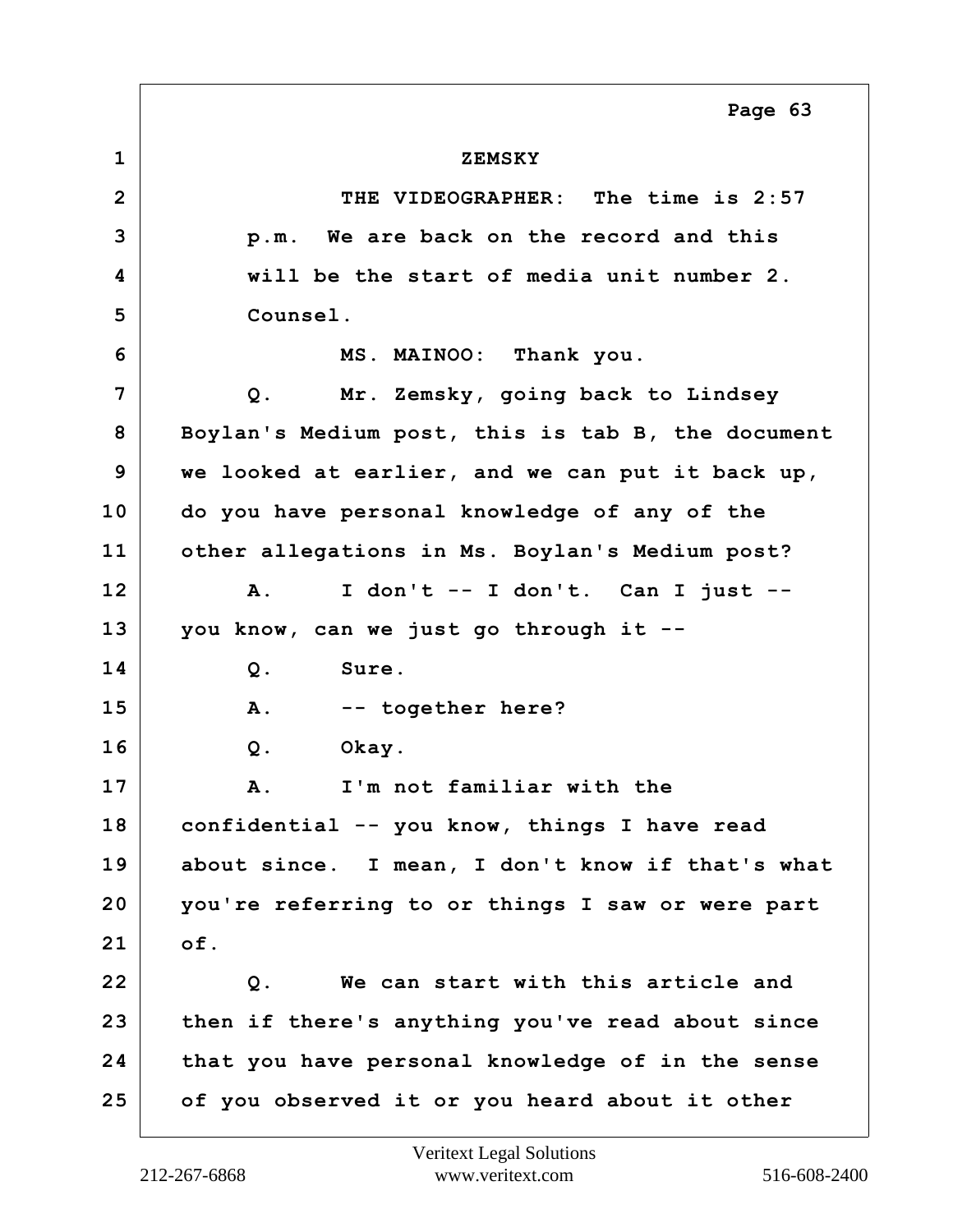**1 ZEMSKY 2 than through the press, then we'd want to talk 3 about that. 4 A. Okay. Well, I had no -- no knowledge 5 of the personnel file. I don't recall the 6 encounter with the Governor at Madison Square 7 Garden. 8 Q. Okay. 9 A. My recollection of "crush on her" was 10 in context of what had -- you know, exchange that 11 had taken on the plane. 12 Q. And just going back to the 13 conversation you had with Lindsey in which you 14 said it seemed the Governor had a crush on her, 15 what did you mean when you said the Governor had 16 a crush on her, that is seemed the Governor had a 17 crush on her? 18 A. You know, based on my observation 19 that he had a -- you know, some attraction to 20 her. 21 Q. Okay. 22 A. You know, that was my -- it was not 23 anything, you know, he related to me. It was 24 just my observation. 25 Q. Okay.**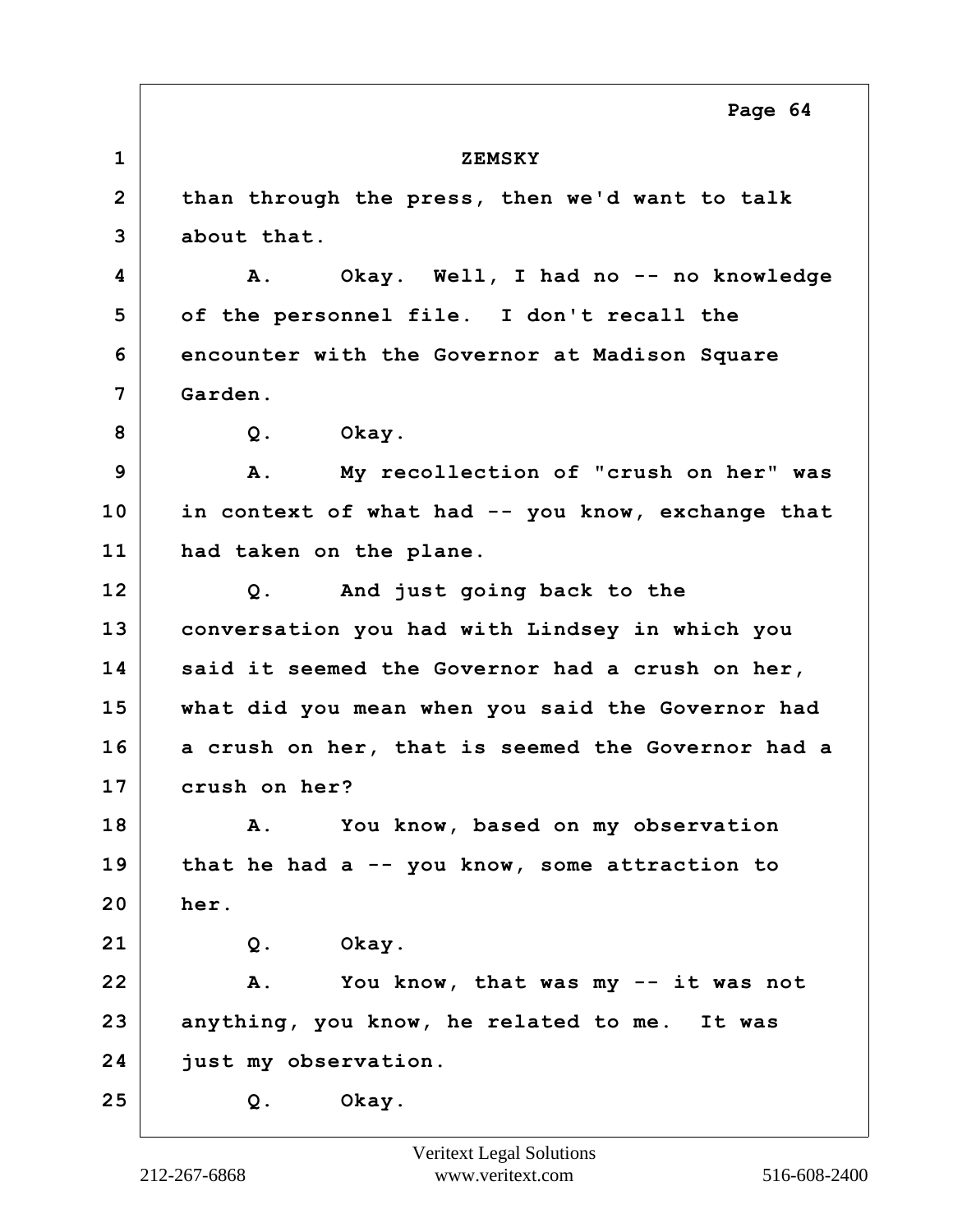**1 ZEMSKY 2 A. I'm not aware of the sister -- any 3 comment regarding sisters or Lisa or anything of 4 that nature. 5 Q. Okay. 6 A. You know, I'm not familiar with, you 7 know, this "out of his way to touch her on her 8 back, arms, and legs," that was just not my -- I 9 don't have recollection of that. 10 Q. Okay. Did you ever see the Governor 11 kiss Ms. Boylan on the cheek? 12 A. That's a tough one. He kissed a lot 13 of people on the cheek. I don't have any 14 specific recollection, but I wouldn't be** 15 surprised. **16 Q. Did you ever see the Governor kiss 17 Ms. Boylan on the forehead? 18 A. I don't recall that. I don't recall 19 celebrating the holidays. "The Governor spotted 20 me in a room filled with hundreds of people," I 21 don't -- I don't recall that. 22 Q. Okay. 23 A. "I excused myself from co-workers," 24 I'm not -- not familiar with that. I'm not 25 familiar with a call from the bodyguard in the Page 65**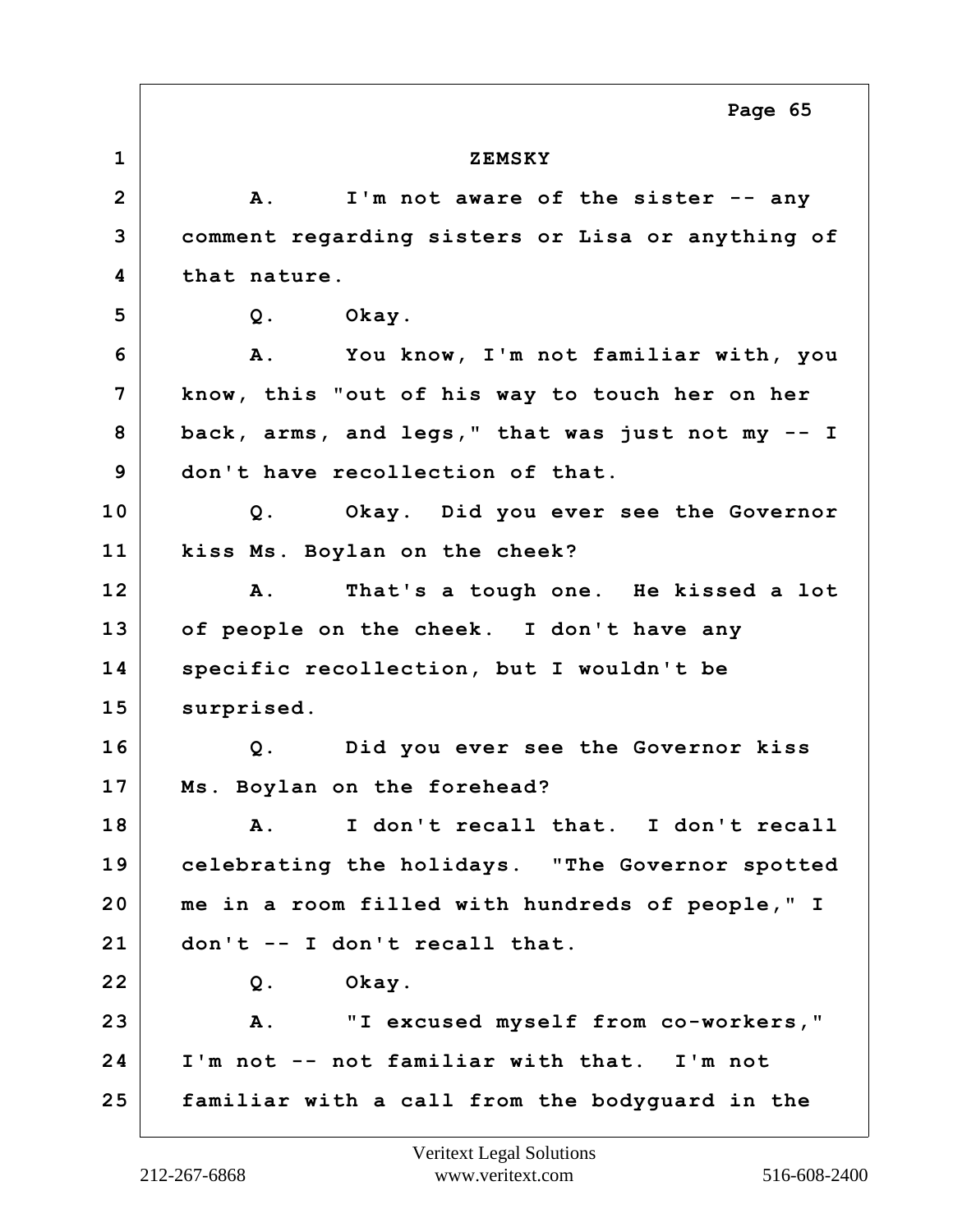**1 ZEMSKY 2 next paragraph. I'm not -- I'm not familiar with 3 the paragraph after that, "underground connection 4 that linked the Plaza to the Capitol." I'm not 5 familiar with the body person waiting for her. 6 I'm not familiar with the next paragraph. I'm 7 not familiar with the next paragraph regarding 8 cigar boxes or, you know, beyond having read it. 9 Q. Okay. 10 A. I'm not familiar to -- with the 11 Valentine's Day arrangements. Do you want me to 12 keep going? In 20 -- "in 2018 I was promoted to 13 deputy secretary" -- 14 Q. Yes, please. 15 A. -- I don't recall that. I don't 16 recall unflattering comments about weight. I 17 don't know anything about -- other than what I've 18 read about the next paragraph. 19 Q. Okay. 20 A. I don't -- you know, I don't -- or 21 the next paragraph, you know, I'm not -- I'm just 22 not familiar with -- with any of that. 23 Q. Okay. 24 A. I don't know how to comment on page 25 8, it's -- I don't know who reached out to her Page 66**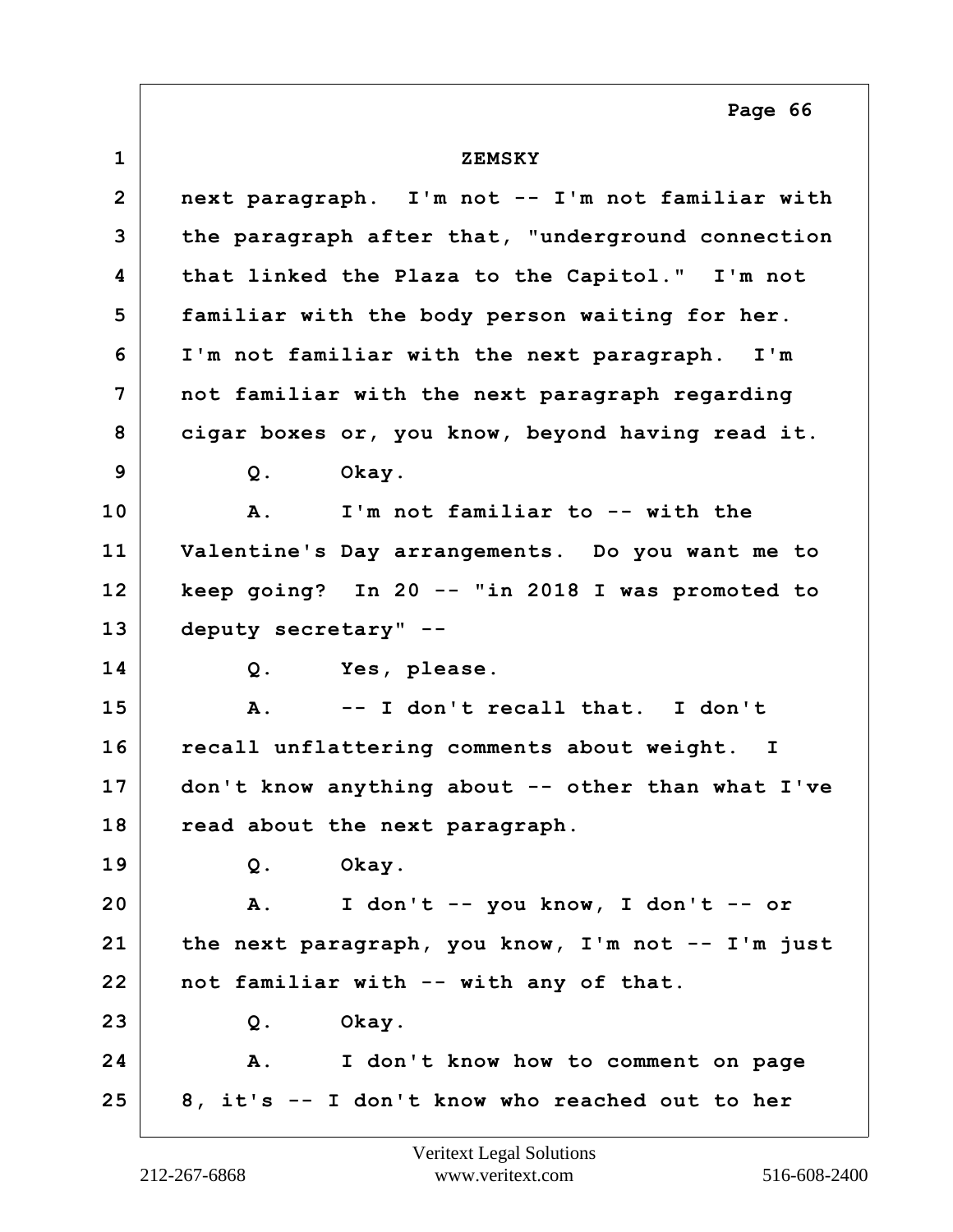**1 ZEMSKY 2 or -- 3 Q. Okay. Mr. Zemsky, when we've spoken 4 about Lindsey Boylan's interactions with the 5 Governor, you mentioned some different 6 interactions that happened on the plane and I 7 just wanted in the interest of being complete to 8 confirm if you observed any interactions between 9 Lindsey Boylan and the Governor that stood out to 10 you that took place anywhere else other than on a 11 plane. 12 A. I only recall interactions that stood 13 out to me that happened on the plane. 14 Q. And did you have any meetings or were 15 you ever with Lindsey Boylan and the Governor 16 when you were not on the plane? 17 A. I'm sure there were some instances, 18 but few. And I -- I -- you know, we were 19 generally either on the plane or at an event, in 20 route to an event, coming back from an event, 21 back on a plane. That's the overwhelming 22 majority and what I remember. 23 Q. Okay. Did you ever observe the 24 Governor comment on the attractiveness of a male 25 employee? Page 67**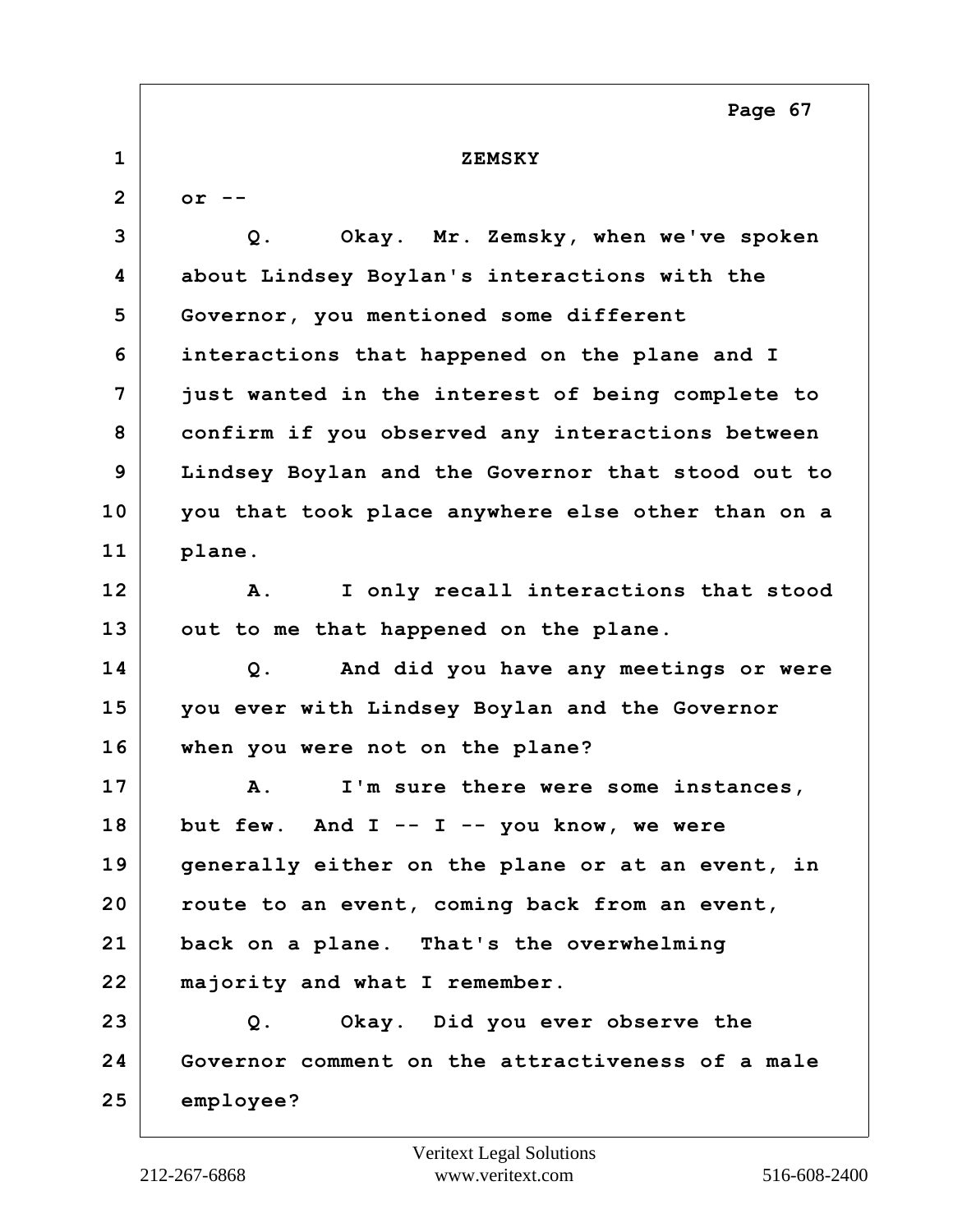|                 | Page 68                                           |
|-----------------|---------------------------------------------------|
| $\mathbf{1}$    | <b>ZEMSKY</b>                                     |
| $\overline{2}$  | No.<br>A.                                         |
| 3               | Did you ever hear the Governor<br>Q.              |
| 4               | compare the attractiveness of male employees to   |
| 5               | Hollywood actors?                                 |
| 6               | No.<br>Α.                                         |
| 7               | All right. So I'd like to shift<br>$Q$ .          |
| 8               | gears to the time when Ms. Boylan moved to the    |
| 9               | Executive Chamber, at least became the deputy     |
| 10              | secretary for Economic Development and a special  |
| 11              | advisor to the Governor.                          |
| 12 <sub>2</sub> | So my first question is after                     |
| 13              | Ms. Boylan became the deputy secretary for        |
| 14              | Economic Development and a special advisor to the |
| 15              | Governor, did she continue to work as your chief  |
| 16              | of staff for any period of time?                  |
| 17              | You know, I honestly don't recall.<br>Α.          |
| 18              | There may have been a short overlap, but I don't  |
| 19              | recall.                                           |
| 20              | We're going to put up tab A and mark<br>Q.        |
| 21              | it as an exhibit.                                 |
| 22              | (September 18, 2018, e-mail was                   |
| 23              | marked Exhibit 6 for identification, as of        |
| 24              | this date.)                                       |
| 25              | And this is a September 18, 2018,<br>Q.           |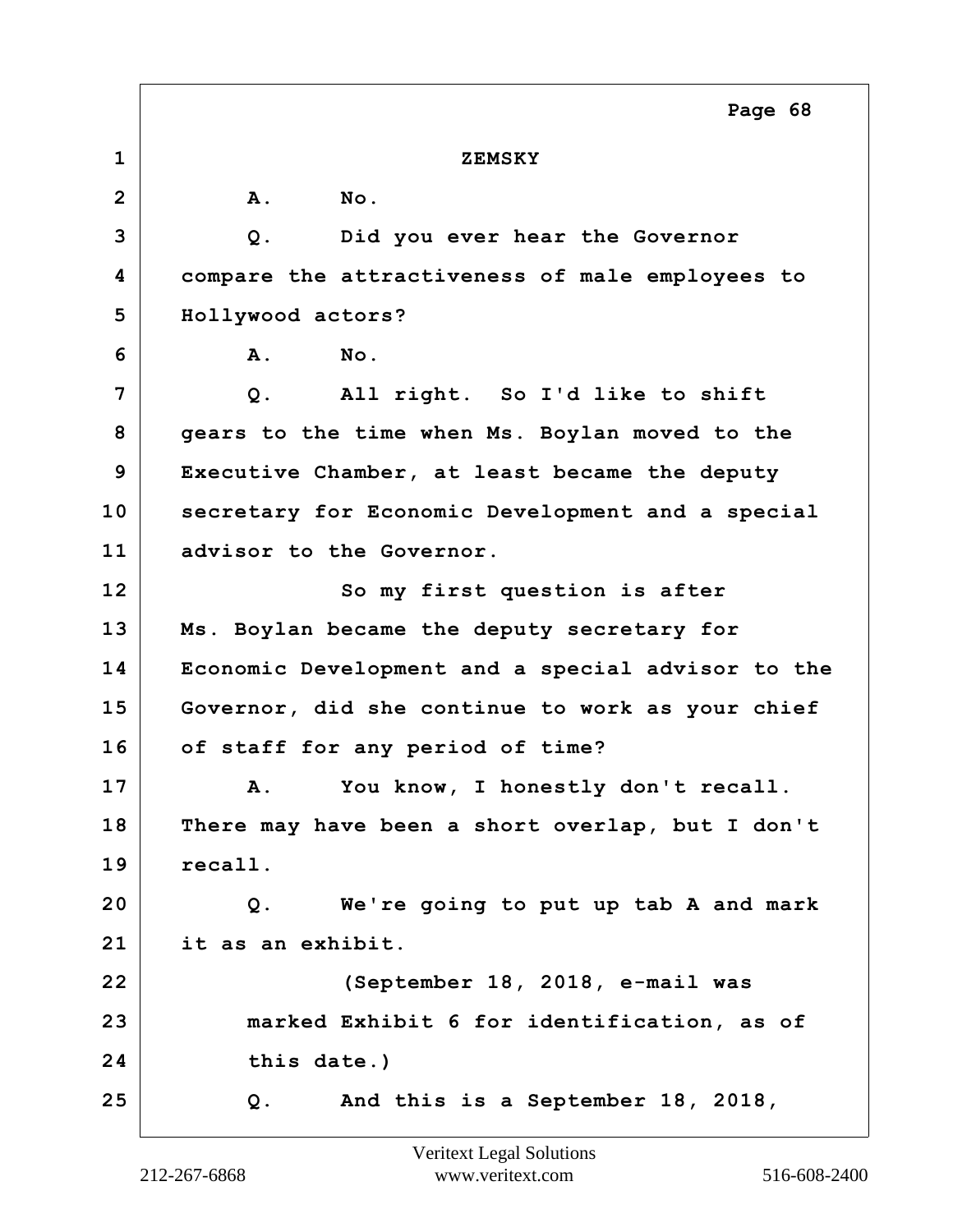**1 ZEMSKY 2 e-mail announcing -- or it's a draft announcement 3 that had agreed to become the chief 4 of staff at Empire State Development, do you see 5 that? 6 A. Mm-hmm. 7 Q. Let me know if you need a minute just 8 to look it over. 9 A. Yeah, I'm familiar -- I've read it. 10 Q. Okay. Does this jog your memory 11 about whether there was some overlap between 12 the -- between Lindsey's role as deputy secretary 13 for Economic Development and special advisor to 14 the Governor on the one hand and her role as 15 chief of staff at ESD? 16 A. I'm assuming this refers to there may 17 have been some overlap, but there also may have 18 been some period of time where we just didn't 19 have a chief of staff as such. 20 Q. Okay. Do you know if Lindsey Boylan 21 continued to serve in any role at Empire State 22 Development after she became the deputy secretary 23 for Economic Development? 24 A. She wouldn't have had any role over, 25 you know, chief of staff or, you know, maybe Page 69**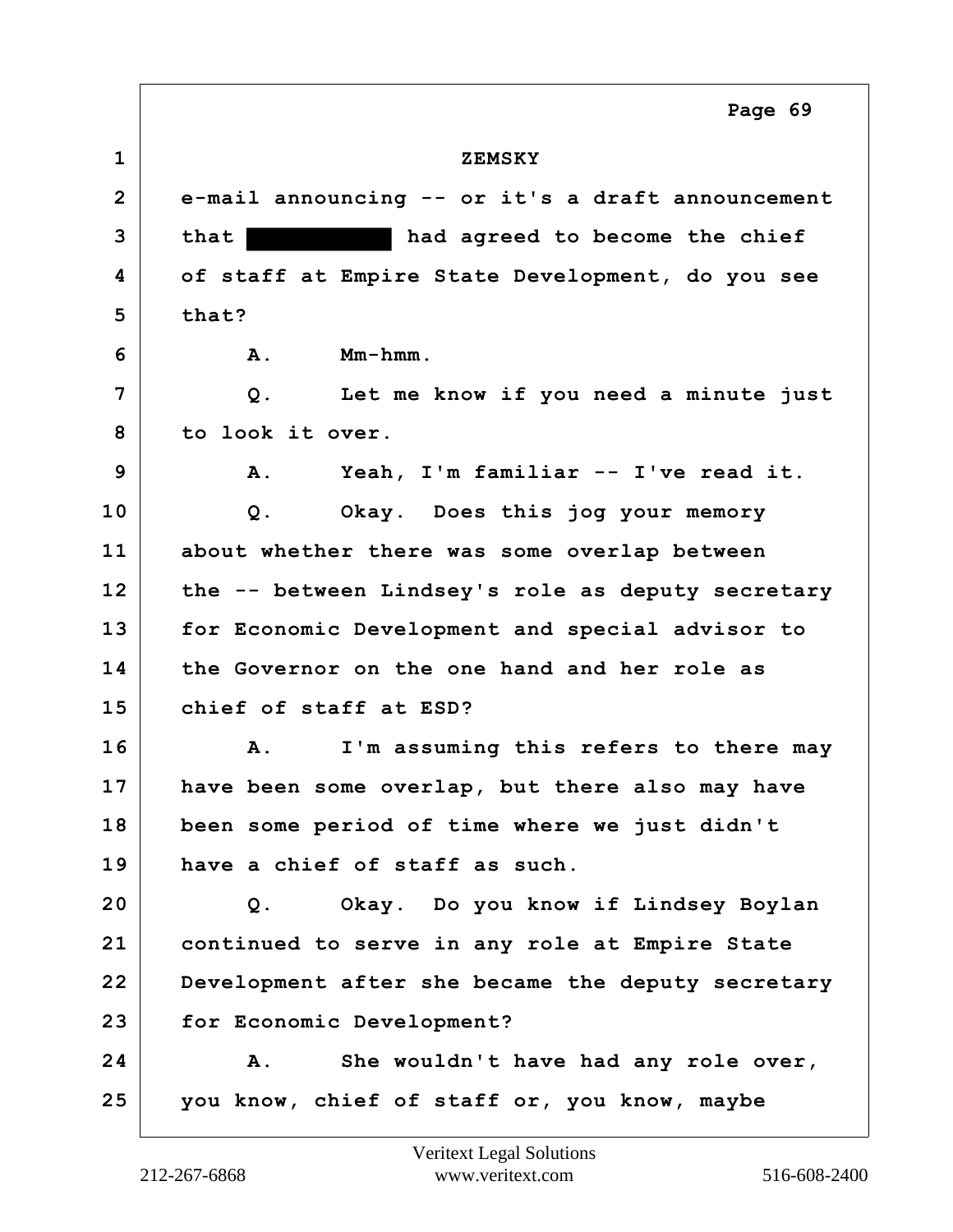| $\mathbf 1$    | <b>ZEMSKY</b>                                     |
|----------------|---------------------------------------------------|
| $\overline{2}$ | continuing her communication primarily with       |
| 3              | regional directors and, you know, with a          |
| 4              | different title, you know, not an ESD title.      |
| 5              | And before Lindsey Boylan stopped<br>Q.           |
| 6              | working in the Executive Chamber, did you ever    |
| 7              | hear about Lindsey Boylan planning or threatening |
| 8              | to leave the Chamber?                             |
| 9              | You know, I had received a call from<br>Α.        |
| 10             | Linda Lacewell asking if I would -- you know,     |
| 11             | might be willing to talk with Lindsey about kind  |
| 12             | of unresigning, if you will, that she had         |
| 13             | resigned and would I, you know, talk with her     |
| 14             | about unresigning. That's probably not a word,    |
| 15             | but you get the point.                            |
| 16             | Do you remember when you had that<br>$Q$ .        |
| 17             | discussion with Ms. Lacewell?                     |
| 18             | After -- I don't remember when<br>$\mathbf{A}$ .  |
| 19             | Sometime after Lindsey resigned. There was I      |
| 20             | think a couple of resignations and                |
| 21             | unresignations.                                   |
| 22             | What did you say in response to<br>Q.             |
| 23             | Ms. Lacewell?                                     |
| 24             | I said, you know, I don't know why<br>Α.          |
| 25             | she resigned and I don't know what the issues are |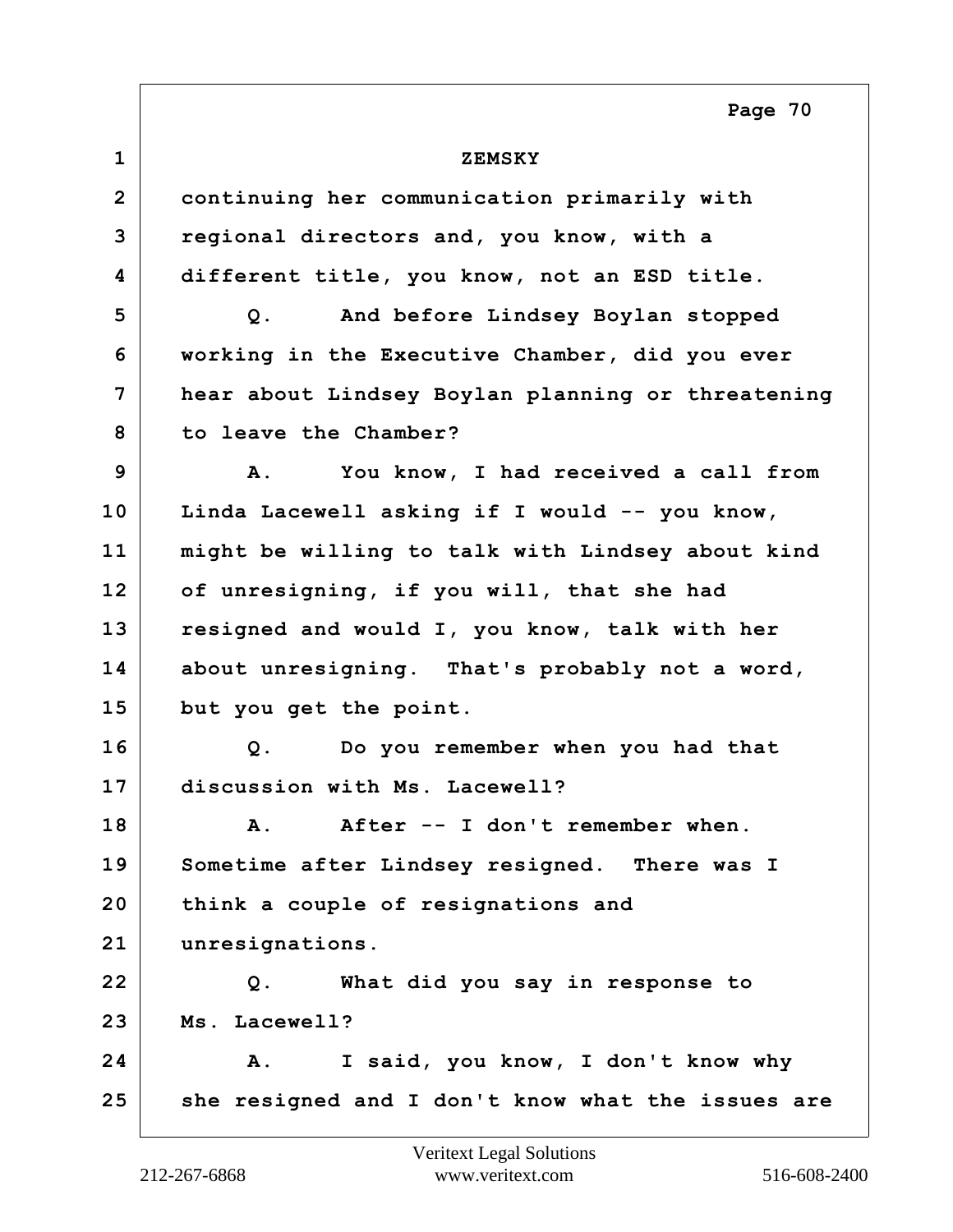**1 ZEMSKY 2 and I can't address whatever those issues are, 3 I'm not in a position to do that so I can't 4 really -- I'm really not the right person. She 5 doesn't work at ESD anymore, she doesn't work for 6 me in any way, it's not my place, something of 7 that nature. 8 Q. And what did Miss Lacewell say? 9 A. She said, "Yeah," you know, "I 10 understand," something like that. 11 Q. And how did you hear about the couple 12 of resignations and withdrawals of the 13 resignation? 14 A. Honestly I don't recall how I -- it 15 was just kind of common knowledge. I'm not sure 16 how I heard about it. 17 Q. And when did you learn that 18 Ms. Boylan had left the Chamber for good? 19 A. I don't recall. 20 Q. Do you remember what you heard? 21 A. I heard -- I heard that she had left. 22 I had heard that there was a -- kind of a, you 23 know, tumultuous incident with an administrative 24 assistant. You know, a firing that maybe was 25 inappropriate or, you know, maybe arbitrary and Page 71**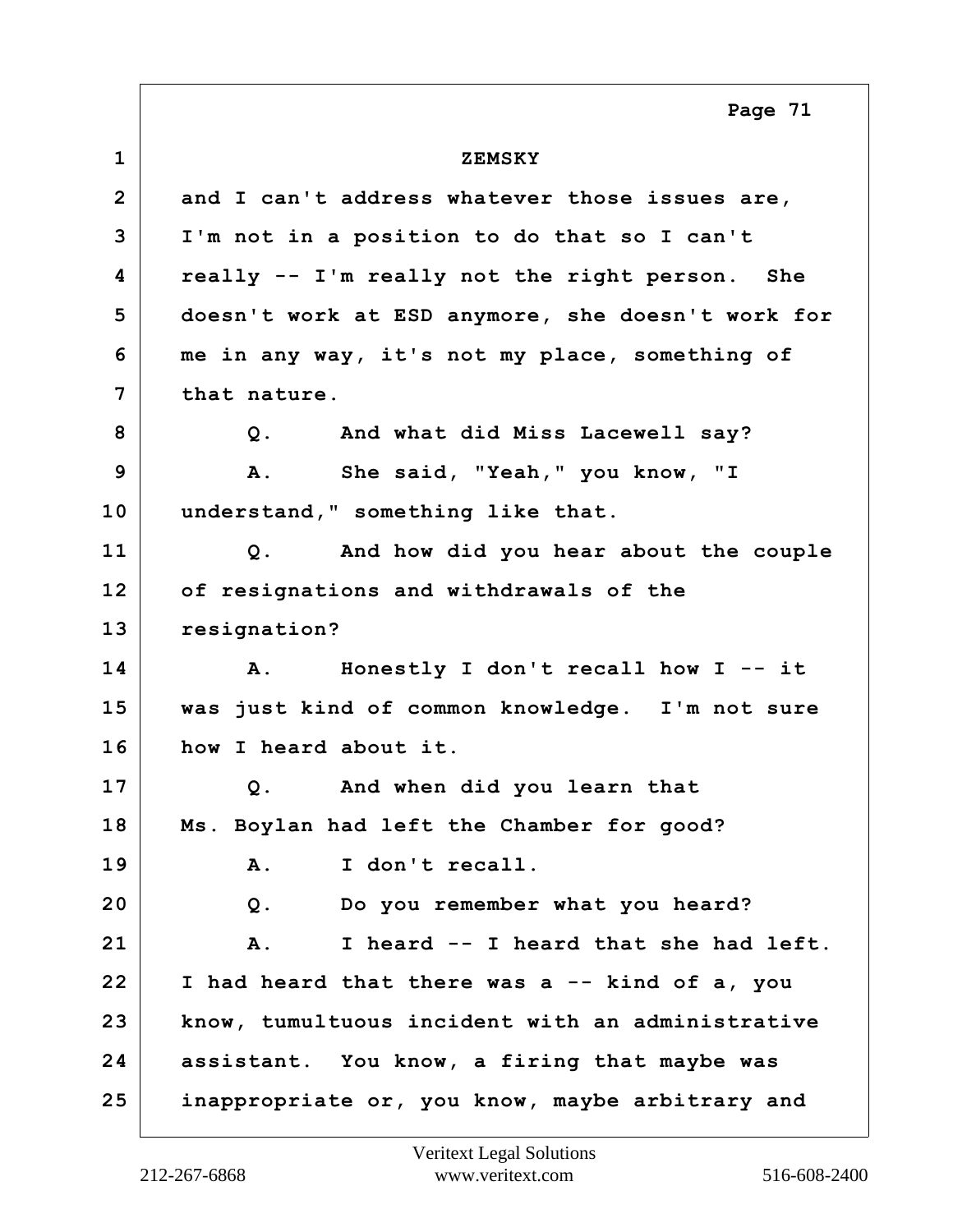**1 ZEMSKY 2 that's what -- that's what I recall. 3 Q. And did you hear anything about the 4 link between the issue with an administrative 5 assistant and Lindsey's departure from the 6 Chamber? 7 A. I don't. 8 Q. Did you understand if the Chamber or 9 Empire State Development at any time took 10 disciplinary action against Lindsey? 11 A. I -- I think I maybe read something 12 about it, but I don't recall it in that moment or 13 in that period. 14 Q. Were you involved in any discussions 15 relating to Lindsey Boylan's departure from the 16 Chamber? 17 A. No. 18 Q. Did you authorize the removal of 19 Lindsey Boylan from Empire State Development's 20 payroll? 21 A. I honestly don't recall. It's 22 possible. I had to sign off on a lot of things. 23 But I don't recall signing off one way or the 24 other. I don't remember the administrative 25 process by which somebody exactly enters or Page 72**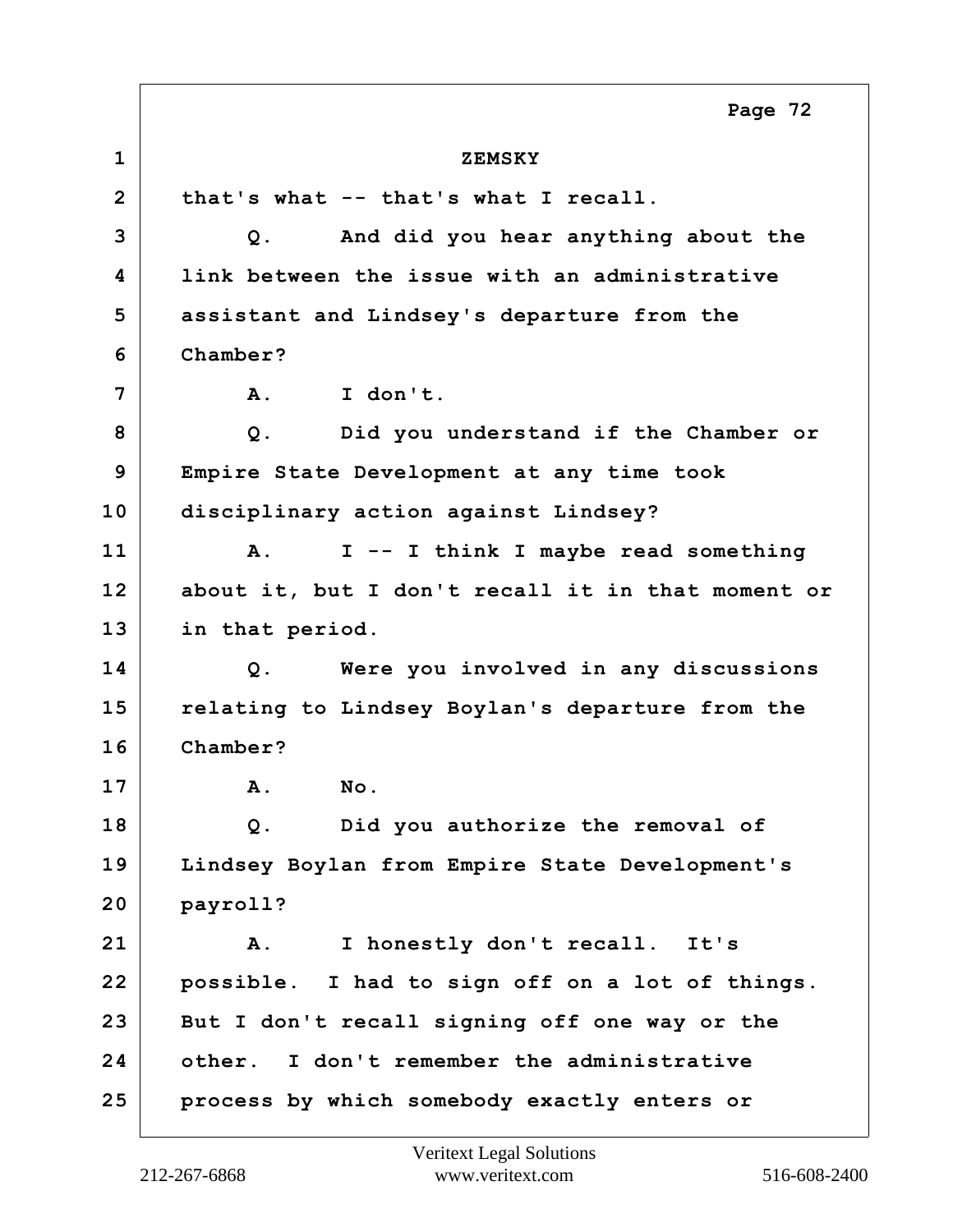**1 ZEMSKY 2 leaves the payroll, but I'm sure -- I would 3 imagine it would be whatever our protocol is. 4 Q. And do you remember if you signed off 5 on removing Lindsey Boylan from ESD's office 6 space? 7 A. I don't recall. I don't recall 8 signing off or on to people's office spaces. 9 Q. Do you understand if Lindsey Boylan's 10 employment at the Chamber or Empire State 11 Development was terminated? 12 A. I don't know if it was terminated or 13 she quit. I'm not sure. You know, I got -- I'm** 14 not positive. **15 Q. Did you ever authorize terminating 16 Lindsey Boylan's employment? 17 A. I don't recall that. I mean, maybe 18 as part of her going to the Chamber. Well, if -- 19 if she went to the Chamber, I'm assuming she 20 wasn't working at Empire State Development, but I 21 don't recall exactly how that worked. 22 Q. Okay. But -- 23 A. She was never terminated for 24 performance or for any reason from Empire State 25 Development. I just want to make sure that's Page 73**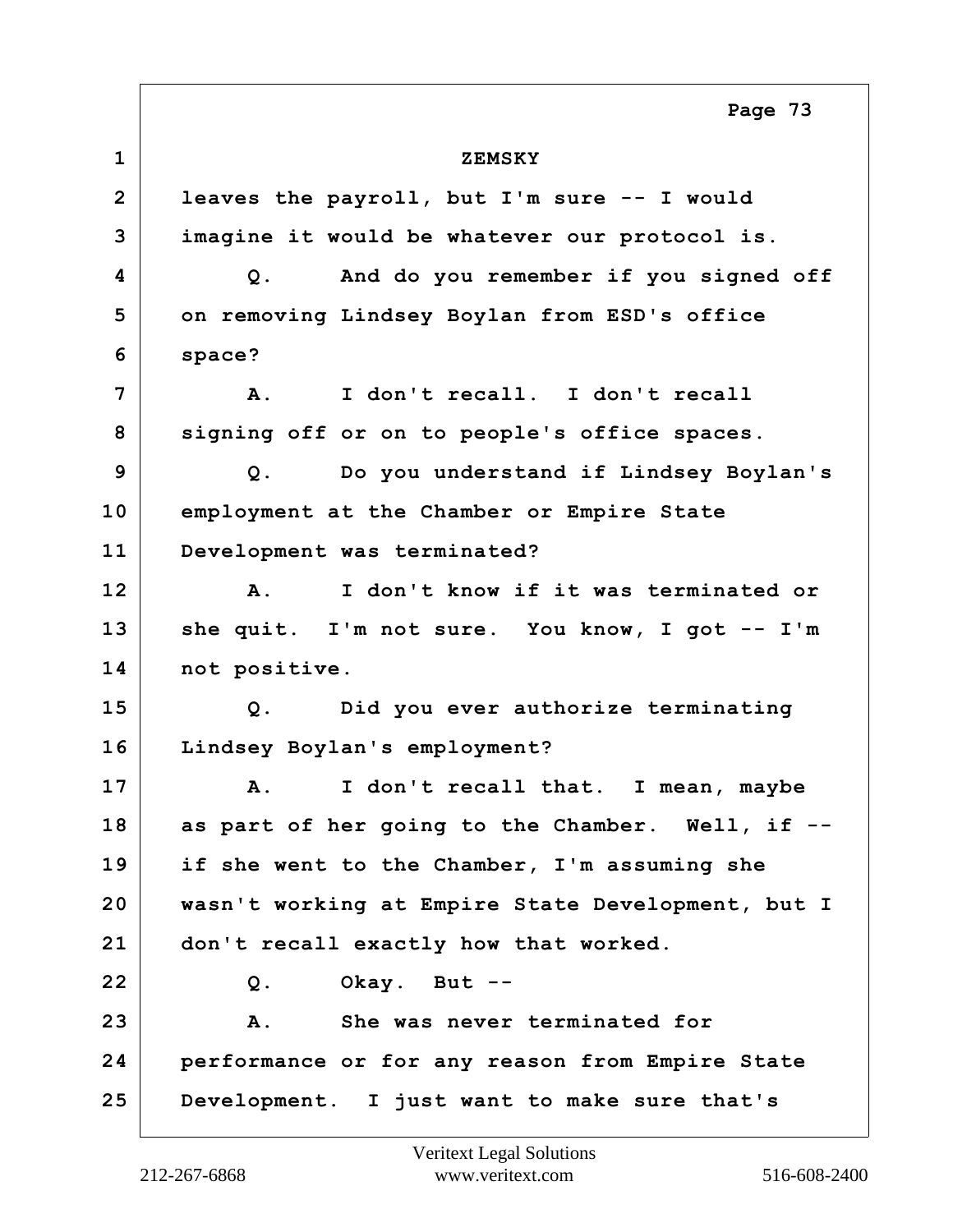|              | Page 74                                           |
|--------------|---------------------------------------------------|
| $\mathbf 1$  | <b>ZEMSKY</b>                                     |
| $\mathbf{2}$ | clear.                                            |
| 3            | And that's what I was getting at.<br>$Q$ .        |
| 4            | Α.<br>Okay. Yeah, no, we never terminated         |
| 5            | her. She -- you know, she left for, you know, an  |
| 6            | opportunity at the Chamber.                       |
| 7            | And as far as you know, in connection<br>Q.       |
| 8            | with her departure from the Chamber, did Empire   |
| 9            | State Development ever terminate her employment?  |
| 10           | Ever terminated her employment<br>Α.              |
| 11           | Well, if she was going to -- I just assume if she |
| 12           | was going to work at the Chamber, she was not     |
| 13           | working at Empire State Development.              |
| 14           | I'll try to be clearer.<br>Q.                     |
| 15           | In relation to the administrative                 |
| 16           | issue you mentioned before, the issue with the    |
| 17           | administrative assistant, do you know if anyone   |
| 18           | took action to terminate Lindsey Boylan's         |
| 19           | employment?                                       |
| 20           | I don't.<br>Α.                                    |
| 21           | All right. So we'll move -- we'll go<br>Q.        |
| 22           | back to Lindsey Boylan's allegations about the    |
| 23           | Governor.                                         |
| 24           | When did you first learn about                    |
| 25           | Lindsey Boylan's allegations about her experience |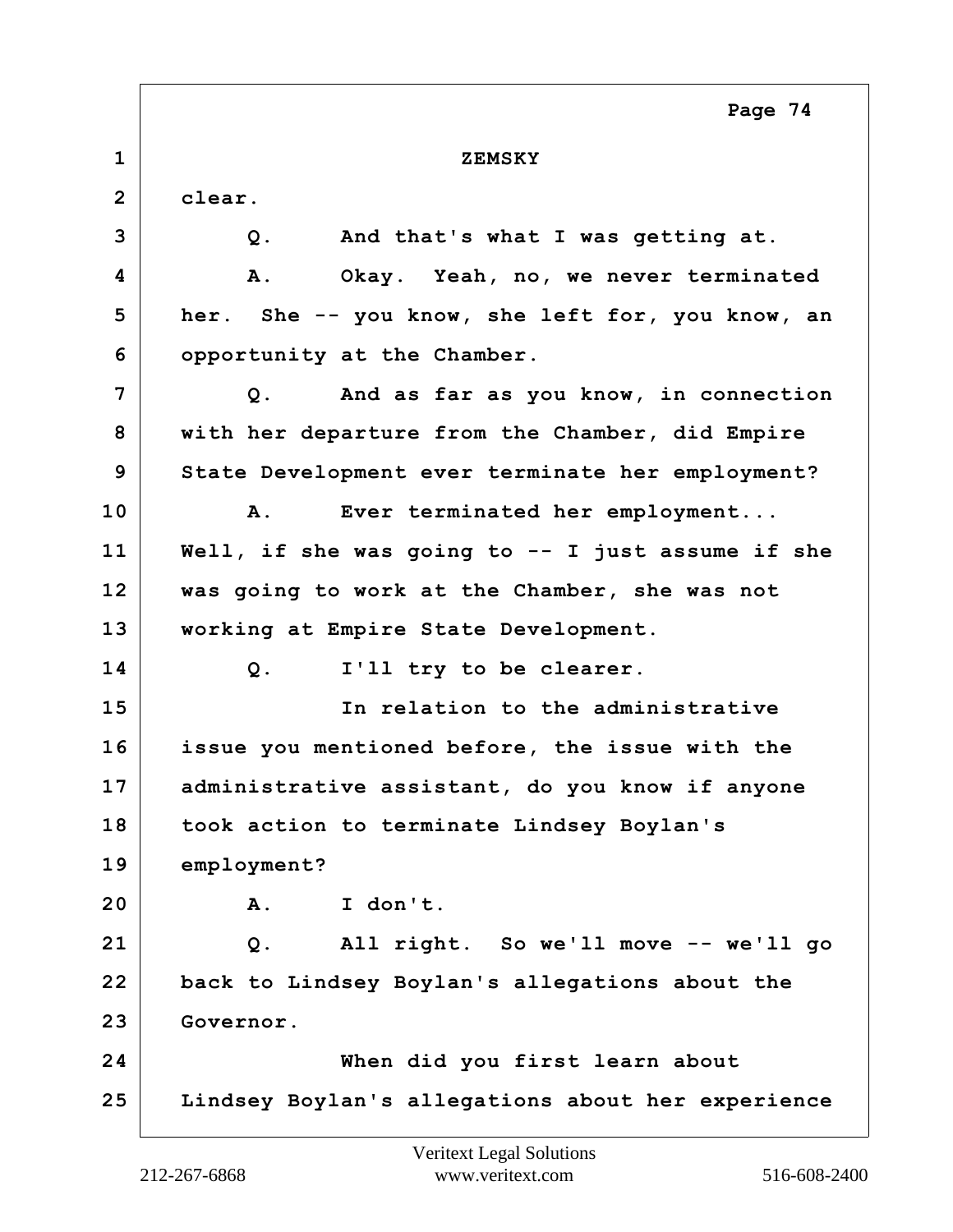**1 ZEMSKY 2 working in the Executive Chamber? 3 A. Maybe in the news or Melissa calling, 4 something of that effect. 5 Q. Did Melissa call you about Lindsey 6 Boylan's allegations? 7 A. Yeah. 8 Q. When did Ms. DeRosa call you about 9 Lindsey Boylan's allegations? 10 A. I think whenever they were made. 11 Q. What did Melissa say she said? 12 A. She said, "Hey, are you still" -- 13 "Have you seen, you know, Lindsey, this toxic 14 work environment" and "Are you still, you know, 15 in touch with her" and, you know, I said, "No, I 16 haven't talked" -- "I haven't really been in 17 touch with her for a while." I said, "I wouldn't 18 be" -- I said, "I wouldn't be comfortable 19 reaching out to her." 20 Q. And then what did Melissa say? 21 A. I don't remember. She might have 22 asked like who else might -- like, "Do you know 23 anyone else who still has a relationship with 24 her?" 25 Q. And what did you say? Page 75**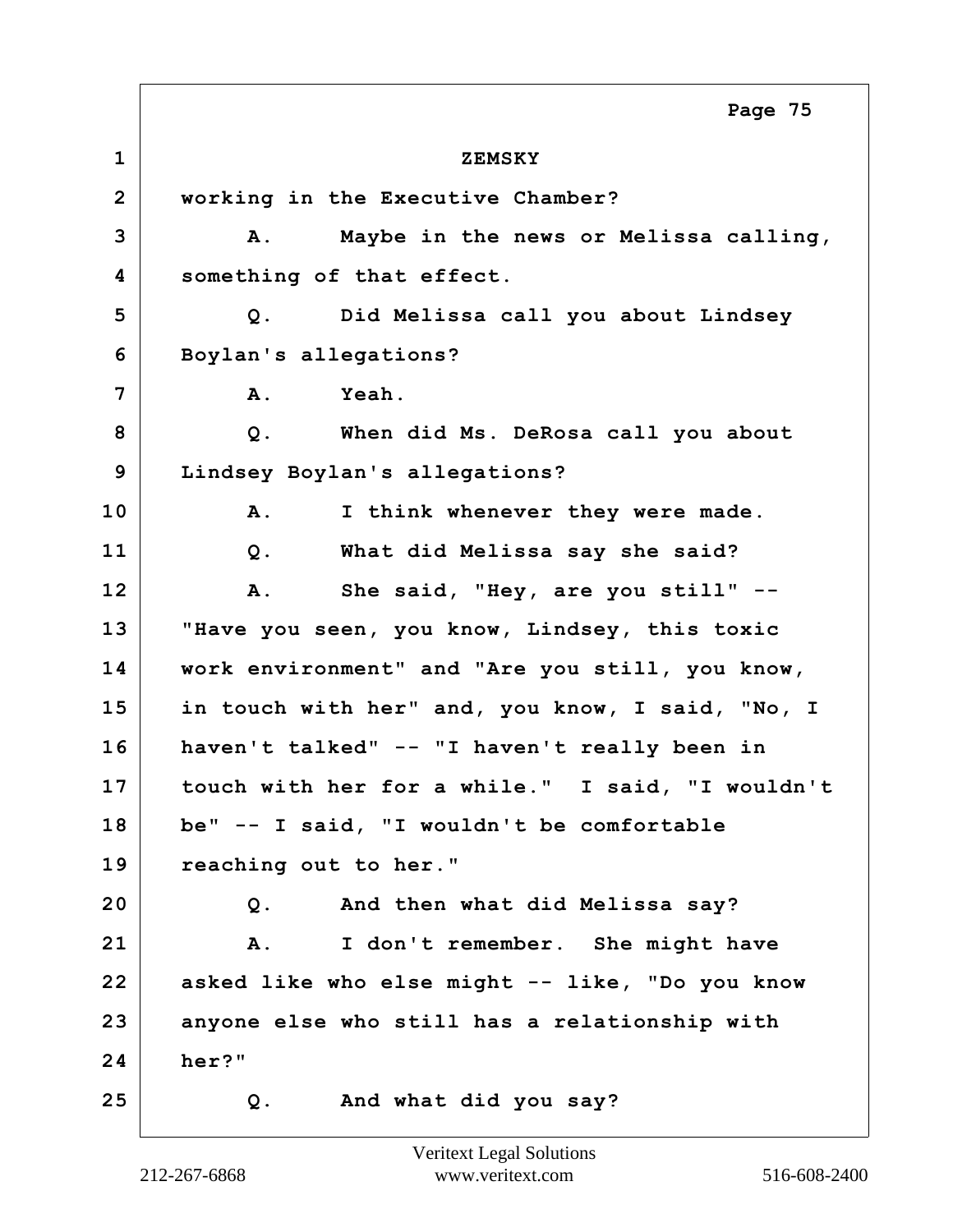**1 ZEMSKY 2 A. I said, "I think might 3 still be in touch with her." I wasn't sure. 4 Q. How long was your conversation with 5 Melissa? 6 A. I don't recall. 7 Q. Was anyone else --** 8 A. Not that long. **9 Q. Was anyone else on the call? 10 A. Not that I'm aware of. 11 Q. Did she say anything else on the 12 call? 13 A. I don't know. "I can't figure out 14 why this is happening. Why is she doing this?" 15 I said, "Well she's worked" -- you know, "She 16 worked for you." 17 Q. Did you say anything else? 18 A. I said, you know, well -- she just 19 kept saying, "What do you" -- "What's going on? 20 Why is she saying these things? What can this 21 be?" And finally I just said, "Look" -- you 22 know, it was hard to get off the call and I would 23 say -- I'd say ridiculous things. I'd be like, 24 "Look, I have no idea. She worked for you, okay. 25 Maybe she wanted to be -- maybe she wanted your Page 76**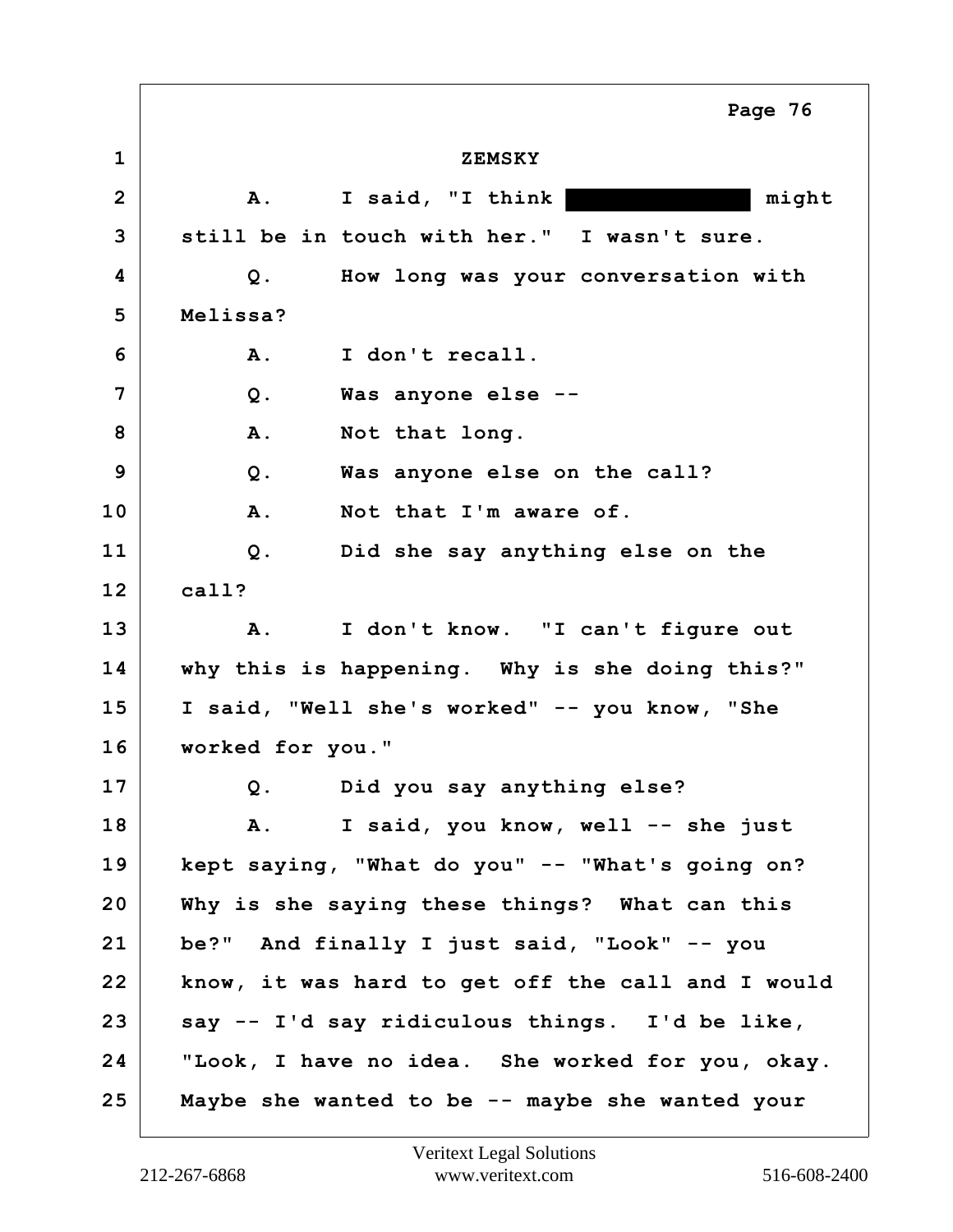**Page 77**

| $\mathbf 1$    | <b>ZEMSKY</b>                                     |
|----------------|---------------------------------------------------|
| $\overline{2}$ | job. Maybe she wanted to be closer to the         |
| 3              | Governor." Maybe she, you know, had other         |
| 4              | issues. I don't know, okay. She wasn't working    |
| 5              | for me at the time." As a way of getting off the  |
| 6              | call.                                             |
| 7              | Q. Did you have any other calls with              |
| 8              | Melissa about Lindsey Boylan's allegations?       |
| 9              | Well, whenever the next one -- next<br>Α.         |
| 10             | article came out she called, you know, "Hey, you  |
| 11             | know" -- I'm like, "Yeah, what" -- "this is       |
| 12             | not" -- you know, this is not an article about -- |
| 13             | this is an article about -- you know, it's not an |
| 14             | ESD article, it's not -- "What's going on?" You   |
| 15             | know, "This is ridiculous. You know, "Do you      |
| 16             | still keep in touch with her?"                    |
| 17             | I was like, "I'm not. I haven't been              |
| 18             | in touch with her for a while, you know, I don't  |
| 19             | feel -- I wouldn't feel comfortable reaching out  |
| 20             | to her." I didn't want to reach out to Lindsey    |
| 21             | and, you know, again deal with this -- you know,  |
| 22             | these -- these issues that were, you know, I      |
| 23             | think directed at -- elsewhere.                   |
| 24             | Was this a second conversation with<br>Q.         |
| 25             | Melissa, what you were just describing?           |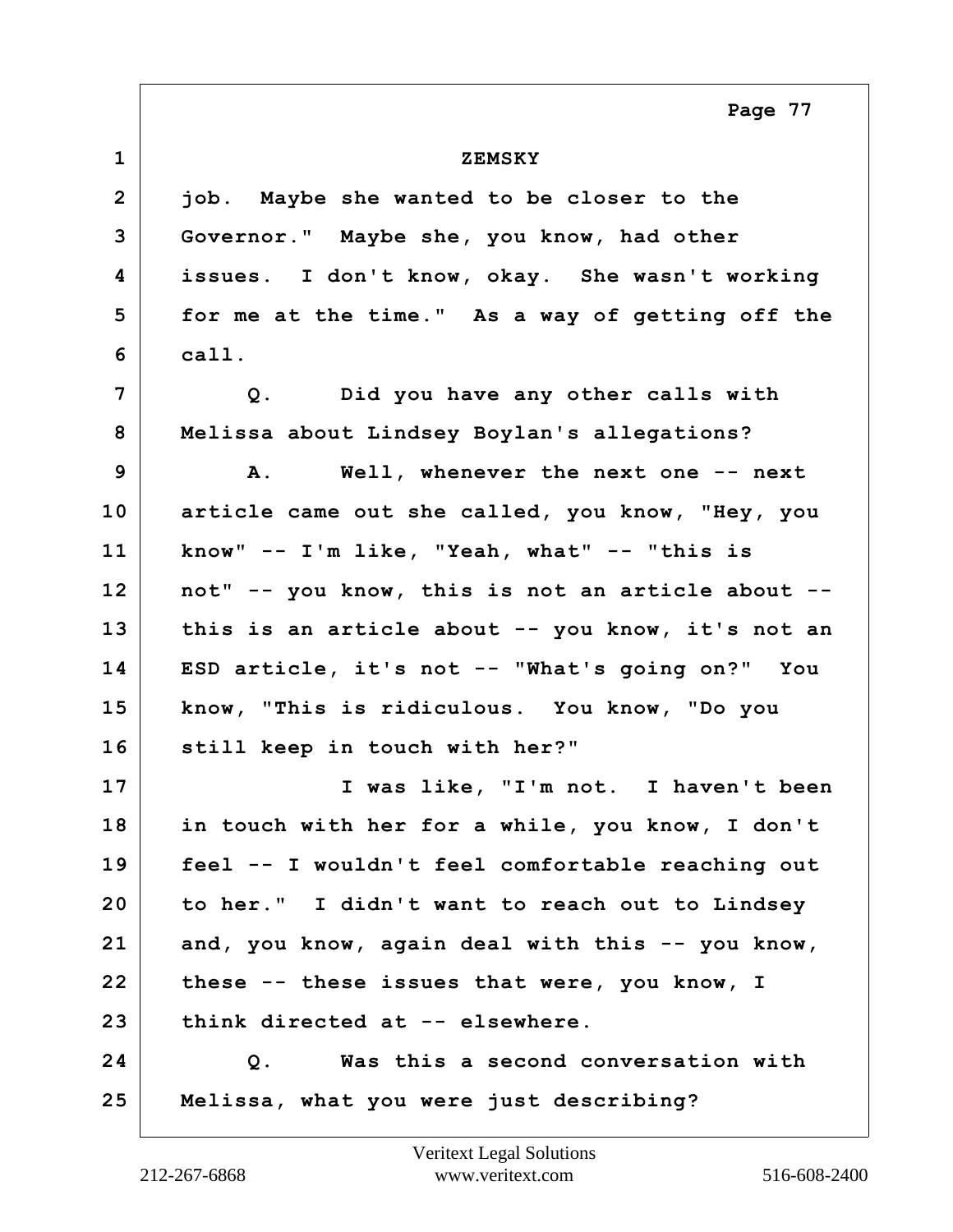**Page 78**

| $\mathbf 1$  | <b>ZEMSKY</b>                                     |
|--------------|---------------------------------------------------|
| $\mathbf{2}$ | Yeah. I don't -- I don't know. You<br><b>A.</b>   |
| 3            | know, she said, "Well, you know, Lindsey's, you   |
| 4            | know, reaching out to people, you know, reaching  |
| 5            | out to people, you know, who knew you." I'm       |
| 6            | like, "You could reach out to every single people |
| 7            | at ESD who knows me and they'll give you the same |
| 8            | answer," so whatever.                             |
| 9            | And then other than the conference<br>Q.          |
| 10           | call, did you have any other discussions with     |
| 11           | Melissa DeRosa about Lindsey Boylan's allegations |
| 12           | against the Governor?                             |
| 13           | A.<br>No.                                         |
| 14           | Just so I'm clear, Mr. Zemsky, I<br>$Q$ .         |
| 15           | think you described two calls with Melissa DeRosa |
| 16           | about Lindsey Boylan's allegations before the     |
| 17           | conference call; is that correct?                 |
| 18           | A. Yes.                                           |
| 19           | Did you ever speak with the Governor<br>$Q$ .     |
| 20           | about Ms. Boylan's allegations?                   |
| 21           | No.<br><b>A</b> .                                 |
| 22           | Did you speak with any other current<br>$Q$ .     |
| 23           | or former member of the Executive Chamber about   |
| 24           | Ms. Boylan's allegations?                         |
| 25           | No.<br>Α.                                         |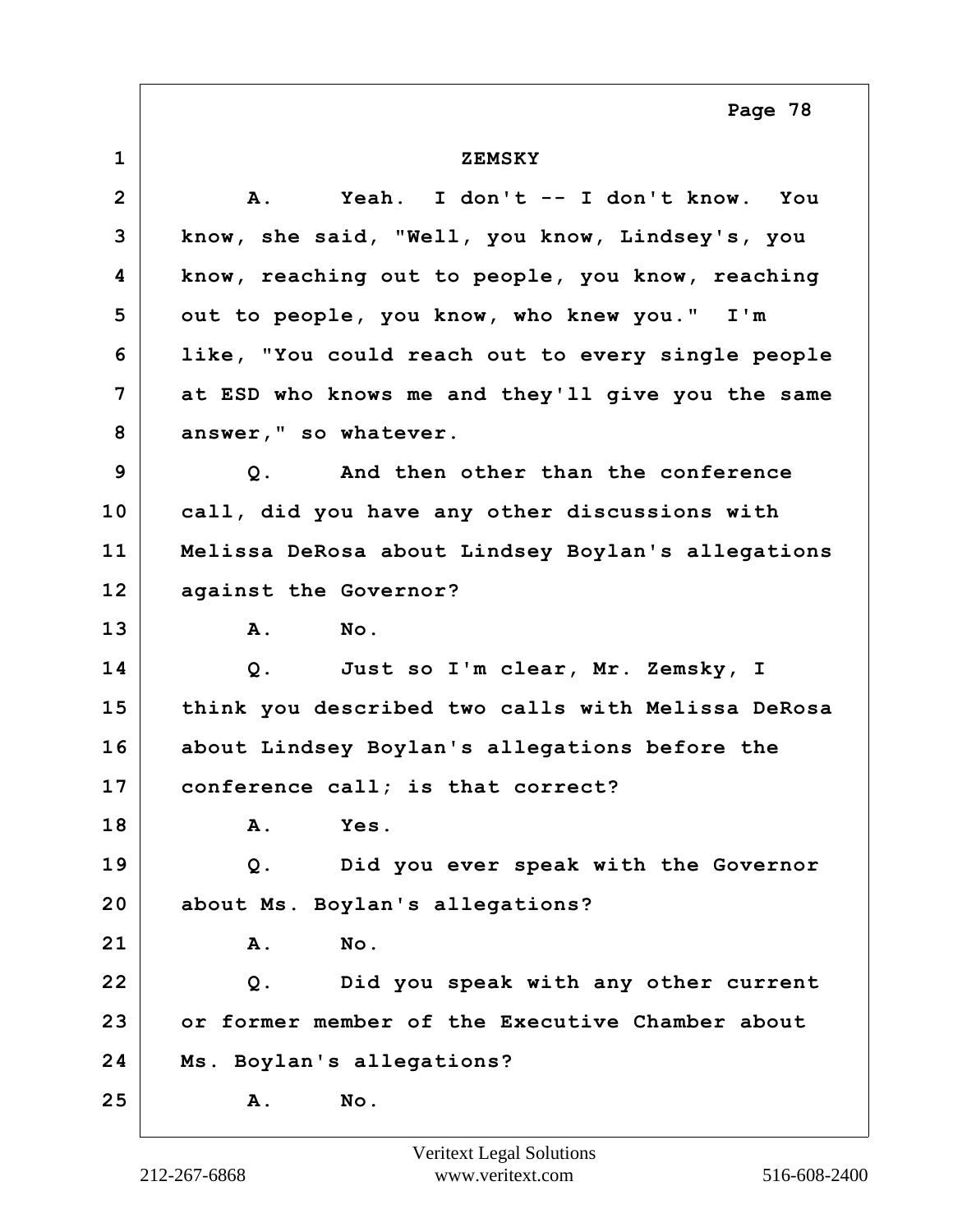**1 ZEMSKY 2 Q. And what about any reporters, did you 3 discuss Ms. Boylan's allegations with any 4 reporters? 5** | **A. Nope. 6 Q. I think earlier when you were looking 7 over Ms. Boylan's Medium post there was a 8 reference to her personnel file, are you aware 9 that information about complaints against 10 Ms. Boylan was publicized? 11 A. Yes. It was -- I had read it. 12 Q. And is that how you learned about the 13 publicization of that information? 14 A. Yes. 15 Q. Were you part of any discussions 16 about disclosing information about complaints 17 against Ms. Boylan? 18 A. I was not. 19 Q. When's the last time you had any 20 communication with or from the Governor?** 21 A. In December. **22 Q. Was that before or after Ms. Boylan's 23 allegations? 24 A. I don't recall. I saw him at the 25 opening of Moynihan Station in a group and I -- Page 79**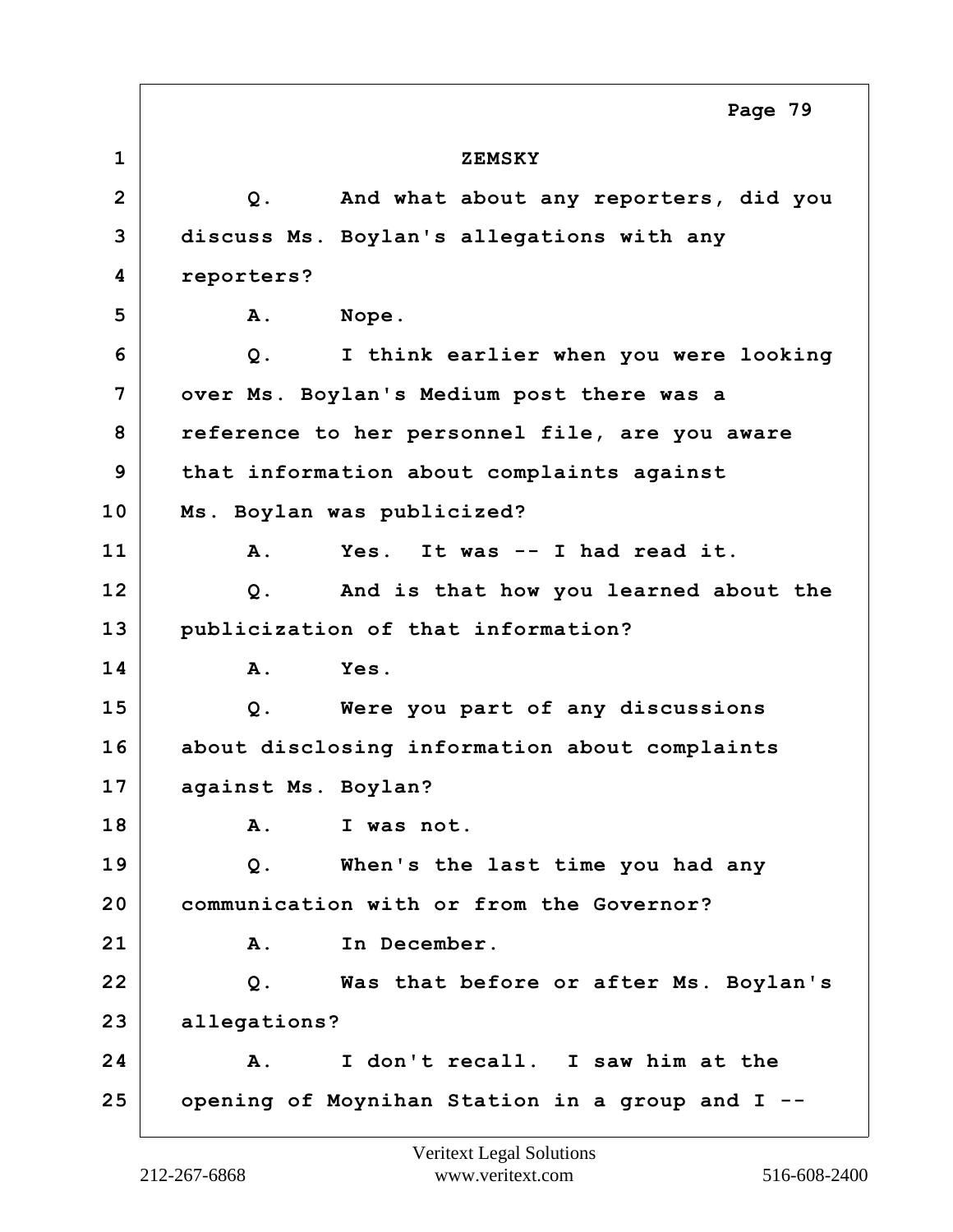**1 ZEMSKY 2 it wasn't a topic of conversation. And it may 3 have been before, it may have been after, but in 4 any case, it was not any topic of conversation in 5 any way. 6 Q. When's the last time you had any 7 communication with or from a member of the 8 Executive Chamber? 9 A. Let me think about that for a minute. 10 Well, not at all regarding this matter. It's 11 been very limited, you know, communication over 12 the last half a year. Can I just talk to Boyd 13 for a second? 14 Q. Sure. We can go off the record. 15 THE VIDEOGRAPHER: The time is 3:23. 16 We're going off the record. 17 (A discussion was held off the 18 record.) 19 THE VIDEOGRAPHER: The time is 3:25. 20 We are back on the record. 21 A. Can you repeat your question, please? 22 Q. Yes. My question was when is the 23 last time you've had any communication with or 24 from a member of the Executive Chamber? 25 A. It's been really quite a while. I Page 80**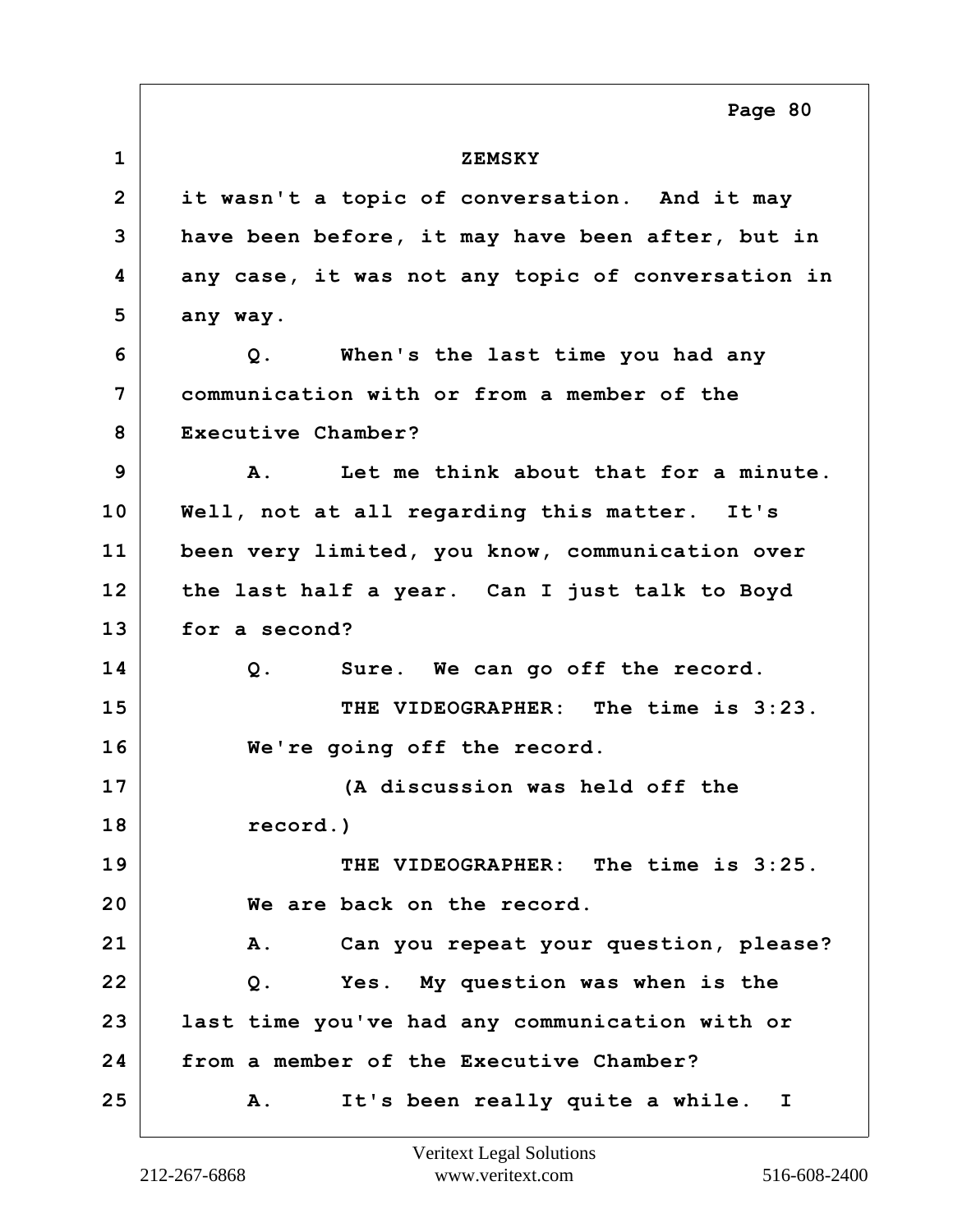**Page 81**

| $\mathbf{1}$    | <b>ZEMSKY</b>                                     |
|-----------------|---------------------------------------------------|
| $\mathbf{2}$    | mean, I've been searching my mind for like -- you |
| 3               | know, I attend ESD board meetings, but the        |
| 4               | Executive Chamber is not really involved in       |
| 5               | those. I haven't been speaking -- communicating   |
| 6               | directly with Jill or -- you know, other than the |
| 7               | conversations with Melissa that I've conveyed to  |
| 8               | you, seeing the Governor once at, you know, the   |
| 9               | Moynihan Train Hall. That's what I can recall.    |
| 10              | I can't recall anything else.                     |
| 11              | Okay. Just to be clear, since the<br>$Q$ .        |
| 12 <sup>2</sup> | day of the conference call on February 24, 2021,  |
| 13              | have you heard from Melissa DeRosa?               |
| 14              | No.<br>Α.                                         |
| 15              | So before we wrap up, I'll just pause<br>Q.       |
| 16              | for a moment to give my colleagues a chance to    |
| 17              | ask any final questions.                          |
| 18              | MR. GRANT: I have none. Thank you.                |
| 19              | MS. CLARK: I'm good too.                          |
| 20              | MR. KIM: Same here. Thank you.                    |
| 21              | MS. MAINOO: Thank you.                            |
| 22              | MR. KIM: Thank you, Mr. Zemsky.                   |
| 23              | THE WITNESS: Okay, thank you.                     |
| 24              | MS. CLARK: Thank you.                             |
| 25              | Mr. Zemsky, is there anything you<br>Q.           |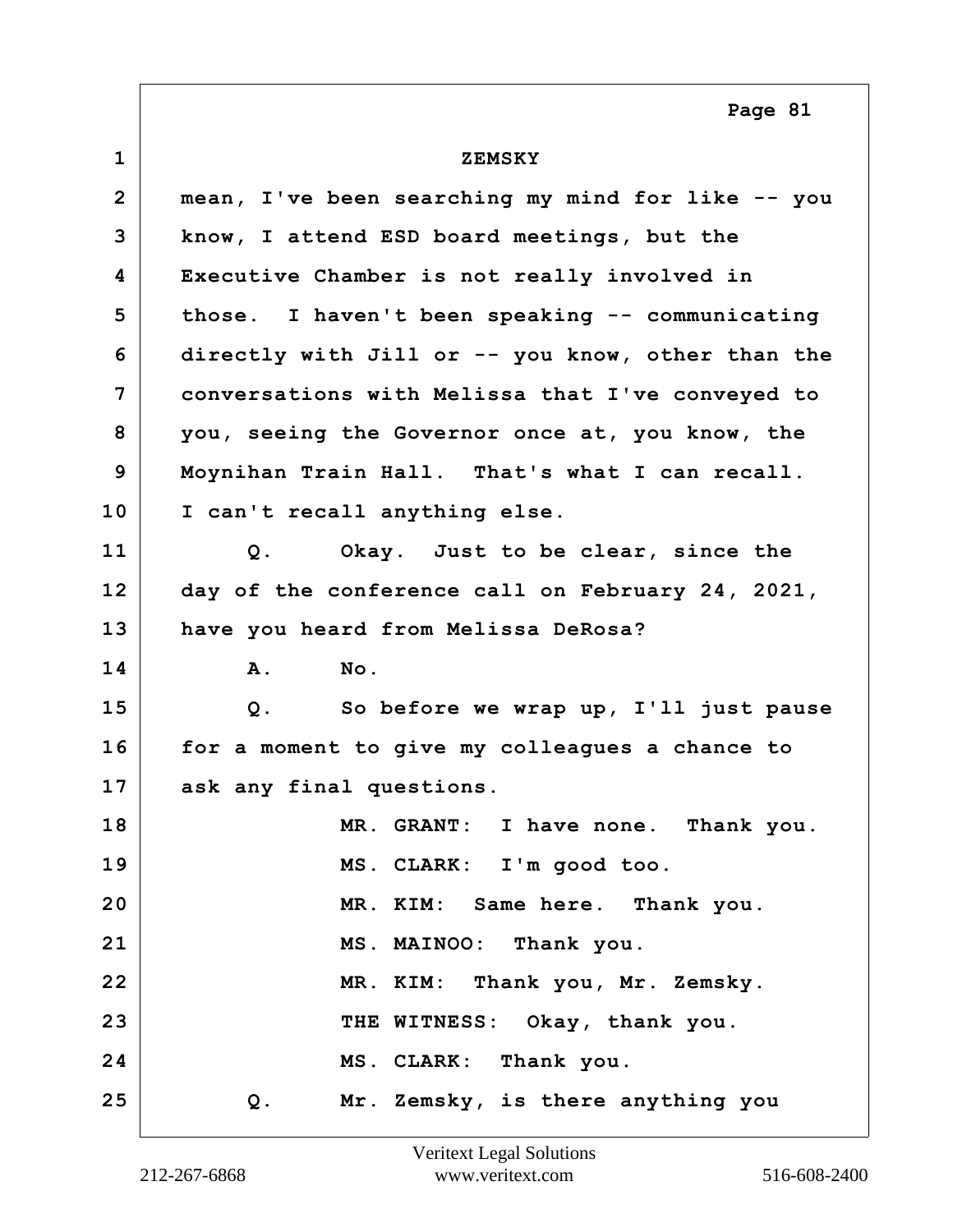**1 ZEMSKY 2 would like to add or any answers you wish to 3 clarify before we finish? 4 THE WITNESS: Anything? 5 A. We're good. 6 Q. Is there anything else you can think 7 of that's relevant to our investigation? 8 A. I don't think so. 9 Q. If you'd like to make a brief sworn 10 statement, you may do so now. 11 A. A brief what? 12 Q. Sworn statement, a brief statement 13 under oath, you may do so now. 14 A. Buffalo's great. I want that on the 15 record. 16 MR. KIM: Noted on the record. 17 A. Don't forget about us. 18 Q. Mr. Zemsky, if you have additional 19 documents that are responsive to our subpoena, 20 we'll remind you that you have a continuing 21 obligation to produce them to us. We're now 22 going to conclude this examination. Thank you 23 very much for speaking with us. 24 A. Okay. Thanks for your time. 25 MR. KIM: Thank you very much, Page 82**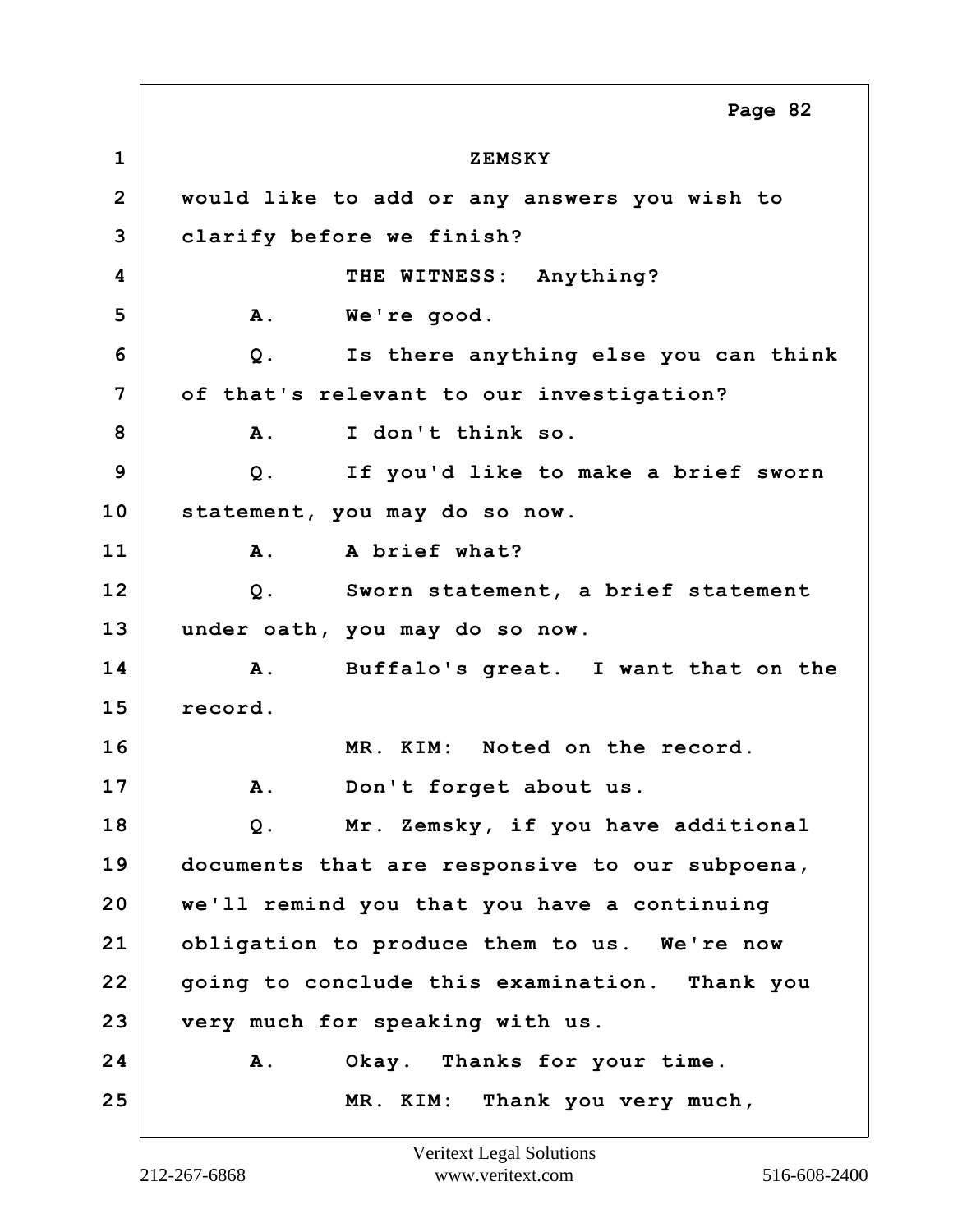|                | Page 83                                     |
|----------------|---------------------------------------------|
| $\mathbf{1}$   | <b>ZEMSKY</b>                               |
| $\overline{2}$ | Mr. Zemsky.                                 |
| 3              | MR. JOHNSON: Thank you.                     |
| 4              | THE WITNESS: Thank you.                     |
| 5              | THE VIDEOGRAPHER: This concludes            |
| 6              | today's deposition of Howard Zemsky. The    |
| $\overline{7}$ | number of media units used was two, they'll |
| 8              | be retained by Veritext Legal Solutions.    |
| 9              | We're off the record at 3:28 p.m.           |
| 10             |                                             |
| 11             |                                             |
|                | HOWARD ZEMSKY                               |
| 12             |                                             |
| 13             |                                             |
| 14             | Subscribed and sworn to before me           |
| 15             | this _ day of ___________, 2021.            |
| 16             |                                             |
|                |                                             |
| 17             | Notary public                               |
| 18             |                                             |
| 19             |                                             |
| 20             |                                             |
| 21             |                                             |
| 22             |                                             |
| 23             |                                             |
| 24             |                                             |
| 25             |                                             |